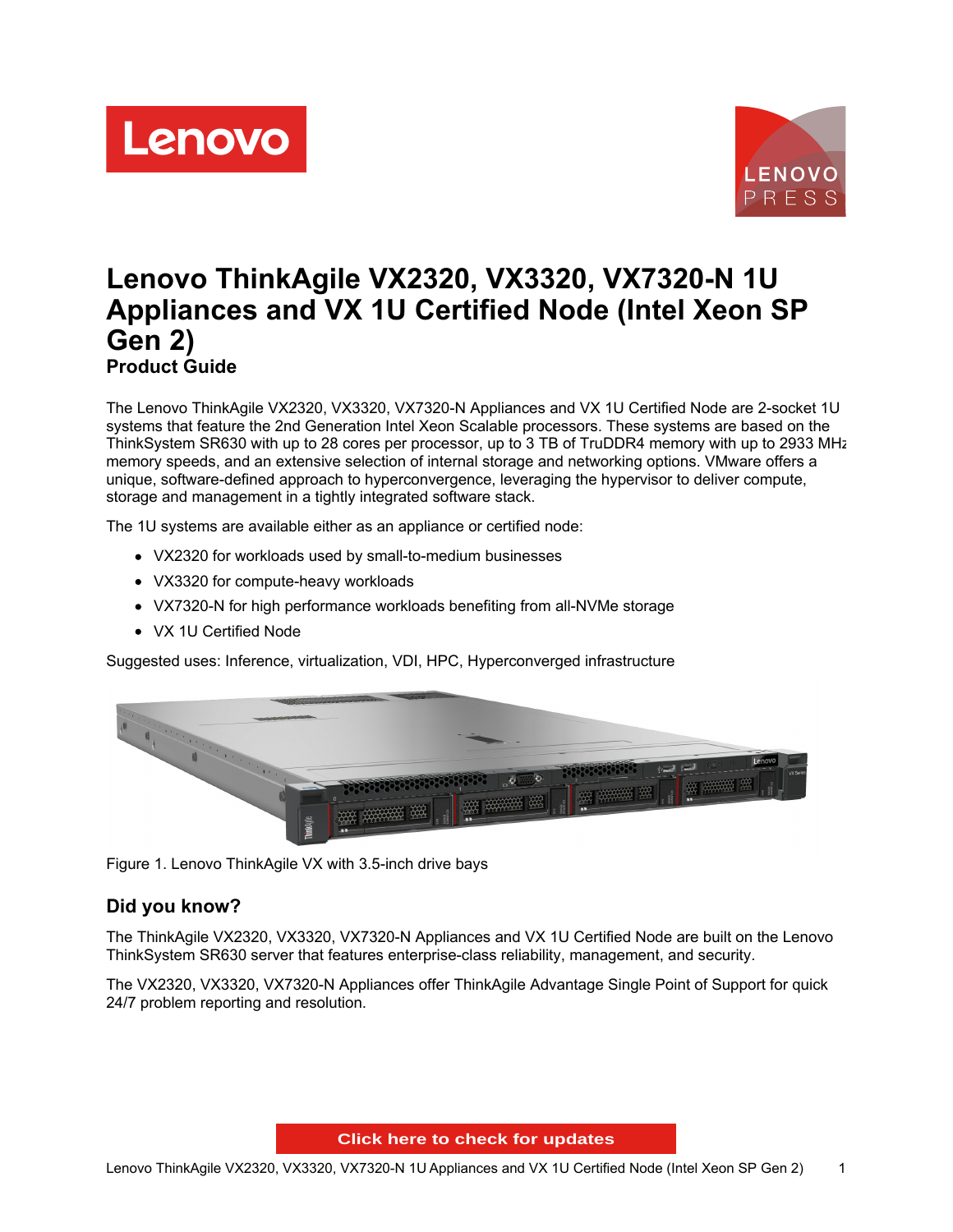## **Key features**

The ThinkAgile VX2320, VX3320, VX7320-N Appliances and VX 1U Certified Node offer the following key features:

- Factory-integrated, pre-configured ready-to-go appliances built on proven and reliable Lenovo ThinkSystem servers that provide compute power for a variety of workloads and applications and powered by industry-leading hyperconverged infrastructure software from VMware.
- Provide quick and convenient path to implement a hyperconverged solution powered by VMware vSAN with "one stop shop" and a single point of contact provided by Lenovo for purchasing, deploying, and supporting the solution.
- Meet various workload demands with cost-efficient hybrid or performance-optimized all-flash storage configurations.
- Deliver fully validated and integrated hardware and firmware that is certified with VMware software.
- Appliances include Lenovo ThinkAgile Advantage Single Point of Support for quick 24/7 problem reporting and resolution.
- Offer Lenovo deployment services to get customers up and running quickly.

The VMware software running on ThinkAgile VX2320, VX3320, VX7320-N Appliances and VX 1U Certified Node delivers the following key features:

- Distributed architecture that allows "pay-as-you-grow", non-disruptive scaling by adding new nodes to the cluster (scale-out) to increase capacity and performance.
- Advanced capacity management, including deduplication, compression, and erasure coding (RAID 5/6), which helps deliver greater storage utilization with dramatically lower storage capacity and costs.
- Automation of VM storage provisioning and control of storage service levels (capacity, performance, availability) with VM-centric policies to load balance storage resources.
- Native HCI security solution with two-factor authentication (SecurID and CAC) and data-at-rest encryption that does not require self-encrypting drives (SEDs).
- Stretched cluster with local and site failure protection between two geographically dispersed sites for higher level of availability with near zero downtime.
- Centralized management with provisioning, administering, and monitoring virtual resources across multiple hosts and clusters from a centralized interface.
- Rapid workload provisioning, simplified data center operations, increased business efficiency, and decreased CAPEX and OPEX costs.
- VM and data protection with agent-less, image-level virtual machine backups and application-aware protection for business-critical Microsoft applications (Exchange, SQL Server, SharePoint) along with WAN-efficient, encrypted backup data replication.
- Reduced unplanned downtime and virtually eliminated planned downtime for server and storage maintenance with live workload migration, high availability, and fault tolerance.
- Enhanced application performance and availability with resource management, load balancing, and access prioritization.
- Intelligent operations management and automation to proactively monitor and manage compute, storage, and networking resources, identify performance bottlenecks, and re-balance workloads by leveraging predictive analytics.
- Capacity planning and optimization guidance to address future needs with performance trends, projections and extended forecasts.
- Managing remote offices and branch offices with rapid provisioning of servers through virtualization, minimization of host configuration drift, and enhanced visibility into regulatory compliance, across multiple sites.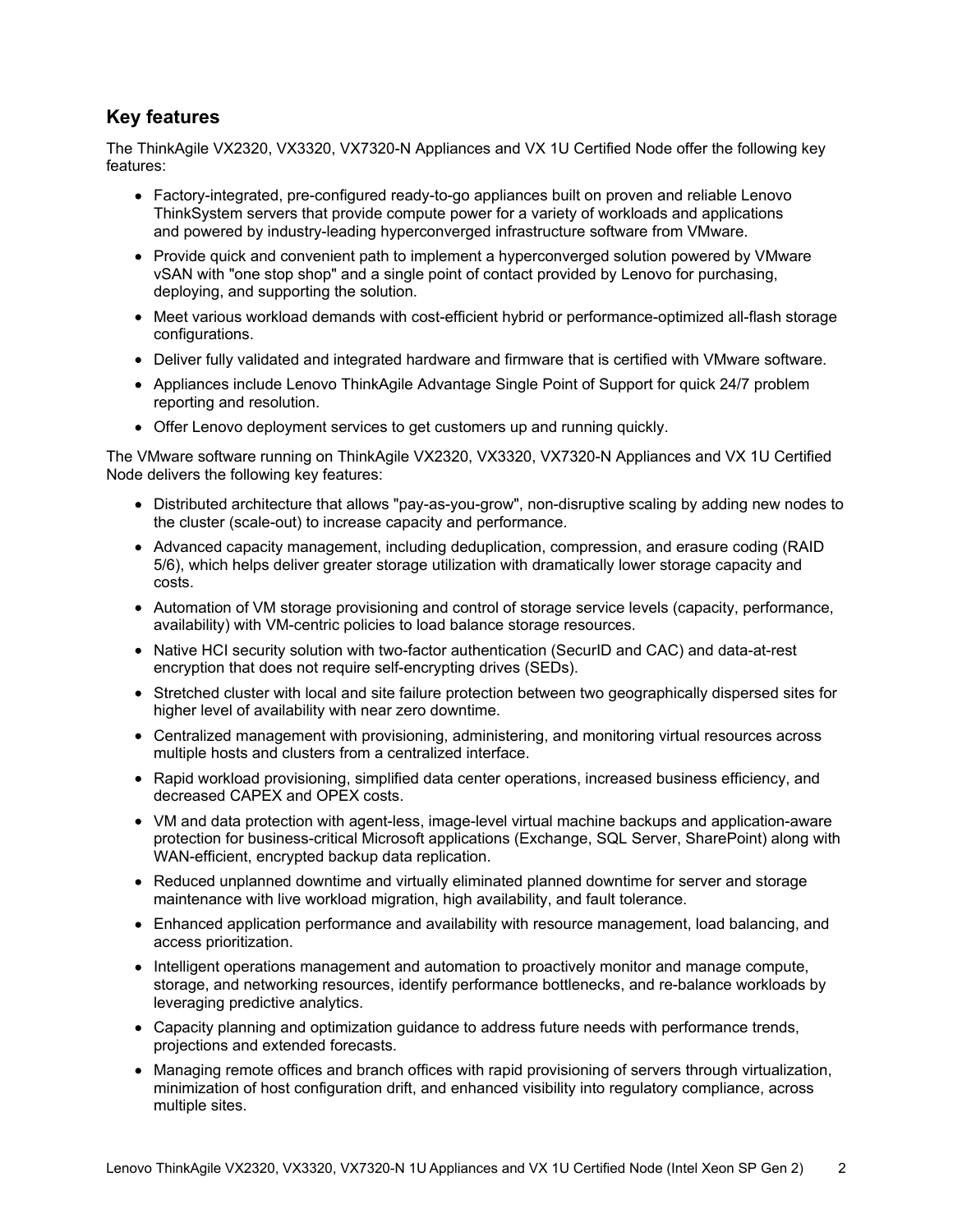## **Components and connectors**

The ThinkAgile VX2320, VX3320, VX7320-N Appliances and VX 1U Certified Node are based on the ThinkSystem SR630 server.

The following figure shows the front view of the VX2320 Appliance and VX 1U Certified Node with 4x 3.5 inch front drive bays.



Figure 2. Front view with 3.5-inch drive bays

The following figure shows the front view of the VX3320 Appliance, VX7320-N Appliance and VX 1U Certified Node with 10x 2.5-inch drive bays.



Figure 3. Front view with 2.5-inch drive bays

The following figure shows the rear view of all VX systems. The VX 1U Certified Node optionally supports 2x 2.5-inch drive bays in the place of 2 of the PCIe slots.



Figure 4. Rear view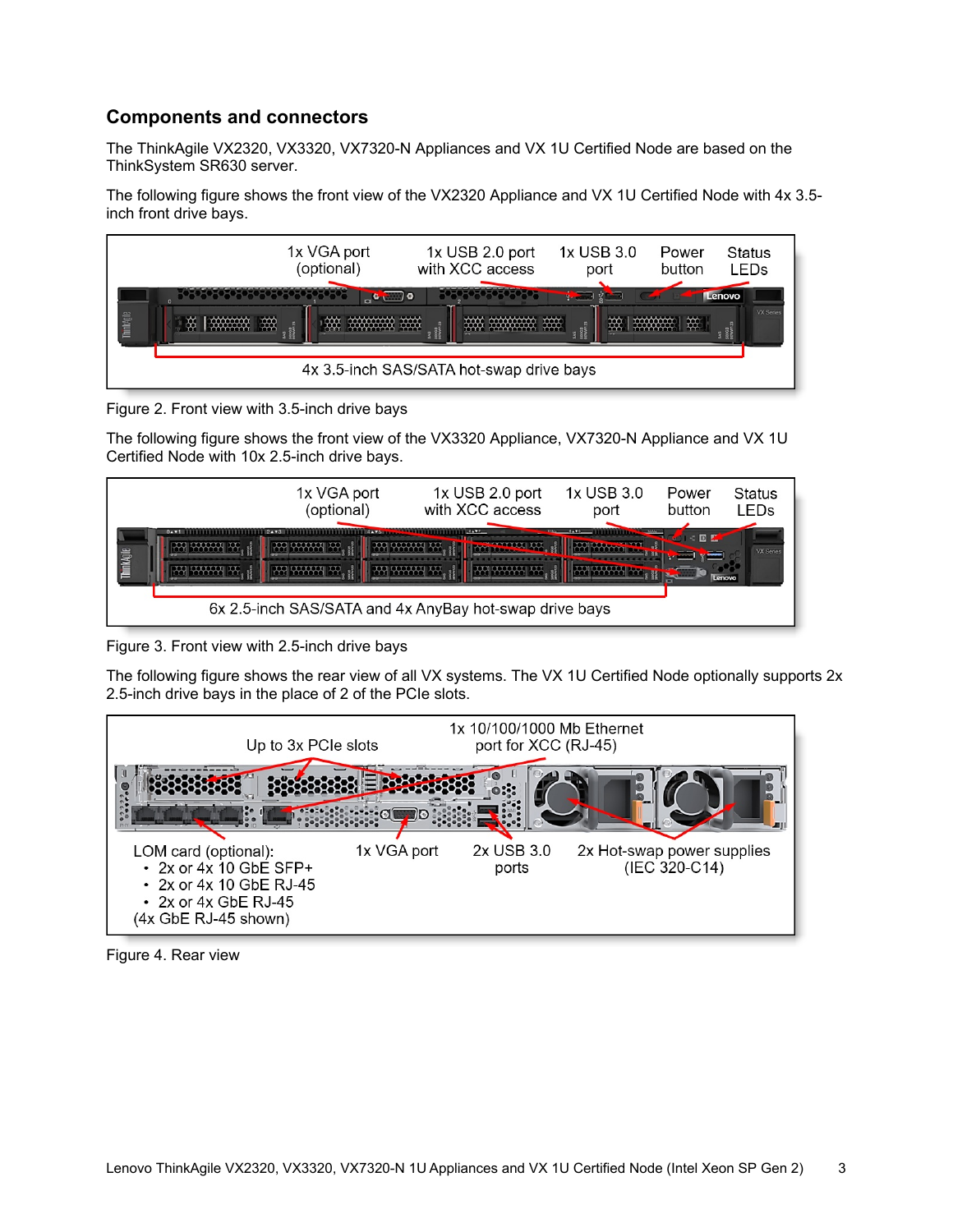## **Standard specifications**

The ThinkAgile VX2320, VX3320, VX7320-N Appliances and VX 1U Certified Node are based on the ThinkSystem SR630 server.

The following table provides an overview comparison between the VX systems.

|                  | <b>VX2320</b>                   | <b>VX3320</b>                                         | <b>VX7320-N</b>                 | <b>VX 1U</b>                                                                                                                                                                                                        |
|------------------|---------------------------------|-------------------------------------------------------|---------------------------------|---------------------------------------------------------------------------------------------------------------------------------------------------------------------------------------------------------------------|
| VX offering type | Appliance                       | Appliance                                             | Appliance                       | <b>Certified Node</b>                                                                                                                                                                                               |
| Target workloads | <b>SMB</b>                      | Compute heavy                                         | High performance                | Compute heavy                                                                                                                                                                                                       |
| <b>Base MTM</b>  | 7Y93CTO2WW                      | 7Y93CTO1WW                                            | 7Y93CTO3WW                      | 7Y93CTO4WW                                                                                                                                                                                                          |
| Form Factor      | 1U                              | 1U                                                    | 1U                              | 1U                                                                                                                                                                                                                  |
| Base platform    | SR630                           | SR630                                                 | SR630                           | SR630                                                                                                                                                                                                               |
| <b>CPU</b>       | 1x or 2x Intel Xeon SP<br>Gen 2 | 1x or 2x Intel Xeon SP<br>Gen 2                       | 2x Intel Xeon SP Gen<br>2       | 1x or 2x Intel Xeon SP<br>Gen 2                                                                                                                                                                                     |
| Memory           | 24x DDR4 2933 MHz<br>(3TB max)  | 24x DDR4 2933 MHz<br>(3TB max)                        | 24x DDR4 2933 MHz<br>(3TB max)  | 24x DDR4 2933 MHz<br>(3TB max)                                                                                                                                                                                      |
| Drive Bays       | 4x3.5"<br>SAS/SATA (front)      | $-6x 2.5"$<br>SAS/SATA & 4x<br>2.5" AnyBay<br>(front) | 10x 2.5" NVMe<br>(front)        | 4x3.5"<br>SAS/SATA (front)<br>$+2x 2.5"$<br>SAS/SATA (rear)<br>$\bullet$ 4x 3.5" AnyBay<br>(front)<br>6x 2.5"<br>SAS/SATA & 4x<br>2.5" AnyBay<br>$(fromt) + 2x 2.5"$<br>SAS/SATA (rear)<br>10x 2.5" NVMe<br>(front) |
| <b>Drive</b>     | All Flash                       | All Flash                                             | All Flash                       | All Flash                                                                                                                                                                                                           |
| Configuration    | Hybrid                          | Hybrid                                                |                                 | Hybrid                                                                                                                                                                                                              |
| HBA              | 430-8i HBA                      | 430-16i HBA                                           | No support*                     | 430-8i HBA<br>430-16i HBA                                                                                                                                                                                           |
| Boot drives      | 2x M.2 SATA                     | 2x M.2 SATA                                           | 2x M.2 SATA                     | 2x M.2 SATA                                                                                                                                                                                                         |
| LOM networking   | 1x LOM adapter, 1Gb<br>or 10Gb  | 1x LOM adapter,<br>10Gb                               | 1x LOM adapter,<br>10Gb         | 1x LOM adapter, 1Gb<br>or 10Gb                                                                                                                                                                                      |
| PCIe networking  | Up to 3x adapters<br>10Gb, 25Gb | Up to 3x adapters<br>10Gb, 25Gb                       | Up to 3x adapters<br>10Gb, 25Gb | Up to 3x adapters<br>1Gb, 10Gb, 25Gb,<br>40Gb, 100Gb                                                                                                                                                                |
| <b>GPUs</b>      | No support                      | No support                                            | No support                      | Up to 3x GPUs                                                                                                                                                                                                       |
| Hypervisor       | <b>VMware ESXi</b>              | <b>VMware ESXi</b>                                    | <b>VMware ESXi</b>              | <b>VMware ESXi</b>                                                                                                                                                                                                  |

\* NVMe ports and switch adapters are used instead of a SAS HBA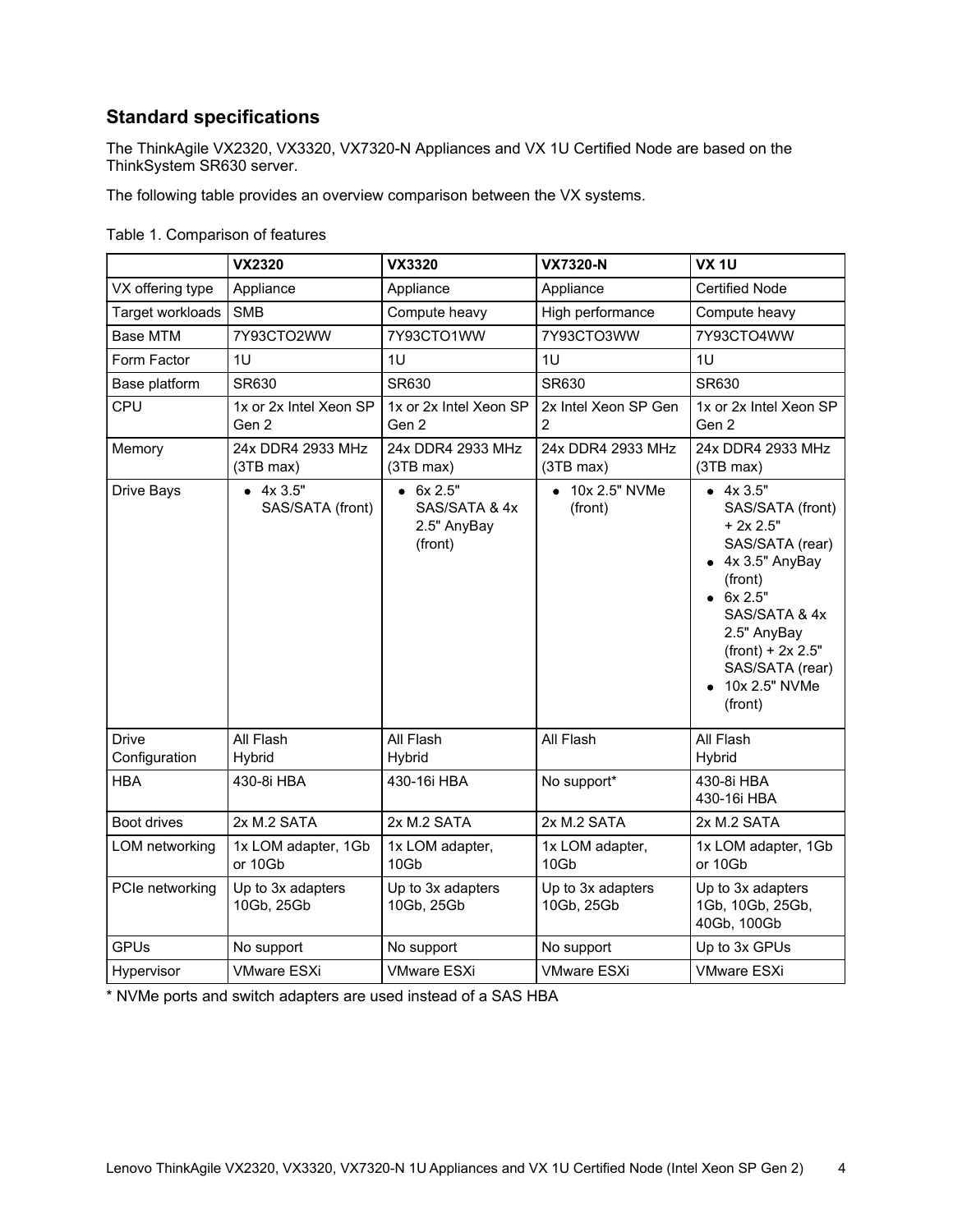The following table lists the standard specifications.

Table 2. Standard specifications

| <b>Components</b>     | <b>Specification</b>                                                                                                                                                                                                                                                    |
|-----------------------|-------------------------------------------------------------------------------------------------------------------------------------------------------------------------------------------------------------------------------------------------------------------------|
| Machine<br>types      | 7Y93 - 3 year warranty                                                                                                                                                                                                                                                  |
| Form factor           | 1U rack.                                                                                                                                                                                                                                                                |
| Processor             | One or two 2nd Gen Intel Xeon Scalable processors (formerly codenamed "Cascade Lake")                                                                                                                                                                                   |
| Chipset               | Intel C624 chipset, part of the platform codenamed "Purley"                                                                                                                                                                                                             |
| Memory                | 24 DIMM slots (up to 12 DIMMs per processor; six memory channels per processor with two DIMMs<br>per channel) with support for RDIMMs and 3DS RDIMM at up to 2933 MHz.                                                                                                  |
| Persistent<br>memory  | VX 1U Certified Node support up to 12x TruDDR4 2666 MHz DCPMMs in the DIMM slots.                                                                                                                                                                                       |
| Memory                | Up to 3 TB with 128 GB 3DS RDIMMs and two processors.                                                                                                                                                                                                                   |
| maximum               | Memory DIMMs and persistent memory modules (Memory Mode): Up to 6 TB with 12x 512 GB<br>DCPMMs (Up to 3 TB per processor).                                                                                                                                              |
|                       | Note: Systems with more than 1 TB of memory capacity per socket require processors with an L<br>suffix.                                                                                                                                                                 |
| Memory<br>protection  | Error correction code (ECC), Single Device Data Correction (SDDC; for x4-based memory DIMMs),<br>Adaptive Double Device Data Correction (ADDDC; for x4-based memory DIMMs, requires Intel<br>Xeon Gold or Platinum processors), patrol scrubbing, and demand scrubbing. |
| Hot-swap              | • VX2320: 4x 3.5" SAS/SATA (front)                                                                                                                                                                                                                                      |
| drive bays            | • VX3320: 6x 2.5" SAS/SATA & 4x 2.5" AnyBay (front)                                                                                                                                                                                                                     |
|                       | VX7320-N: 10x 2.5" NVMe (front)                                                                                                                                                                                                                                         |
|                       | • VX 1U Certified Node:                                                                                                                                                                                                                                                 |
|                       | o 4x 3.5" SAS/SATA (front) + 2x 2.5" SAS/SATA (rear)                                                                                                                                                                                                                    |
|                       | o 4x 3.5" AnyBay (front)<br>o 6x 2.5" SAS/SATA & 4x 2.5" AnyBay (front) + 2x 2.5" SAS/SATA (rear)                                                                                                                                                                       |
|                       | o 10x 2.5" NVMe (front)                                                                                                                                                                                                                                                 |
| Internal              | • 1 drive group: 1 cache drive + 2-7 capacity drives                                                                                                                                                                                                                    |
| storage               | 2 drive groups: 1 cache drive + 2-6 capacity drives in each group                                                                                                                                                                                                       |
|                       | Note: The quantity of the capacity drives in each drive group must be the same.                                                                                                                                                                                         |
| Storage               | • 12 Gbps SAS/6 Gbps SATA non-RAID:                                                                                                                                                                                                                                     |
| controller            | o 430-8i HBA (VX2320 and VX 1U Certified Node)<br>o 430-16i HBA (VX3320 and VX 1U Certified Node)                                                                                                                                                                       |
|                       |                                                                                                                                                                                                                                                                         |
|                       | NVMe PCIe non-RAID (VX7320-N and VX 1U Certified Node)<br>o Onboard NVMe                                                                                                                                                                                                |
|                       | 810-4P NVMe Switch Adapter                                                                                                                                                                                                                                              |
|                       | 1610-4P NVMe Switch Adapter                                                                                                                                                                                                                                             |
| Network<br>interfaces | Onboard LOM slot for an adapter with up to 4x 1Gb or 10 Gb Ethernet ports<br>Additional network adapters in PCIe slots                                                                                                                                                  |
| PCI                   | Up to four slots. Slot 4 is the fixed slot on the system planar, and the remaining slots depend on the                                                                                                                                                                  |
| Expansion<br>slots    | riser cards installed. The slots are as follows:<br>• Slot 1: PCle 3.0 x8, ML2 x8, or ML2 x16; low profile (for a network adapter)                                                                                                                                      |
|                       | Slot 2: PCIe 3.0 x16 or x8; low profile or full-height, half-length (for a network adapter)<br>$\bullet$                                                                                                                                                                |
|                       | Slot 3: PCle 3.0 x16; low profile (for a network adapter)                                                                                                                                                                                                               |
|                       | • Slot 4: PCle 3.0 x8 (for an internal storage controller)                                                                                                                                                                                                              |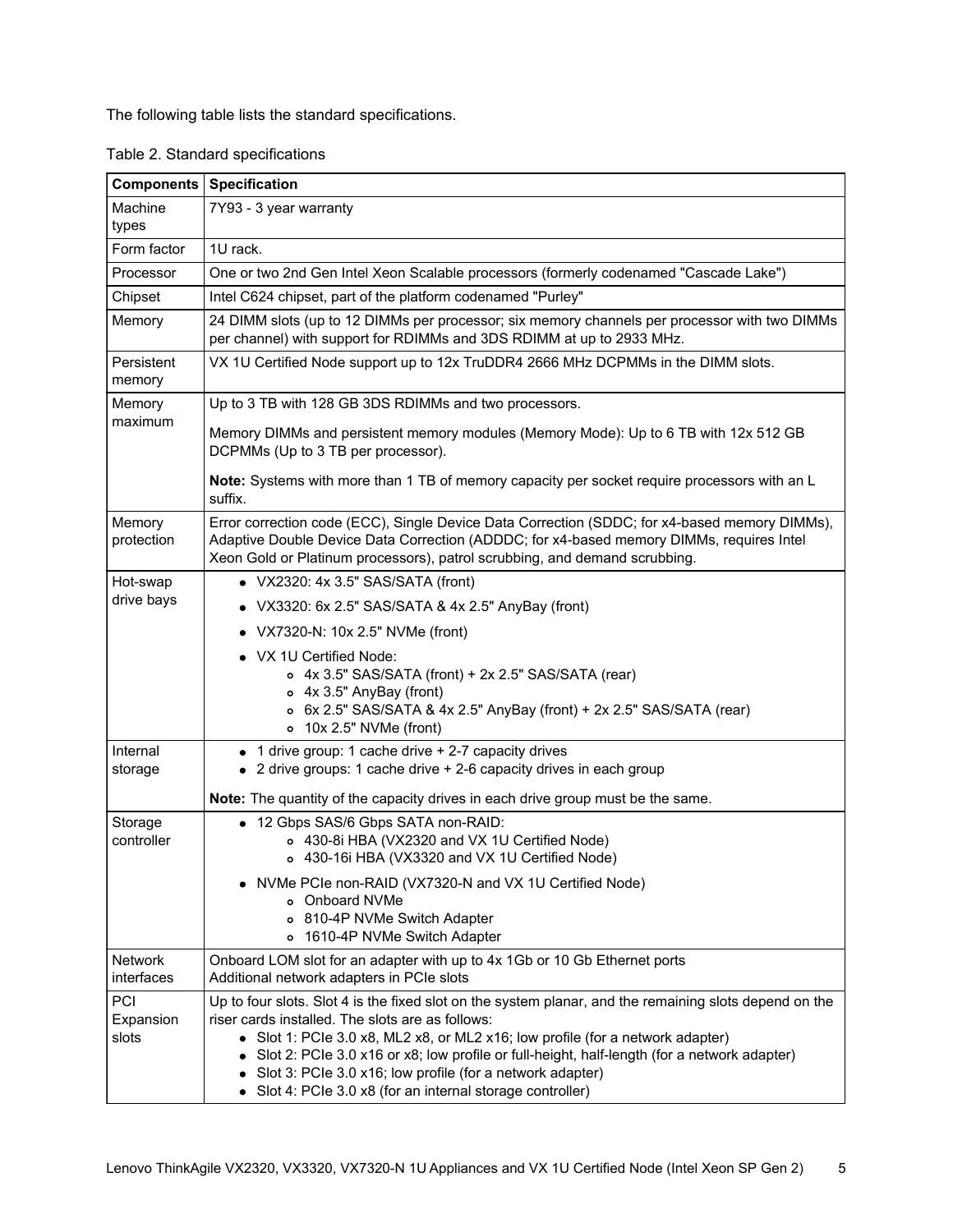|                         | <b>Components Specification</b>                                                                                                                                                                                                                                                                                                                                                                                                           |
|-------------------------|-------------------------------------------------------------------------------------------------------------------------------------------------------------------------------------------------------------------------------------------------------------------------------------------------------------------------------------------------------------------------------------------------------------------------------------------|
| <b>GPU</b> support      | VX 1U Certified Node supports up to 3x single-wide GPUs                                                                                                                                                                                                                                                                                                                                                                                   |
| Boot drives             | 2x M.2 non-hot-swap SSDs (RAID-1)                                                                                                                                                                                                                                                                                                                                                                                                         |
| Ports                   | • Front: 1x USB 2.0 port with XClarity Controller access, 1x USB 3.0 port, 1x VGA port<br>(optional).                                                                                                                                                                                                                                                                                                                                     |
|                         | • Rear: 2x USB 3.0 ports, 1x VGA port, 1x RJ-45 10/100/1000 Mb Ethernet port for systems<br>management.                                                                                                                                                                                                                                                                                                                                   |
| Cooling                 | Five (one processor) or seven (two processors) hot-swap system fans with N+1 redundancy.                                                                                                                                                                                                                                                                                                                                                  |
| Power supply            | One or two redundant hot-swap 750 W or 1100 W (100 - 240 V) High Efficiency Platinum power<br>supplies, or 750 W (200 - 240 V) High Efficiency Titanium power supplies.                                                                                                                                                                                                                                                                   |
| Video                   | G200 graphics with 16 MB memory with 2D hardware accelerator, integrated into the XClarity<br>Controller. Maximum resolution is 1920x1200 32bpp at 60Hz.                                                                                                                                                                                                                                                                                  |
| Hot-swap<br>parts       | Drives, power supplies, and fans.                                                                                                                                                                                                                                                                                                                                                                                                         |
| Systems<br>management   | Lenovo XClarity Controller (XCC) Enterprise (Pilot 4 chip), proactive platform alerts, light path<br>diagnostics, Lenovo XClarity Administrator with Integrator for VMware vCenter, Lenovo XClarity<br>Energy Manager (optional).                                                                                                                                                                                                         |
| Security<br>features    | Power-on password, administrator's password, secure firmware updates, Trusted Platform Module<br>(TPM) 1.2 or 2.0 (configurable UEFI setting). Optional lockable front bezel.                                                                                                                                                                                                                                                             |
| Software                | Software licenses that can be purchased from Lenovo or provided by the customer:                                                                                                                                                                                                                                                                                                                                                          |
|                         | • VMware vSAN: Standard, Advanced, Enterprise, Enterprise Plus, ROBO or Desktop<br>• VMware vSphere: Standard, Enterprise Plus or ROBO<br>• HCI Kit: Essentials, Standard, Advanced, Enterprise or ROBO<br>• VMware Horizon: Standard, Advanced or Enterprise<br>• VMware Cloud Foundation (VCF): Basic, Standard, Advanced, Enterprise or for VDI<br>• VMware vCenter Server: Foundation or Standard                                     |
| Hypervisors             | VMware ESXi. See Operating system support section for details.                                                                                                                                                                                                                                                                                                                                                                            |
| Warranty and<br>support | Three- or five-year customer-replaceable unit and onsite limited hardware warranty with ThinkAgile<br>Advantage Support and selectable service levels: 9x5 next business day (NBD) parts delivered, 9x5<br>NBD onsite response, 24x7 coverage with 2-hour or 4-hour onsite response, or 6-hour or 24-hour<br>committed repair (select areas). Also available are YourDrive YourData, Premier Support, and<br>Enterprise Software Support. |
| Software<br>maintenance | One- (PRC only), three-, or five-year software support and subscription (matches the duration of the<br>selected warranty period).                                                                                                                                                                                                                                                                                                        |
| <b>Dimensions</b>       | Width: 435 mm (17.1 in.), height: 43 mm (1.7 in.), depth: 750 mm (29.5 in.).                                                                                                                                                                                                                                                                                                                                                              |
| Weight                  | Minimum configuration: 11.9 kg (26.2 lb), maximum: 18.8 kg (41.4 lb)                                                                                                                                                                                                                                                                                                                                                                      |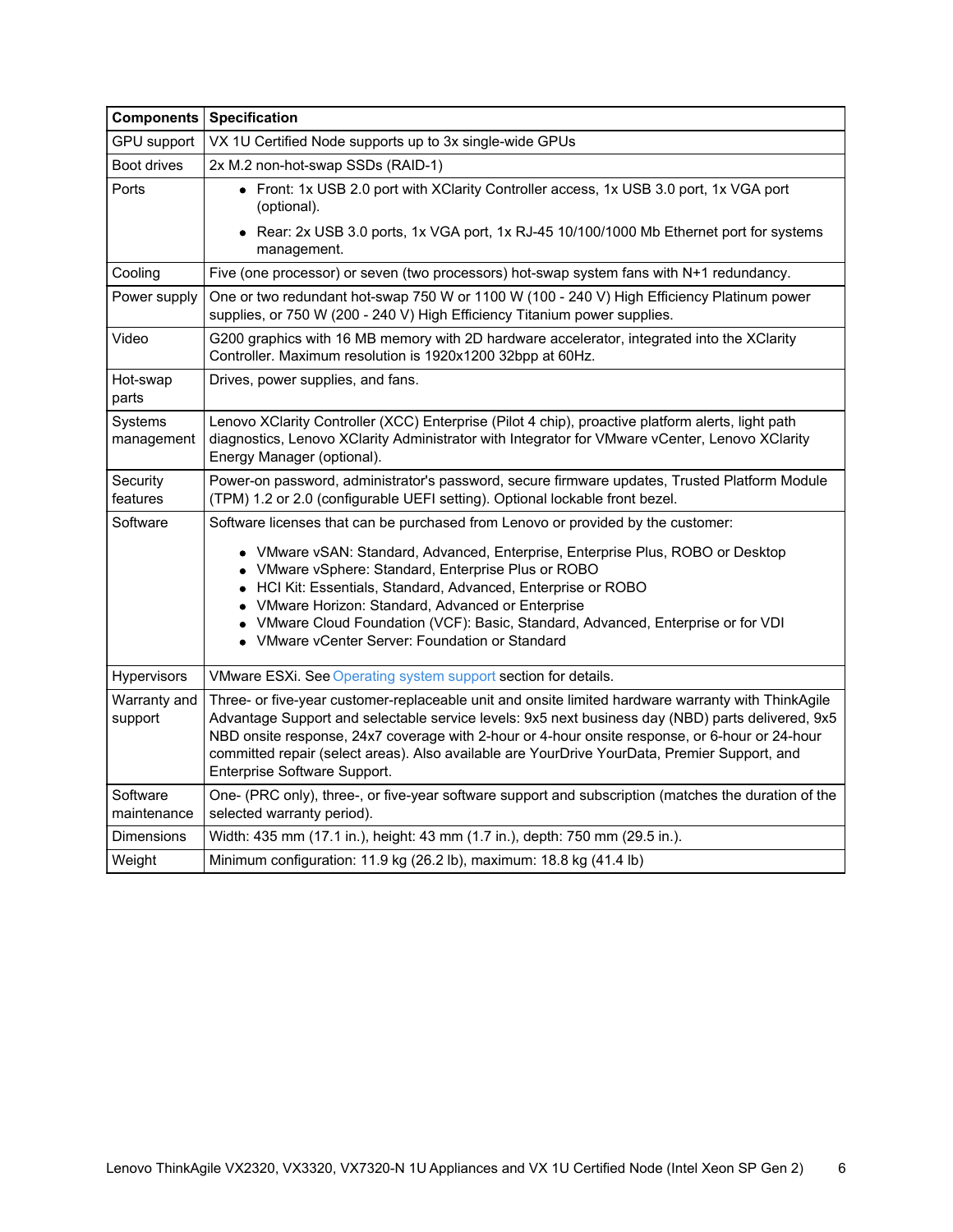### **Models**

Factory-integrated models of the ThinkAgile VX Series Appliances are configured by using the Lenovo Data Center Solution Configurator (DCSC), <http://dcsc.lenovo.com>.

During the configuration process, you are selecting one of the Configure-to-Order (CTO) base models first, and then you are adding components (processors, memory, drives, and network adapters) to the selected model.

**Note:** You are required to engage a Lenovo representative in the project that includes the ThinkAgile VX Series Appliances. ThinkAgile VX certified nodes do not have this requirement.

The following table lists the CTO base models.

| Table 3. CTO base models |  |  |  |
|--------------------------|--|--|--|
|--------------------------|--|--|--|

| l Machine<br>Type/Model | <b>Description</b>                           |
|-------------------------|----------------------------------------------|
|                         | 7Y93CTO2WW ThinkAgile VX2320 Appliance       |
|                         | 7Y93CTO1WW   ThinkAgile VX3320 Appliance     |
|                         | 7Y93CTO3WW   ThinkAgile VX7320-N Appliance   |
|                         | 7Y93CTO4WW   ThinkAgile VX 1U Certified Node |

Models of the VX systems are defined based on whether the systems have 10x 2.5-inch drive bays at the front (called the 2.5-inch chassis) or whether they have 4x 3.5-inch drive bays at the front (called the 3.5 inch chassis). For models, the feature codes for these chassis bases are as listed in the following table.

#### Table 4. Chassis base feature codes

|                               |                                      | <b>Maximum supported</b> |    |                                    |  |  |  |
|-------------------------------|--------------------------------------|--------------------------|----|------------------------------------|--|--|--|
| Feature                       | <b>Description</b>                   |                          |    | VX2320   VX3320   VX7320-N   VX 1U |  |  |  |
| B <sub>1</sub> D <sub>K</sub> | ThinkAgile VX 1U 2.5" 10 Bay Chassis | No                       |    |                                    |  |  |  |
| B <sub>1</sub> DL             | ThinkAgile VX 1U 3.5" 4 Bay Chassis  |                          | No | No                                 |  |  |  |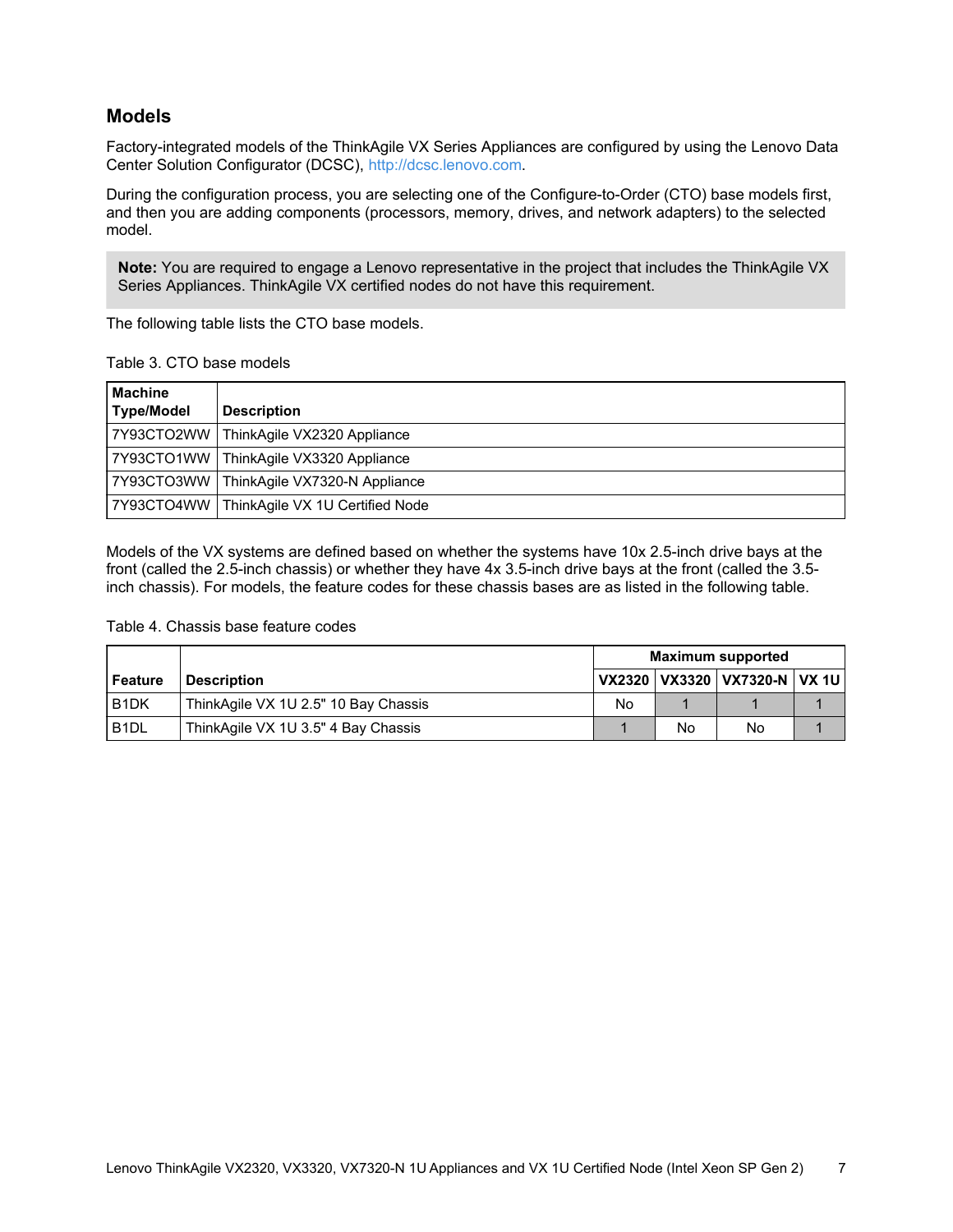## **Comparison with the ThinkSystem SR630**

The ThinkAgile VX2320, VX3320, VX7320-N Appliances and VX 1U Certified Node are based on the ThinkSystem SR630 server, however there are key differences:

- No onboard SATA controller support
- No RAID adapter support
- No SATA HDDs
- No EDSFF drives support
- No SED drive support
- No Fibre Channel support
- No InfiniBand support
- Drives are categorized as Cache or Capacity drives and are formed as disk groups (up to 2 disk groups)

For details about the ThinkSystem SR630, see the SR630 product guide: <https://lenovopress.com/lp1049-thinksystem-sr630-server>

To verify what specific hardware components are supported with the VX2320, VX3320, VX7320-N, and 1U Certified Node, see the DCSC configurator:

<https://dcsc.lenovo.com>

### **Processors**

The VX2320, VX3320, VX7320-N, and 1U Certified Node systems support the following processors.

For details about these options, including configuration rules, see the SR630 product guide: <https://lenovopress.com/lp1049-thinksystem-sr630-server#processors>

|                              |                               |                                                       | <b>Maximum</b><br>supported |                |                |                    |
|------------------------------|-------------------------------|-------------------------------------------------------|-----------------------------|----------------|----------------|--------------------|
| <b>Part number   Feature</b> |                               | <b>Description</b>                                    | VX2320                      | VX3320         | VX7320-N       | ₽<br>$\breve{\le}$ |
| Intel Xeon Bronze processors |                               |                                                       |                             |                |                |                    |
| 4XG7A37939   B4HU            |                               | Intel Xeon Bronze 3204 6C 85W 1.9GHz Processor        | 2                           | $\overline{2}$ | 2              | 2                  |
| 4XG7A37990 B7N3              |                               | Intel Xeon Bronze 3206R 8C 85W 1.9GHz Processor       | 2                           | 2              | 2              | 2                  |
| Intel Xeon Silver processors |                               |                                                       |                             |                |                |                    |
| 4XG7A37936 B4HT              |                               | Intel Xeon Silver 4208 8C 85W 2.1GHz Processor        | 2                           | 2              | 2              | $\overline{2}$     |
| 4XG7A37933                   | B <sub>4</sub> H <sub>S</sub> | Intel Xeon Silver 4210 10C 85W 2.2GHz Processor       | 2                           | 2              | 2              | $\overline{2}$     |
| 4XG7A37988                   | <b>B7N5</b>                   | Intel Xeon Silver 4210R 10C 100W 2.4GHz Processor     | 2                           | 2              | $\overline{2}$ | $\overline{2}$     |
| 4XG7A63300                   | <b>BAZT</b>                   | Intel Xeon Silver 4210T 10C 95W 2.3GHz Processor      | $\overline{2}$              | $\overline{2}$ | 2              | 2                  |
| 4XG7A37930                   | B <sub>4</sub> H <sub>R</sub> | Intel Xeon Silver 4214 12C 85W 2.2GHz Processor       | $\overline{2}$              | 2              | 2              | 2                  |
| 4XG7A37987                   | <b>B7N6</b>                   | Intel Xeon Silver 4214R 12C 100W 2.4GHz Processor     | 2                           | 2              | 2              | $\overline{2}$     |
| 4XG7A37942                   | B4NW                          | Intel Xeon Silver 4214Y 12/10/8C 85W 2.2GHz Processor | 2                           | 2              | 2              | $\overline{2}$     |
| 4XG7A37927                   | B4HQ                          | Intel Xeon Silver 4215 8C 85W 2.5GHz Processor        | 2                           | 2              | 2              | $\overline{2}$     |
| 4XG7A63298   BAZU            |                               | Intel Xeon Silver 4215R 8C 130W 3.2GHz Processor      | $\mathcal{P}$               | $\mathcal{P}$  | $\overline{2}$ | $\overline{2}$     |

Table 5. Processor choices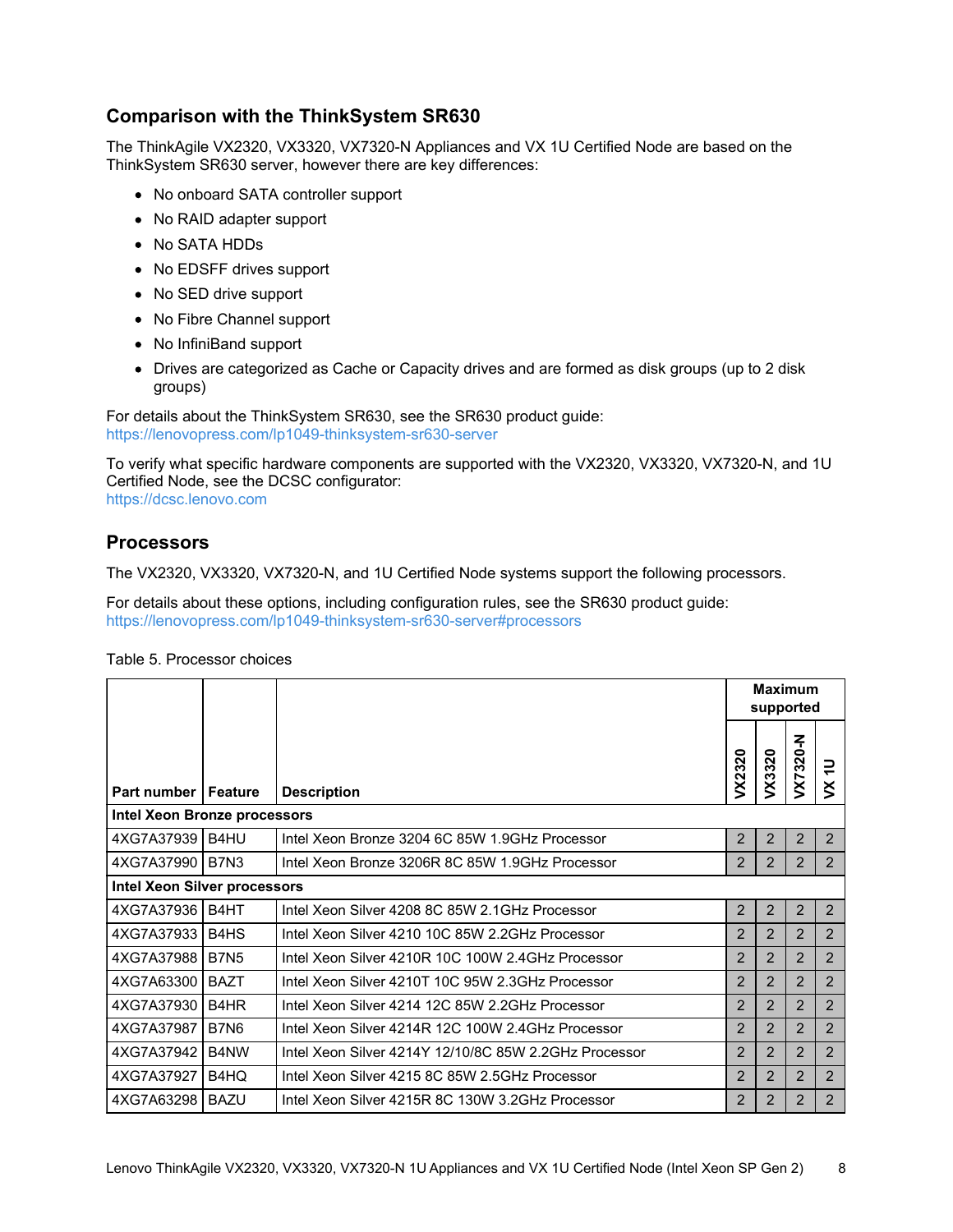|                                                 |                               |                                                      | <b>Maximum</b><br>supported |                |                |                           |
|-------------------------------------------------|-------------------------------|------------------------------------------------------|-----------------------------|----------------|----------------|---------------------------|
|                                                 |                               |                                                      | VX2320                      | VX3320         | VX7320-N       | $\equiv$<br>$\breve{\le}$ |
| <b>Part number I Feature</b>                    |                               | <b>Description</b>                                   |                             |                |                |                           |
| 4XG7A37924<br><b>Intel Xeon Gold processors</b> | B <sub>4</sub> HP             | Intel Xeon Silver 4216 16C 100W 2.1GHz Processor     | $\overline{2}$              | $\overline{2}$ | $\overline{2}$ | $\overline{2}$            |
| 4XG7A37917 B4HN                                 |                               | Intel Xeon Gold 5215 10C 85W 2.5GHz Processor        | $\overline{2}$              | $\overline{2}$ | $\overline{2}$ | $\overline{2}$            |
| 4XG7A37911                                      | B <sub>4P9</sub>              | Intel Xeon Gold 5215L 10C 85W 2.5GHz Processor       | $\overline{2}$              | $\overline{2}$ | $\overline{2}$ | $\overline{2}$            |
| 4XG7A37920 B4HM                                 |                               | Intel Xeon Gold 5217 8C 115W 3.0GHz Processor        | $\overline{2}$              | $\overline{2}$ | $\overline{2}$ | $\overline{2}$            |
| 4XG7A37896   B4HL                               |                               | Intel Xeon Gold 5218 16C 125W 2.3GHz Processor       | $\overline{2}$              | $\overline{2}$ | $\overline{2}$ | $\overline{2}$            |
| 4XG7A37959                                      | B6BS                          | Intel Xeon Gold 5218B 16C 125W 2.3GHz Processor      | $\overline{2}$              | $\overline{2}$ | $\overline{2}$ | $\overline{2}$            |
| 4XG7A63296   BAZS                               |                               | Intel Xeon Gold 5218R 20C 125W 2.1GHz Processor      | $\overline{2}$              | $\overline{2}$ | $\overline{2}$ | $\overline{2}$            |
| 4XG7A37966                                      | B <sub>4</sub> P <sub>3</sub> | Intel Xeon Gold 5218T 16C 105W 2.1GHz Processor      | $\overline{2}$              | $\overline{2}$ | $\overline{2}$ | $\overline{2}$            |
| 4XG7A37893                                      | B4HK                          | Intel Xeon Gold 5220 18C 125W 2.2GHz Processor       | $\overline{2}$              | $\overline{2}$ | $\overline{2}$ | $\overline{2}$            |
| 4XG7A37984                                      | <b>B7N9</b>                   | Intel Xeon Gold 5220R 24C 150W 2.2GHz Processor      | $\overline{2}$              | $\overline{2}$ | $\overline{2}$ | $\overline{2}$            |
| 4XG7A38018                                      | B6CW                          | Intel Xeon Gold 5220S 18C 125W 2.7GHz Processor      | $\overline{2}$              | $\overline{2}$ | $\overline{2}$ | $\overline{2}$            |
| 4XG7A15809                                      | B6CQ                          | Intel Xeon Gold 5220T 18C 105W 1.9GHz Processor      | $\overline{2}$              | $\overline{2}$ | 2              | 2 <sup>1</sup>            |
| 4XG7A37952                                      | <b>B5S1</b>                   | Intel Xeon Gold 5222 4C 105W 3.8GHz Processor        | $\overline{2}$              | $\overline{2}$ | $\overline{2}$ | $\overline{2}$            |
| CTO only                                        | <b>BAZV</b>                   | Intel Xeon Gold 6208U 16C 150W 2.9GHz Processor      | $\mathbf{1}$                | $\mathbf{1}$   | $\mathbf{1}$   | $\mathbf{1}$              |
| 4XG7A38022                                      | B6CV                          | Intel Xeon Gold 6222V 20C 115W 1.8GHz Processor      | $\overline{2}$              | $\overline{2}$ | $\overline{2}$ | $\overline{2}$            |
| 4XG7A38020                                      | B6CL                          | Intel Xeon Gold 6226 12C 125W 2.7GHz Processor       | $\overline{2}$              | $\overline{2}$ | $\overline{2}$ | $\overline{2}$            |
| 4XG7A63292                                      | <b>BAZW</b>                   | Intel Xeon Gold 6226R 16C 150W 2.9GHz Processor      | $\overline{2}$              | $\overline{2}$ | $\overline{2}$ | $\overline{2}$            |
| 4XG7A37890   B4HJ                               |                               | Intel Xeon Gold 6230 20C 125W 2.1GHz Processor       | $\overline{2}$              | $\overline{2}$ | $\overline{2}$ | $\overline{2}$            |
| 4XG7A15720   B5RY                               |                               | Intel Xeon Gold 6230N 20C 125W 2.3GHz Processor      | 2                           | $\overline{2}$ | $\overline{2}$ | $\overline{2}$            |
| 4XG7A63290                                      | <b>BAZX</b>                   | Intel Xeon Gold 6230R 26C 150W 2.1GHz Processor      | $\overline{2}$              | $\overline{2}$ | $\overline{2}$ | $\overline{2}$            |
| 4XG7A15808                                      | B6CP                          | Intel Xeon Gold 6230T 20C 125W 2.1GHz Processor      | $\overline{2}$              | $\overline{2}$ | $\overline{2}$ | $\overline{2}$            |
| 4XG7A38000                                      | B6CK                          | Intel Xeon Gold 6234 8C 130W 3.3GHz Processor        | $\overline{2}$              | $\overline{2}$ | $\overline{2}$ | $\overline{2}$            |
| 4XG7A38024                                      | B6CJ                          | Intel Xeon Gold 6238 22C 140W 2.1GHz Processor       | $\overline{2}$              | $\overline{2}$ | $\overline{2}$ | $\overline{2}$            |
| 4XG7A38002                                      | B6CR                          | Intel Xeon Gold 6238L 22C 140W 2.1GHz Processor      | 2                           | $\overline{2}$ | 2              | 2                         |
| 4XG7A63288   BAZL                               |                               | Intel Xeon Gold 6238R 28C 165W 2.2GHz Processor      | 2                           | $\overline{2}$ | 2              | $\overline{2}$            |
| 4XG7A37884                                      | B4HH                          | Intel Xeon Gold 6240 18C 150W 2.6GHz Processor       | $\overline{2}$              | $\overline{2}$ | $\overline{2}$ | $2^{\circ}$               |
| 4XG7A38014                                      | B6CS                          | Intel Xeon Gold 6240L 18C 150W 2.6GHz Processor      | $\overline{2}$              | $\overline{2}$ | 2              | $\overline{2}$            |
| 4XG7A63286                                      | BAZM                          | Intel Xeon Gold 6240R 24C 165W 2.4GHz Processor      | 2                           | $\overline{2}$ | 2              | $\overline{2}$            |
| 4XG7A37904                                      | B4NV                          | Intel Xeon Gold 6240Y 18/14/8C 150W 2.6GHz Processor | No                          | $\overline{2}$ | 2              | $\overline{2}$            |
| 4XG7A37887                                      | B4HG                          | Intel Xeon Gold 6242 16C 150W 2.8GHz Processor       | 2                           | $\overline{2}$ | $\overline{2}$ | $\overline{2}$            |
| 4XG7A63284                                      | <b>BAZN</b>                   | Intel Xeon Gold 6242R 20C 205W 3.1GHz Processor      | No                          | $\overline{2}$ | $\overline{2}$ | $\overline{2}$            |
| 4XG7A15875                                      | B4HF                          | Intel Xeon Gold 6244 8C 150W 3.6GHz Processor        | 2                           | $\overline{2}$ | $\overline{2}$ | $\overline{2}$            |
| 4XG7A63282                                      | <b>BAZP</b>                   | Intel Xeon Gold 6246R 16C 205W 3.4GHz Processor      | $\overline{2}$              | $\overline{2}$ | $\overline{2}$ | $\overline{2}$            |
| 4XG7A15893                                      | B4HE                          | Intel Xeon Gold 6248 20C 150W 2.5GHz Processor       | 2                           | 2              | 2              | $2^{\circ}$               |
| 4XG7A63280                                      | <b>BAZQ</b>                   | Intel Xeon Gold 6248R 24C 205W 3.0GHz Processor      | No                          | $\overline{2}$ | 2              | 2 <sup>1</sup>            |
| 4XG7A15890                                      | B4HC                          | Intel Xeon Gold 6252 24C 150W 2.1GHz Processor       | $\overline{2}$              | $\overline{2}$ | $\overline{2}$ | $2^{\circ}$               |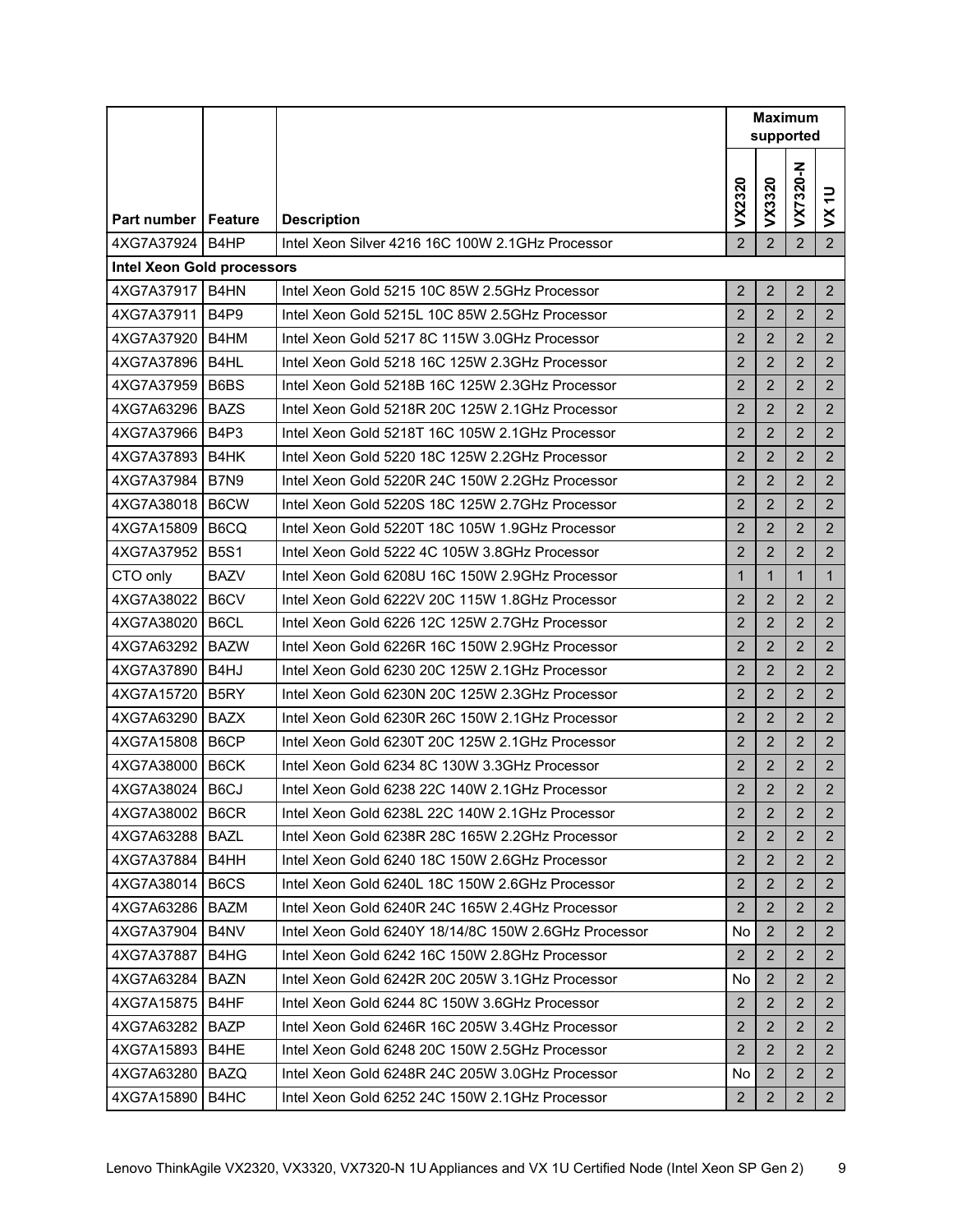|                                |                               |                                                           | <b>Maximum</b><br>supported |                |                |                           |
|--------------------------------|-------------------------------|-----------------------------------------------------------|-----------------------------|----------------|----------------|---------------------------|
| <b>Part number   Feature</b>   |                               | <b>Description</b>                                        | VX2320                      | VX3320         | VX7320-N       | ₽<br>$\breve{\mathsf{S}}$ |
| 4XG7A15812 B6CT                |                               | Intel Xeon Gold 6252N 24C 150W 2.3GHz Processor           | $\overline{2}$              | $\overline{2}$ | 2              | $\overline{2}$            |
| 4XG7A15873 B4HD                |                               | Intel Xeon Gold 6254 18C 200W 3.1GHz Processor            | No                          | 2              | 2              | $\overline{2}$            |
| 4XG7A63278 BAZR                |                               | Intel Xeon Gold 6258R 28C 205W 2.7GHz Processor           | No                          | $\overline{2}$ | $\overline{2}$ | $\overline{2}$            |
| 4XG7A38009   B6CU              |                               | Intel Xeon Gold 6262V 24C 135W 1.9GHz Processor           | 2                           | $\overline{2}$ | 2              | 2                         |
| Intel Xeon Platinum processors |                               |                                                           |                             |                |                |                           |
| 4XG7A37899                     | B <sub>5</sub> RZ             | Intel Xeon Platinum 8253 16C 125W 2.2GHz Processor        | $\overline{2}$              | $\overline{2}$ | 2              | $\overline{2}$            |
| 4XG7A37948 B5S2                |                               | Intel Xeon Platinum 8256 4C 105W 3.8GHz Processor         | 2                           | 2              | 2              | $\overline{2}$            |
| 4XG7A15888                     | B4HB                          | Intel Xeon Platinum 8260 24C 165W 2.4GHz Processor        | 2                           | $\overline{2}$ | 2              | $\overline{2}$            |
| 4XG7A15886   B4P7              |                               | Intel Xeon Platinum 8260L 24C 165W 2.4GHz Processor       | 2                           | $\overline{2}$ | $\overline{2}$ | 2                         |
| 4XG7A37902                     | B <sub>4</sub> NU             | Intel Xeon Platinum 8260Y 24/20/16C 165W 2.4GHz Processor | $\overline{2}$              | $\overline{2}$ | 2              | $\overline{2}$            |
| 4XG7A15871                     | B4HA                          | Intel Xeon Platinum 8268 24C 205W 2.9GHz Processor        | No                          | 2              | 2              | 2                         |
| 4XG7A15869                     | <b>B4H9</b>                   | Intel Xeon Platinum 8270 26C 205W 2.7GHz Processor        | No                          | 2              | 2              | $\overline{2}$            |
| 4XG7A15882                     | B <sub>4</sub> H <sub>8</sub> | Intel Xeon Platinum 8276 28C 165W 2.2GHz Processor        | 2                           | 2              | 2              | $\overline{2}$            |
| 4XG7A15878                     | <b>B4P6</b>                   | Intel Xeon Platinum 8276L 28C 165W 2.2GHz Processor       | $\overline{2}$              | $\overline{2}$ | 2              | $\overline{2}$            |
| 4XG7A15867                     | <b>B4H7</b>                   | Intel Xeon Platinum 8280 28C 205W 2.7GHz Processor        | <b>No</b>                   | $\overline{2}$ | 2              | 2                         |
| 4XG7A15863                     | <b>B4P5</b>                   | Intel Xeon Platinum 8280L 28C 205W 2.7GHz Processor       | No.                         | $\overline{2}$ | $\overline{2}$ | $\overline{2}$            |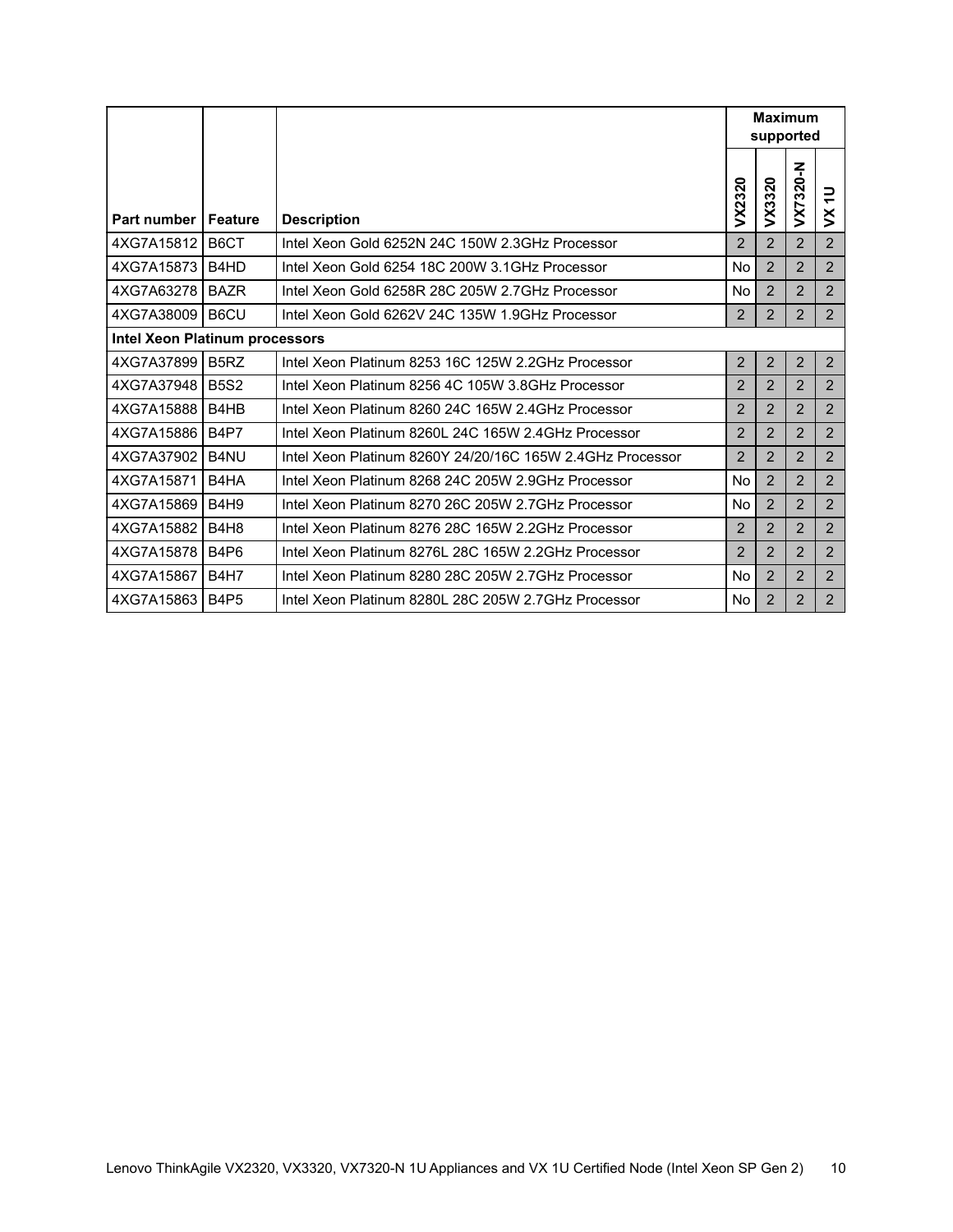## **Memory**

The VX2320, VX3320, VX7320-N, and 1U Certified Node systems support the following memory options.

For details about these options, including configuration rules, see the SR630 product guide: <https://lenovopress.com/lp1049-thinksystem-sr630-server#memory-options>

|                                |                               |                                                                         |               | <b>Maximum supported</b> |                 |              |  |  |
|--------------------------------|-------------------------------|-------------------------------------------------------------------------|---------------|--------------------------|-----------------|--------------|--|--|
| <b>Part number   Feature</b>   |                               | <b>Description</b>                                                      | <b>VX2320</b> | <b>VX3320</b>            | <b>VX7320-N</b> | <b>VX 1U</b> |  |  |
| RDIMMs - 2933 MHz Performance+ |                               |                                                                         |               |                          |                 |              |  |  |
| 4X77A12184                     | <b>B5N6</b>                   | ThinkSystem 16GB TruDDR4 Performance+<br>2933MHz (2Rx8 1.2V) RDIMM      | 24            | 24                       | 24              | 24           |  |  |
| 4X77A12185                     | <b>B5N7</b>                   | ThinkSystem 32GB TruDDR4 Performance+<br>2933MHz (2Rx4 1.2V) RDIMM      | 24            | 24                       | 24              | 24           |  |  |
| 4X77A12186                     | <b>B5N8</b>                   | ThinkSystem 64GB TruDDR4 Performance+<br>2933MHz (2Rx4 1.2V) RDIMM      | 24            | 24                       | 24              | 24           |  |  |
| RDIMMs - 2933 MHz              |                               |                                                                         |               |                          |                 |              |  |  |
| 4ZC7A08706 B4H1                |                               | ThinkSystem 8GB TruDDR4 2933MHz (1Rx8<br>1.2V) RDIMM                    | 24            | 24                       | 24              | 24           |  |  |
| 4ZC7A08707                     | B4LY                          | ThinkSystem 16GB TruDDR4 2933 MHz (1Rx4<br>1.2V) RDIMM                  | 24            | 24                       | 24              | 24           |  |  |
| 4ZC7A08708                     | <b>B4H2</b>                   | ThinkSystem 16GB TruDDR4 2933MHz (2Rx8<br>1.2V) RDIMM                   | 24            | 24                       | 24              | 24           |  |  |
| 4ZC7A08709                     | B <sub>4</sub> H <sub>3</sub> | ThinkSystem 32GB TruDDR4 2933MHz (2Rx4<br>1.2V) RDIMM                   | 24            | 24                       | 24              | 24           |  |  |
| 4ZC7A08710                     | <b>B4H4</b>                   | ThinkSystem 64GB TruDDR4 2933MHz (2Rx4<br>1.2V) RDIMM                   | 24            | 24                       | 24              | 24           |  |  |
| RDIMMs - 2666 MHz              |                               |                                                                         |               |                          |                 |              |  |  |
| 7X77A01302 LAUNB               |                               | ThinkSystem 16GB TruDDR4 2666 MHz (1Rx4<br>1.2V) RDIMM                  | 24            | 24                       | 24              | 24           |  |  |
| 7X77A01303                     | <b>AUNC</b>                   | ThinkSystem 16GB TruDDR4 2666 MHz (2Rx8<br>1.2V) RDIMM                  | 24            | 24                       | 24              | 24           |  |  |
| 7X77A01304                     | <b>AUND</b>                   | ThinkSystem 32GB TruDDR4 2666 MHz (2Rx4<br>1.2V) RDIMM                  | 24            | 24                       | 24              | 24           |  |  |
|                                |                               | 3DS RDIMMs - 2933 MHz Performance+                                      |               |                          |                 |              |  |  |
| 4X77A12187                     | <b>B5N9</b>                   | ThinkSystem 128GB TruDDR4 Performance+<br>2933MHz (4Rx4 1.2V) 3DS RDIMM | 24            | 24                       | 24              | 24           |  |  |
| 3DS RDIMMs - 2933 MHz          |                               |                                                                         |               |                          |                 |              |  |  |
| 4ZC7A15113 B587                |                               | ThinkSystem 128GB TruDDR4 2933MHz (4Rx4<br>1.2V) 3DS RDIMM              | <b>No</b>     | No.                      | <b>No</b>       | 24           |  |  |
| 3DS RDIMMs - 2666 MHz          |                               |                                                                         |               |                          |                 |              |  |  |
| 4ZC7A08716 AUW5                |                               | ThinkSystem 64GB TruDDR4 2666MHz (4Rx4,<br>1.2V) 3DS RDIMM              | 24            | 24                       | 24              | 24           |  |  |

#### Table 6. Memory options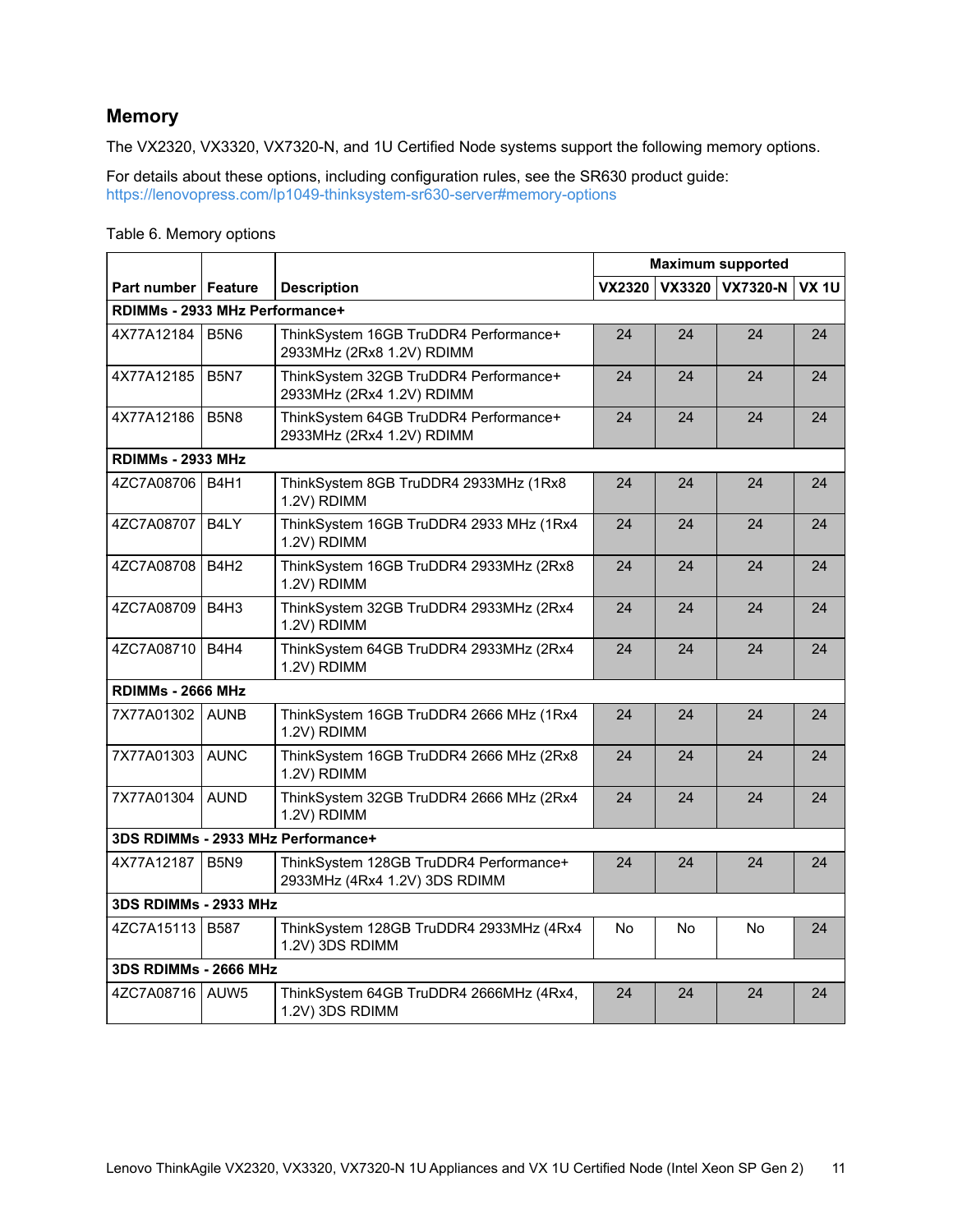## **Persistent Memory**

The VX2320, VX3320, VX7320-N, and 1U Certified Node systems support the following persistent memory options.

For details about these options, including configuration rules, see the SR630 product guide: <https://lenovopress.com/lp1049-thinksystem-sr630-server#persistent-memory>

|                              |      |                                                                               | <b>Maximum supported</b>                            |    |     |    |  |
|------------------------------|------|-------------------------------------------------------------------------------|-----------------------------------------------------|----|-----|----|--|
| <b>Part number   Feature</b> |      | <b>Description</b>                                                            | <b>VX7320-N</b><br>VX3320<br><b>VX 1U</b><br>VX2320 |    |     |    |  |
| 4ZC7A15110 B4LV              |      | ThinkSystem 128GB TruDDR4 2666MHz (1.2V)<br>Intel Optane DC Persistent Memory | No                                                  | No | No. | 12 |  |
| 4ZC7A15111                   | B4LW | ThinkSystem 256GB TruDDR4 2666MHz (1.2V)<br>Intel Optane DC Persistent Memory | No.                                                 | No | No. | 12 |  |
| 4ZC7A15112 B4LX              |      | ThinkSystem 512GB TruDDR4 2666MHz (1.2V)<br>Intel Optane DC Persistent Memory | No.                                                 | No | No. | 12 |  |

#### Table 7. Persistent memory options

### **Internal storage**

Internal storage configurations of the VX2320, VX3320, VX7320-N, and 1U Certified Node are as follows. All drives are hot-swap and are accessible from the front or rear of the system:

- ThinkAgile VX2330 Appliance
	- Front drive bays: 4x 3.5-inch SAS/SATA
	- Rear drive bays: None
- ThinkAgile VX3330 Appliance
	- Front drive bays: 6x 2.5-inch SAS/SATA & 4x 2.5-inch AnyBay
	- Rear drive bays: None
- ThinkAgile VX7330-N Appliance
	- Front drive bays: 10x 2.5-inch NVMe
	- Rear drive bays: None
- ThinkAgile VX3331 Certified Node
	- 4x 3.5" SAS/SATA (front) + 2x 2.5" SAS/SATA (rear)
	- 4x 3.5" AnyBay (front)
	- 6x 2.5" SAS/SATA & 4x 2.5" AnyBay (front) + 2x 2.5" SAS/SATA (rear)
	- 10x 2.5" NVMe (front)

The server also supports one or two M.2 drives for OS boot purposes, installed in an M.2 adapter internal to the server.

Ordering information is listed in the following table.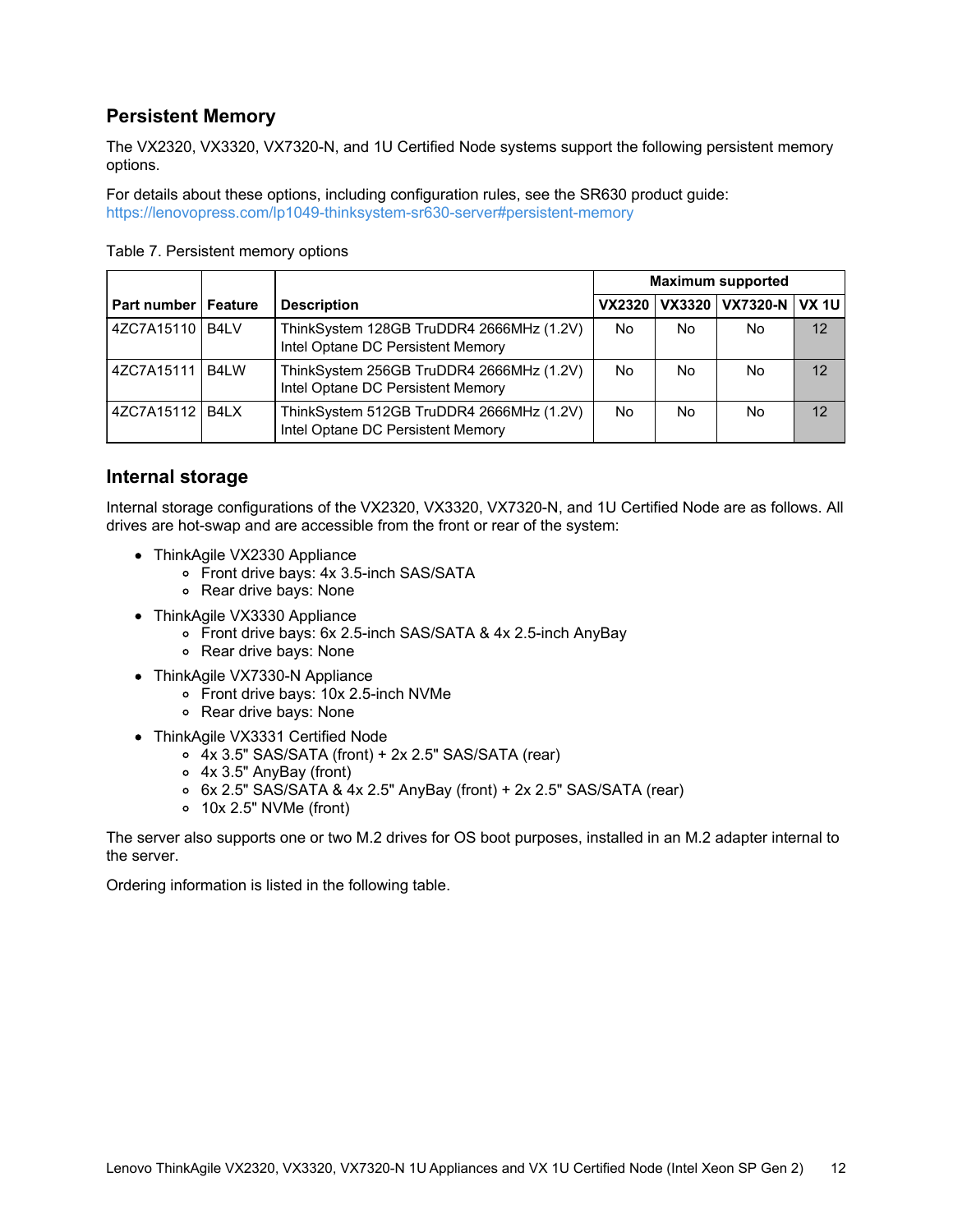#### Table 8. Drive backplanes

|                   |                                                                            | <b>Maximum supported</b> |        |                |  |  |
|-------------------|----------------------------------------------------------------------------|--------------------------|--------|----------------|--|--|
| Feature           | <b>Description</b>                                                         | <b>VX2320</b>            | VX3320 | VX7320-N VX 1U |  |  |
|                   | Front 3.5-inch drive backplanes                                            |                          |        |                |  |  |
| AUW8              | ThinkSystem 3.5" SATA/SAS 4-Bay Backplane (4x SAS/SATA)                    |                          | No     | No.            |  |  |
| B <sub>0</sub> MJ | ThinkSystem SR630 3.5" AnyBay 4-Bay Backplane (4x<br>AnyBay)               | No.                      | No.    | No.            |  |  |
|                   | Front 2.5-inch drive backplanes                                            |                          |        |                |  |  |
| AUW9              | ThinkSystem 1U 2.5" 4 AnyBay 10-Bay Backplane (6x<br>SAS/SATA + 4x AnyBay) | No.                      |        | No             |  |  |
| <b>AVKF</b>       | ThinkSystem SR630 2.5" U.2 10-Bay Backplane Kit (10x<br>NVMe)              | No.                      | No     |                |  |  |
|                   | Rear 2.5-inch drive backplane                                              |                          |        |                |  |  |
| <b>AUWJ</b>       | ThinkSystem SR630 Rear HDD/SSD Kit (2x SAS/SATA)                           | No                       | No     | No             |  |  |

For details about these components, including configuration rules, see the SR630 product guide: <https://lenovopress.com/lp1049-thinksystem-sr630-server#internal-storage>

The following figure shows the internal drive bay configurations.



Figure 5. Internal drive bay configurations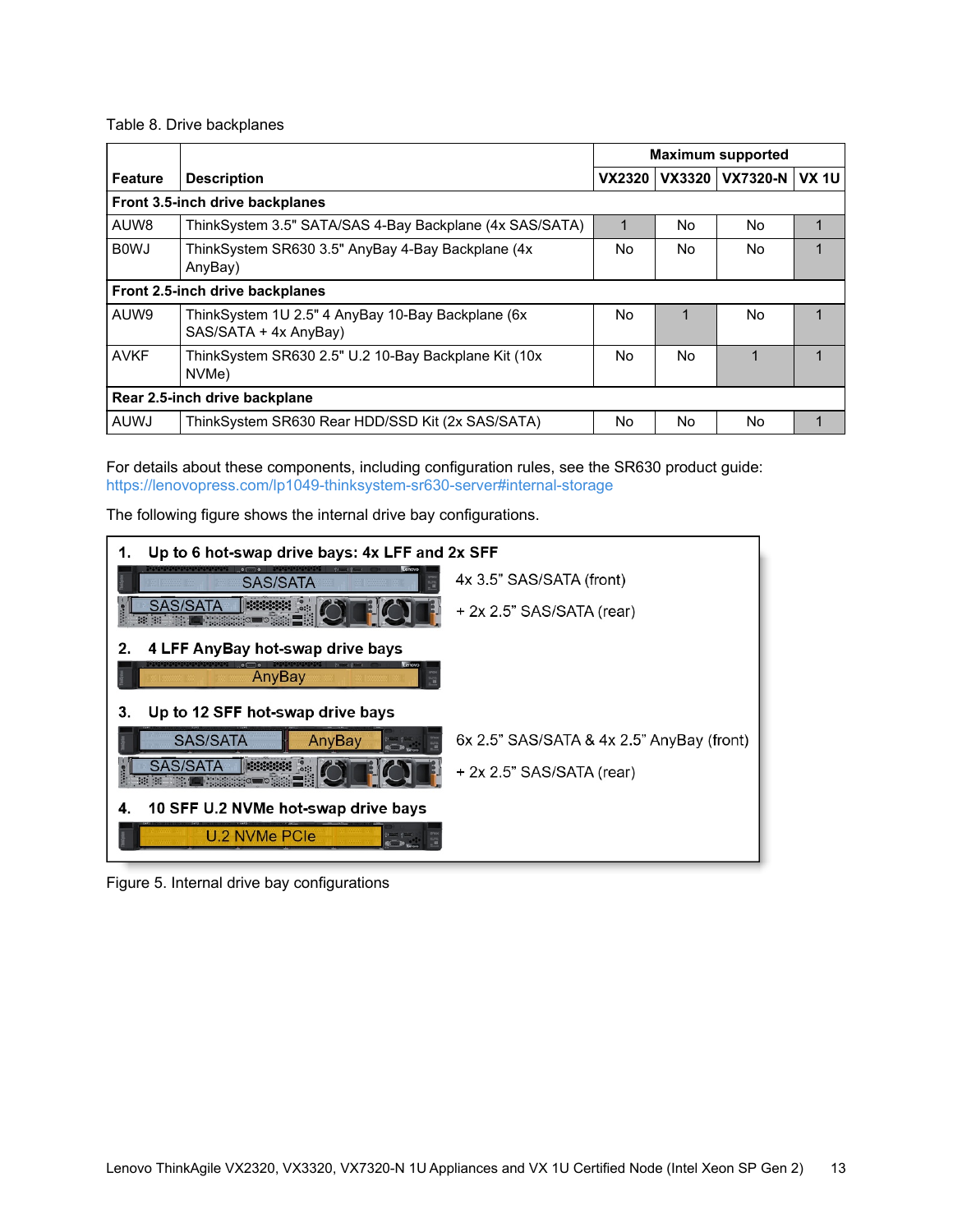## **Disk Groups**

The following table lists the supported Disk Groups for each VX system.

|  | Table 9. Disk Groups |
|--|----------------------|
|  |                      |

| <b>Drive Selection Rules</b>                | <b>VX2320</b><br><b>Appliance</b> | VX3320<br><b>Appliance</b>    | <b>VX7320-N</b><br><b>Appliance</b> | <b>VX 1U Certified</b><br><b>Node</b> |
|---------------------------------------------|-----------------------------------|-------------------------------|-------------------------------------|---------------------------------------|
| Model Type                                  | Hybrid (HY)<br>All Flash (AF)     | Hybrid (HY)<br>All Flash (AF) | All Flash (AF)                      | Hybrid (HY)<br>All Flash (AF)         |
| Maximum number of drives                    | 4                                 | 10                            | 10                                  | 10                                    |
| Number of Disk Groups                       |                                   | 1 or 2                        | 1 or 2                              | 1 or 2                                |
| Number of Cache Drives per Disk<br>Group    | 1                                 |                               |                                     |                                       |
| Number of Capacity Drives per Disk<br>Group | $2 - 3$                           | $2 - 7$                       | $2 - 7$                             | $2 - 7$                               |
| <b>Allowed Capacity Drive Quantities:</b>   |                                   |                               |                                     |                                       |
| 1 Disk Group (1 Cache Drive)                | 2 or 3                            | 2, 3, 4, 5, 6 or 7            | 2, 3, 4, 5, 6 or 7                  | 2, 3, 4, 5, 6 or 7                    |
| 2 Disk Groups (2 Cache Drives)              | 4                                 | 4, 6 or 8                     | 4, 6 or 8                           | 4, 6 or 8                             |
| 3 Disk Groups (3 Cache Drives)              | Not supported                     | 6                             | 6                                   | 6                                     |

## **Controllers for internal storage**

The VX2320, VX3320, VX7320-N, and 1U Certified Node systems support the following storage controller options.

### Table 10. Controllers for internal storage

| Part                        |                              |                                                    | <b>Maximum supported</b> |               |                 |              |  |  |  |
|-----------------------------|------------------------------|----------------------------------------------------|--------------------------|---------------|-----------------|--------------|--|--|--|
| number                      | <b>Feature</b>               | <b>Description</b>                                 | VX2320                   | <b>VX3320</b> | <b>VX7320-N</b> | <b>VX 1U</b> |  |  |  |
|                             | 12 Gb SAS/SATA non-RAID HBAs |                                                    |                          |               |                 |              |  |  |  |
| 7Y37A01088   AUNL           |                              | ThinkSystem 430-8i SAS/SATA 12Gb HBA               | 1                        | No            | No              |              |  |  |  |
| 4Y37A72480                  | BJHH                         | ThinkSystem 4350-8i SAS/SATA 12Gb HBA              | 1                        | 1             | No              |              |  |  |  |
| 4Y37A78601                  | <b>BM51</b>                  | ThinkSystem 440-8i SAS/SATA PCIe Gen4<br>12Gb HBA  | 1                        | 1             | No              |              |  |  |  |
| 7Y37A01089                  | AUNM                         | ThinkSystem 430-16i SAS/SATA 12Gb HBA              | No                       | 1             | No              |              |  |  |  |
| 4Y37A72481                  | <b>BJHJ</b>                  | ThinkSystem 4350-16i SAS/SATA 12Gb HBA             | No                       | 1             | No              |              |  |  |  |
| 4Y37A78602                  | BM50                         | ThinkSystem 440-16i SAS/SATA PCIe Gen4<br>12Gb HBA | No                       | 1             | No              |              |  |  |  |
| <b>NVMe PCIe interfaces</b> |                              |                                                    |                          |               |                 |              |  |  |  |
| 7Y37A01081                  | LAUV <sub>2</sub>            | ThinkSystem 1610-4P NVMe Switch Adapter            | No                       | No            | $\mathfrak{p}$  | 2            |  |  |  |
| 4Y37A09719                  | <b>B22D</b>                  | ThinkSystem 810-4P NVMe Switch Adapter             | No                       | No            | $\mathfrak{p}$  | 2            |  |  |  |

### **Internal drive options**

This section lists the supported drives:

- Boot [drives](#page-14-0)
- Internal drives for [VX2320](#page-14-1)
- Internal drives for [VX3320](#page-16-0)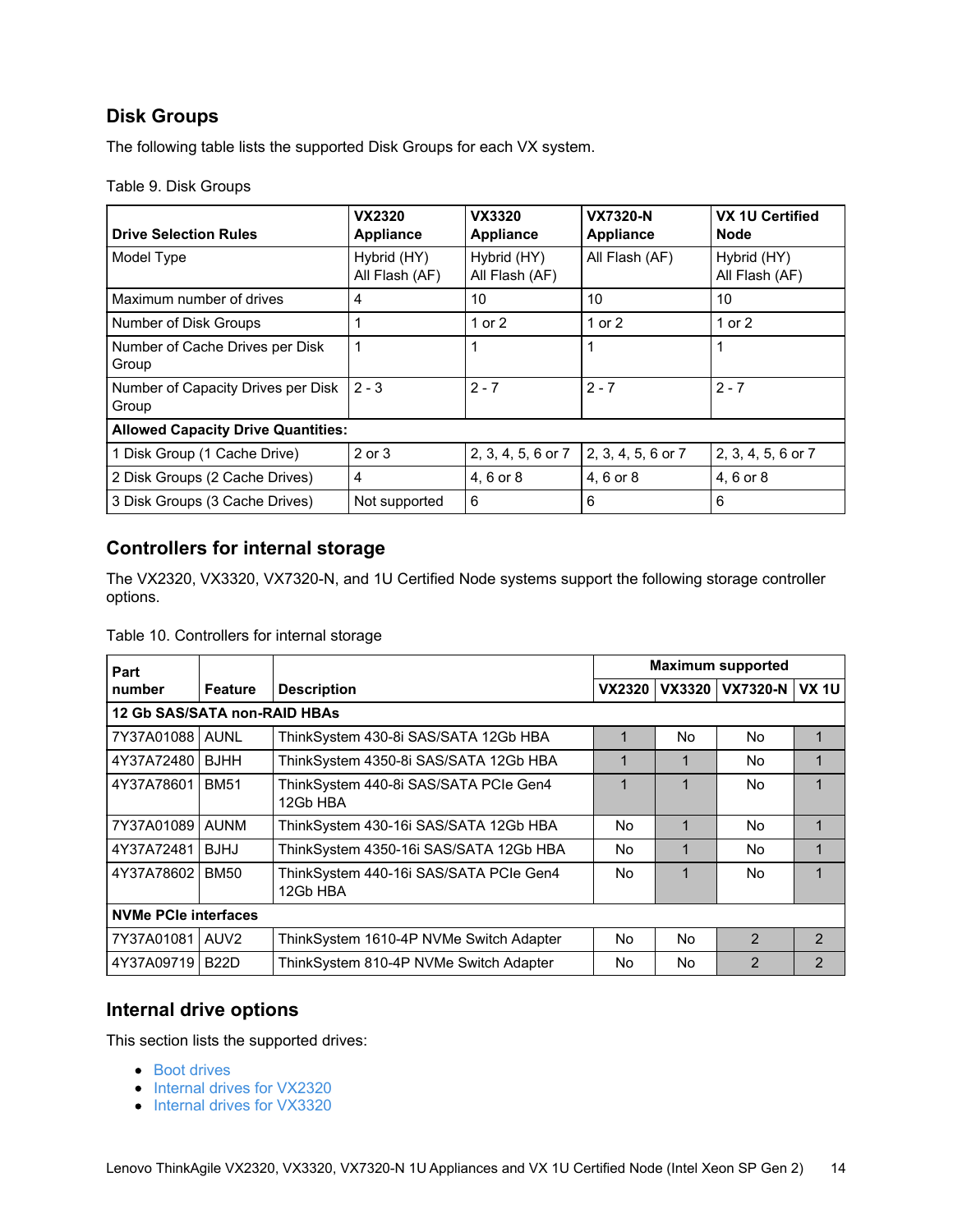- Internal drives for [VX7320-N](#page-19-0)
- Internal drives for VX 1U [Certified](#page-20-0) Node

### <span id="page-14-0"></span>**Boot drives**

The VX2320, VX3320, VX7320-N, and 1U Certified Node systems support the following drive for boot functions.

Table 11. Boot drives

|                              |                                                           |                |    | <b>Maximum supported</b>           |          |
|------------------------------|-----------------------------------------------------------|----------------|----|------------------------------------|----------|
| <b>Part number   Feature</b> | <b>Description</b>                                        |                |    | VX2320   VX3320   VX7320-N   VX 1U |          |
| 4XB7A17071 B8HS              | ThinkSystem M.2 5300 240GB SATA 6Gbps<br>Non-Hot Swap SSD | No             | No | No                                 | C        |
| 4XB7A17073 B919              | ThinkSystem M.2 5300 480GB SATA 6Gbps<br>Non-Hot Swap SSD | $\overline{2}$ |    |                                    | $\Omega$ |

### <span id="page-14-1"></span>**Internal drives for VX2320 Appliance**

The following table lists the drives supported in the VX2320 Appliance. For both All Flash Storage and Hybrid Storage configurations, drives are classified as either Cache drives, Capacity drives, or both.

### Table 12. Drives supported in the VX2320 Appliance

|                                  |             |                                                                        |                | <b>All Flash</b><br><b>Storage</b> |                | <b>Hybrid Storage</b> |
|----------------------------------|-------------|------------------------------------------------------------------------|----------------|------------------------------------|----------------|-----------------------|
| <b>Part number   Feature</b>     |             | <b>Description</b>                                                     | Cache I        | Capacity                           | Cache          | Capacity              |
| 3.5-inch hot-swap 12 Gb SAS HDDs |             |                                                                        |                |                                    |                |                       |
| 7XB7A00041   AUU4                |             | ThinkSystem 3.5" 1TB 7.2K SAS 12Gb Hot Swap<br>512n HDD                | No             | <b>No</b>                          | <b>No</b>      | $\overline{4}$        |
| 7XB7A00042   AUU5                |             | ThinkSystem 3.5" 2TB 7.2K SAS 12Gb Hot Swap<br>512n HDD                | No             | <b>No</b>                          | No             | $\overline{4}$        |
| 7XB7A00043                       | AUU6        | ThinkSystem 3.5" 4TB 7.2K SAS 12Gb Hot Swap<br>512n HDD                | <b>No</b>      | <b>No</b>                          | <b>No</b>      | $\overline{4}$        |
| 7XB7A00044   AUU7                |             | ThinkSystem 3.5" 6TB 7.2K SAS 12Gb Hot Swap<br>512e HDD                | No             | <b>No</b>                          | <b>No</b>      | $\overline{4}$        |
| 7XB7A00045 B0YR                  |             | ThinkSystem 3.5" 8TB 7.2K SAS 12Gb Hot Swap<br>512e HDD                | <b>No</b>      | <b>No</b>                          | <b>No</b>      | $\overline{4}$        |
| 3.5-inch hot-swap 12 Gb SAS SSDs |             |                                                                        |                |                                    |                |                       |
| 4XB7A70011 BG03                  |             | ThinkSystem 3.5" Nytro 3732 400GB<br>Performance SAS 12Gb Hot Swap SSD | $\overline{4}$ | $\overline{4}$                     | $\overline{4}$ | <b>No</b>             |
| 4XB7A70010                       | <b>BG02</b> | ThinkSystem 3.5" Nytro 3732 800GB<br>Performance SAS 12Gb Hot Swap SSD | $\overline{4}$ | $\overline{4}$                     | $\overline{4}$ | <b>No</b>             |
| 4XB7A70009                       | <b>BG01</b> | ThinkSystem 3.5" Nytro 3732 1.6TB Performance<br>SAS 12Gb Hot Swap SSD | $\overline{4}$ | $\overline{4}$                     | $\overline{4}$ | <b>No</b>             |
| 4XB7A70008                       | <b>BG00</b> | ThinkSystem 3.5" Nytro 3732 3.2TB Performance<br>SAS 12Gb Hot Swap SSD | $\overline{4}$ | $\overline{4}$                     | $\overline{4}$ | <b>No</b>             |
| 4XB7A10234                       | B4Y8        | ThinkSystem 3.5" SS530 800GB Performance<br>SAS 12Gb Hot Swap SSD      | $\overline{4}$ | $\overline{4}$                     | $\overline{4}$ | <b>No</b>             |
| 4XB7A17066                       | B8HT        | ThinkSystem 3.5" PM1645a 800GB Mainstream<br>SAS 12Gb Hot Swap SSD     | $\overline{4}$ | $\overline{4}$                     | $\overline{4}$ | <b>No</b>             |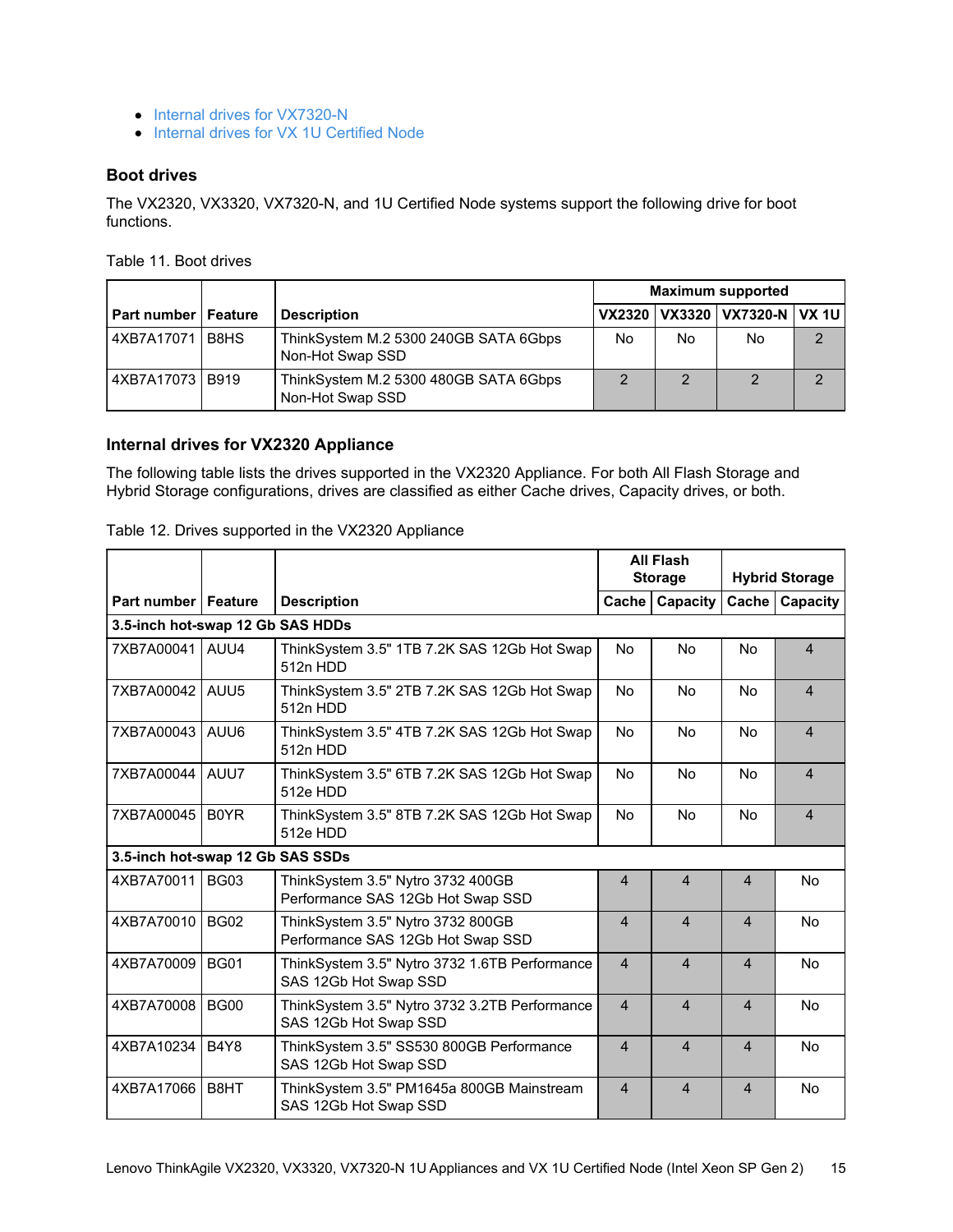|                                  |             |                                                                    |                         | <b>All Flash</b><br><b>Storage</b> |                          | <b>Hybrid Storage</b> |
|----------------------------------|-------------|--------------------------------------------------------------------|-------------------------|------------------------------------|--------------------------|-----------------------|
| Part number   Feature            |             | <b>Description</b>                                                 | Cache                   | Capacity                           | Cache                    | Capacity              |
| 4XB7A17043                       | B8JN        | ThinkSystem 3.5" PM1645a 1.6TB Mainstream<br>SAS 12Gb Hot Swap SSD | $\overline{4}$          | $\overline{4}$                     | 4                        | <b>No</b>             |
| 4XB7A17067                       | B8JK        | ThinkSystem 3.5" PM1645a 3.2TB Mainstream<br>SAS 12Gb Hot Swap SSD | $\overline{4}$          | $\overline{4}$                     | $\overline{\mathcal{A}}$ | <b>No</b>             |
| 4XB7A17058   B91E                |             | ThinkSystem 3.5" PM1643a 3.84TB Entry SAS<br>12Gb Hot Swap SSD     | $\overline{4}$          | $\overline{4}$                     | 4                        | <b>No</b>             |
| 3.5-inch hot-swap 6 Gb SATA SSDs |             |                                                                    |                         |                                    |                          |                       |
| 4XB7A17137                       | BA4W        | ThinkSystem 3.5" S4620 480GB Mixed Use<br>SATA 6Gb HS SSD          | $\overline{4}$          | 4                                  | 4                        | No.                   |
| 4XB7A17138 BA4X                  |             | ThinkSystem 3.5" S4620 960GB Mixed Use<br>SATA 6Gb HS SSD          | $\overline{4}$          | $\overline{4}$                     | $\overline{4}$           | <b>No</b>             |
| 4XB7A17139                       | BA4Y        | ThinkSystem 3.5" S4620 1.92TB Mixed Use<br>SATA 6Gb HS SSD         | $\overline{4}$          | $\overline{4}$                     | $\overline{\mathbf{4}}$  | No                    |
| 4XB7A17140                       | BK7P        | ThinkSystem 3.5" S4620 3.84TB Mixed Use<br>SATA 6Gb HS SSD         | $\overline{4}$          | $\overline{4}$                     | $\overline{\mathbf{4}}$  | No                    |
| 4XB7A17097                       | B8JF        | ThinkSystem 3.5" 5300 480GB Mainstream<br>SATA 6Gb Hot Swap SSD    | $\overline{4}$          | $\overline{4}$                     | 4                        | <b>No</b>             |
| 4XB7A17098                       | <b>B8J0</b> | ThinkSystem 3.5" 5300 960GB Mainstream<br>SATA 6Gb Hot Swap SSD    | $\overline{4}$          | $\overline{4}$                     | 4                        | <b>No</b>             |
| 4XB7A17099                       | B8HR        | ThinkSystem 3.5" 5300 1.92TB Mainstream<br>SATA 6Gb Hot Swap SSD   | $\overline{4}$          | $\overline{4}$                     | $\overline{\mathbf{4}}$  | <b>No</b>             |
| 4XB7A17100                       | B8HX        | ThinkSystem 3.5" 5300 3.84TB Mainstream<br>SATA 6Gb Hot Swap SSD   | $\overline{4}$          | $\overline{4}$                     | 4                        | No                    |
| 4XB7A13640                       | <b>B49S</b> | ThinkSystem 3.5" S4610 480GB Mixed Use<br>SATA 6Gb HS SSD          | No                      | $\overline{4}$                     | 4                        | <b>No</b>             |
| 4XB7A13641                       | <b>B49T</b> | ThinkSystem 3.5" S4610 960GB Mixed Use<br>SATA 6Gb HS SSD          | $\overline{4}$          | $\overline{4}$                     | 4                        | <b>No</b>             |
| 4XB7A13642                       | <b>B49U</b> | ThinkSystem 3.5" S4610 1.92TB Mixed Use<br>SATA 6Gb HS SSD         | $\overline{4}$          | $\overline{4}$                     | $\overline{4}$           | <b>No</b>             |
| 4XB7A13643   B49V                |             | ThinkSystem 3.5" S4610 3.84TB Mixed Use<br>SATA 6Gb HS SSD         | $\overline{4}$          | $\overline{4}$                     | 4                        | No                    |
| 4XB7A17119   BA7L                |             | ThinkSystem 3.5" S4520 480GB Read Intensive<br>SATA 6Gb HS SSD     | No                      | $\overline{4}$                     | 4                        | <b>No</b>             |
| 4XB7A17120                       | BA7M        | ThinkSystem 3.5" S4520 960GB Read Intensive<br>SATA 6Gb HS SSD     | $\overline{4}$          | $\overline{4}$                     | 4                        | No                    |
| 4XB7A17121                       | BA7N        | ThinkSystem 3.5" S4520 1.92TB Read Intensive<br>SATA 6Gb HS SSD    | $\overline{4}$          | $\overline{4}$                     | 4                        | No                    |
| 4XB7A17122                       | BK7F        | ThinkSystem 3.5" S4520 3.84TB Read Intensive<br>SATA 6Gb HS SSD    | $\overline{4}$          | $\overline{4}$                     | 4                        | No                    |
| 4XB7A17123                       | BK7G        | ThinkSystem 3.5" S4520 7.68TB Read Intensive<br>SATA 6Gb HS SSD    | $\overline{\mathbf{4}}$ | $\overline{4}$                     | $\overline{4}$           | No                    |
| 4XB7A17083                       | B8JC        | ThinkSystem 3.5" 5300 960GB Entry SATA 6Gb<br>Hot Swap SSD         | No                      | $\overline{4}$                     | $\overline{4}$           | No                    |
| 4XB7A17084                       | B8HZ        | ThinkSystem 3.5" 5300 1.92TB Entry SATA 6Gb<br>Hot Swap SSD        | $\overline{4}$          | $\overline{4}$                     | 4                        | No                    |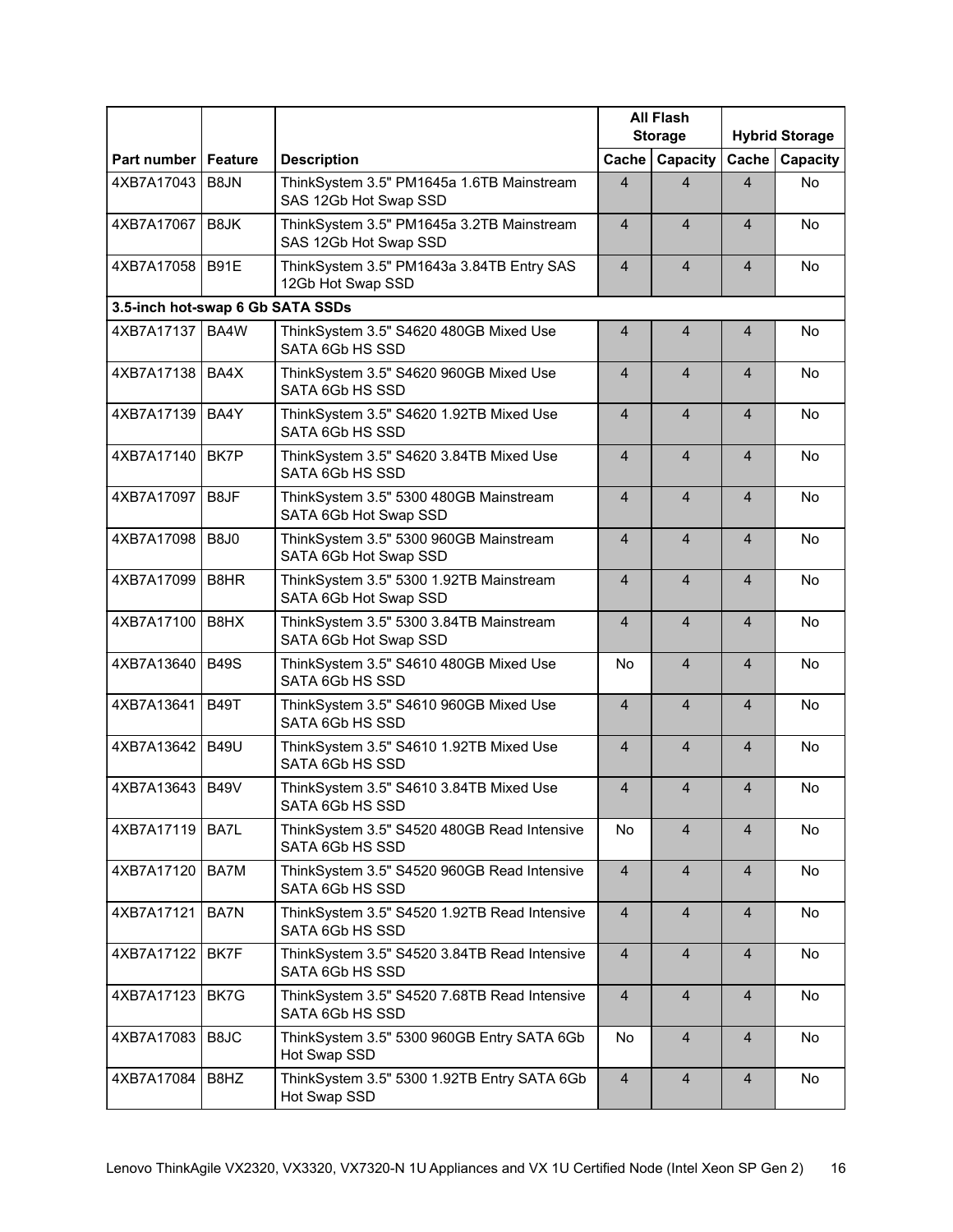|                              |             |                                                                 |                | All Flash<br><b>Storage</b> |                | <b>Hybrid Storage</b> |
|------------------------------|-------------|-----------------------------------------------------------------|----------------|-----------------------------|----------------|-----------------------|
| <b>Part number   Feature</b> |             | <b>Description</b>                                              | Cache          | Capacity                    | Cache          | Capacity              |
| 4XB7A17085 B8HQ              |             | ThinkSystem 3.5" 5300 3.84TB Entry SATA 6Gb<br>Hot Swap SSD     | $\overline{4}$ | $\overline{4}$              | 4              | No.                   |
| 4XB7A13627                   | <b>B49F</b> | ThinkSystem 3.5" S4510 960GB Read Intensive<br>SATA 6Gb HS SSD  | No.            | $\overline{4}$              | 4              | No.                   |
| 4XB7A13628 B49G              |             | ThinkSystem 3.5" S4510 1.92TB Read Intensive<br>SATA 6Gb HS SSD | No.            | $\overline{4}$              | $\overline{4}$ | No.                   |
| 4XB7A13629 B49H              |             | ThinkSystem 3.5" S4510 3.84TB Read Intensive<br>SATA 6Gb HS SSD | No.            | $\overline{4}$              | $\overline{4}$ | No.                   |

### <span id="page-16-0"></span>**Internal drives for VX3320 Appliance**

The following table lists the drives supported in the VX3320 Appliance. For both All Flash Storage and Hybrid Storage configurations, drives are classified as either Cache drives, Capacity drives, or both.

|                                  |                               |                                                                        |           | <b>All Flash</b> |           |                       |
|----------------------------------|-------------------------------|------------------------------------------------------------------------|-----------|------------------|-----------|-----------------------|
|                                  |                               |                                                                        |           | <b>Storage</b>   |           | <b>Hybrid Storage</b> |
| Part number   Feature            |                               | <b>Description</b>                                                     | Cache     | Capacity         | Cache     | Capacity              |
| 2.5-inch hot-swap 12 Gb SAS HDDs |                               |                                                                        |           |                  |           |                       |
| 7XB7A00026 AUM0                  |                               | ThinkSystem 2.5" 900GB 10K SAS 12Gb Hot<br>Swap 512n HDD               | <b>No</b> | <b>No</b>        | <b>No</b> | 10                    |
| 7XB7A00027                       | AUM <sub>1</sub>              | ThinkSystem 2.5" 1.2TB 10K SAS 12Gb Hot<br>Swap 512n HDD               | <b>No</b> | <b>No</b>        | <b>No</b> | 10                    |
| 7XB7A00028                       | AUM <sub>2</sub>              | ThinkSystem 2.5" 1.8TB 10K SAS 12Gb Hot<br>Swap 512e HDD               | No        | <b>No</b>        | <b>No</b> | 10                    |
| 7XB7A00069                       | B <sub>0</sub> Y <sub>S</sub> | ThinkSystem 2.5" 2.4TB 10K SAS 12Gb Hot<br>Swap 512e HDD               | <b>No</b> | <b>No</b>        | <b>No</b> | 10                    |
| 7XB7A00023                       | <b>AULX</b>                   | ThinkSystem 2.5" 900GB 15K SAS 12Gb Hot<br>Swap 512e HDD               | <b>No</b> | No               | No        | 10                    |
| 7XB7A00034                       | AUM <sub>6</sub>              | ThinkSystem 2.5" 1TB 7.2K SAS 12Gb Hot Swap<br>512n HDD                | No        | <b>No</b>        | <b>No</b> | 10                    |
| 7XB7A00035 AUM7                  |                               | ThinkSystem 2.5" 2TB 7.2K SAS 12Gb Hot Swap<br>512n HDD                | <b>No</b> | <b>No</b>        | <b>No</b> | 10                    |
| 2.5-inch hot-swap 12 Gb SAS SSDs |                               |                                                                        |           |                  |           |                       |
| 4XB7A70006   BG07                |                               | ThinkSystem 2.5" Nytro 3732 400GB<br>Performance SAS 12Gb Hot Swap SSD | 10        | 10               | 10        | <b>No</b>             |
| 4XB7A70005                       | <b>BG06</b>                   | ThinkSystem 2.5" Nytro 3732 800GB<br>Performance SAS 12Gb Hot Swap SSD | 10        | 10               | 10        | <b>No</b>             |
| 4XB7A70004                       | <b>BG05</b>                   | ThinkSystem 2.5" Nytro 3732 1.6TB Performance<br>SAS 12Gb Hot Swap SSD | 10        | 10               | 10        | No                    |
| 4XB7A70003                       | <b>BG04</b>                   | ThinkSystem 2.5" Nytro 3732 3.2TB Performance<br>SAS 12Gb Hot Swap SSD | 10        | 10               | 10        | <b>No</b>             |
| 4XB7A10230                       | <b>B4Y5</b>                   | ThinkSystem 2.5" SS530 800GB Performance<br>SAS 12Gb Hot Swap SSD      | 10        | 10               | 10        | No                    |

### Table 13. Drives supported in the VX3320 Appliance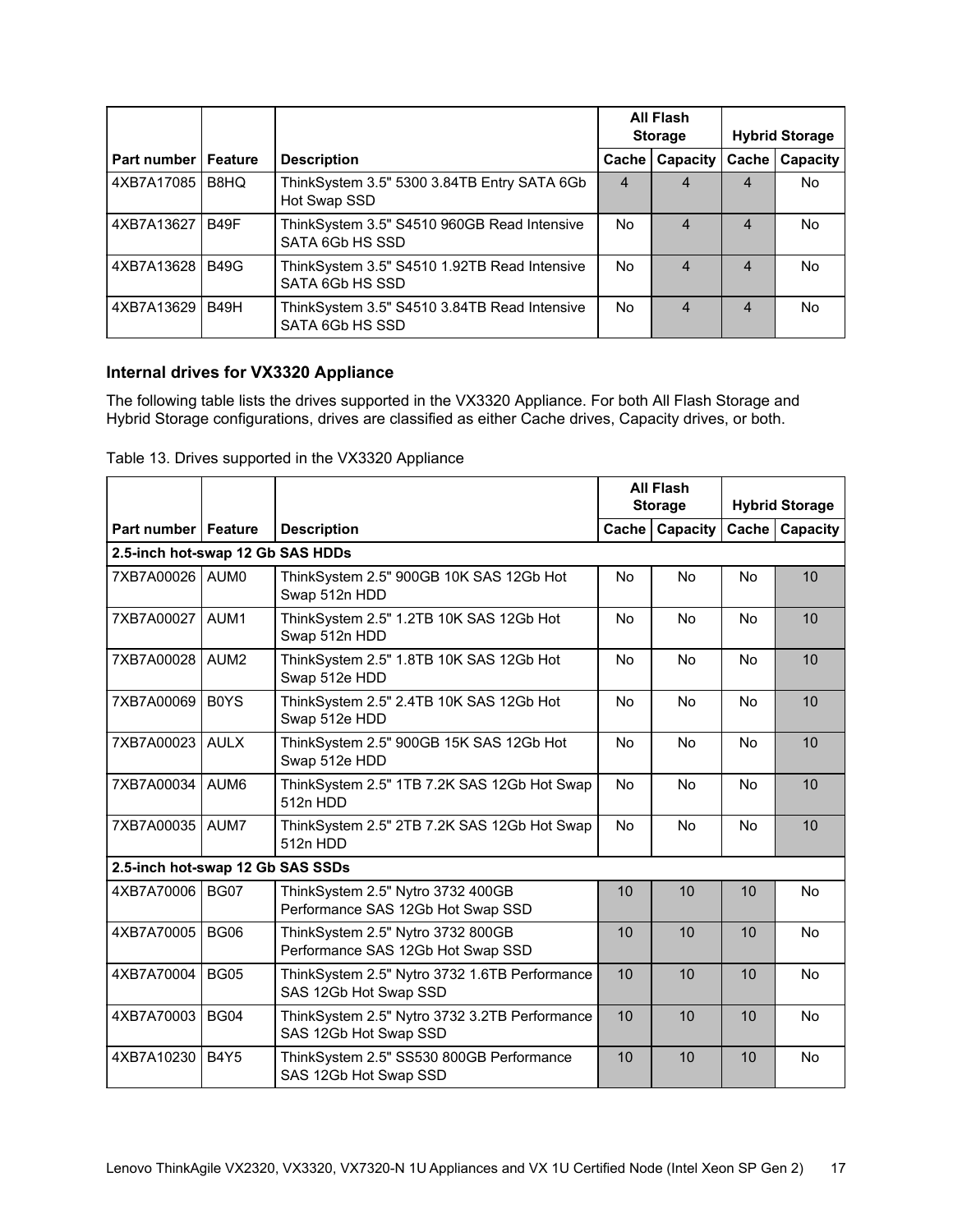|                                  |             |                                                                    |       | <b>All Flash</b><br><b>Storage</b> |           | <b>Hybrid Storage</b> |
|----------------------------------|-------------|--------------------------------------------------------------------|-------|------------------------------------|-----------|-----------------------|
| Part number   Feature            |             | <b>Description</b>                                                 | Cache | Capacity                           | Cache     | Capacity              |
| 4XB7A17062                       | B8HU        | ThinkSystem 2.5" PM1645a 800GB Mainstream<br>SAS 12Gb Hot Swap SSD | 10    | 10                                 | 10        | <b>No</b>             |
| 4XB7A17063                       | <b>B8J4</b> | ThinkSystem 2.5" PM1645a 1.6TB Mainstream<br>SAS 12Gb Hot Swap SSD | 10    | 10                                 | 10        | <b>No</b>             |
| 4XB7A17064                       | B8JD        | ThinkSystem 2.5" PM1645a 3.2TB Mainstream<br>SAS 12Gb Hot Swap SSD | 10    | 10                                 | 10        | No                    |
| 4XB7A38175                       | <b>B91A</b> | ThinkSystem 2.5" PM1643a 960GB Entry SAS<br>12Gb Hot Swap SSD      | No    | 10                                 | <b>No</b> | No                    |
| 4XB7A38176                       | <b>B91B</b> | ThinkSystem 2.5" PM1643a 1.92TB Entry SAS<br>12Gb Hot Swap SSD     | No    | 10                                 | <b>No</b> | 10                    |
| 4XB7A17054                       | <b>B91C</b> | ThinkSystem 2.5" PM1643a 3.84TB Entry SAS<br>12Gb Hot Swap SSD     | 10    | 10                                 | 10        | <b>No</b>             |
| 4XB7A17055                       | <b>B91D</b> | ThinkSystem 2.5" PM1643a 7.68TB Entry SAS<br>12Gb Hot Swap SSD     | 10    | 10                                 | 10        | No                    |
| 4XB7A17056                       | BC4R        | ThinkSystem 2.5" PM1643a 15.36TB Entry SAS<br>12Gb Hot Swap SSD    | 10    | 10                                 | 10        | No                    |
| 2.5-inch hot-swap 6 Gb SATA SSDs |             |                                                                    |       |                                    |           |                       |
| 4XB7A17125                       | BA7Q        | ThinkSystem 2.5" S4620 480GB Mixed Use<br>SATA 6Gb HS SSD          | 10    | 10                                 | 10        | No                    |
| 4XB7A17126                       | BA4T        | ThinkSystem 2.5" S4620 960GB Mixed Use<br>SATA 6Gb HS SSD          | 10    | 10                                 | 10        | <b>No</b>             |
| 4XB7A17127                       | BA4U        | ThinkSystem 2.5" S4620 1.92TB Mixed Use<br>SATA 6Gb HS SSD         | 10    | 10                                 | 10        | No                    |
| 4XB7A17128                       | BK7L        | ThinkSystem 2.5" S4620 3.84TB Mixed Use<br>SATA 6Gb HS SSD         | 10    | 10                                 | 10        | <b>No</b>             |
| 4XB7A17088                       | B8HY        | ThinkSystem 2.5" 5300 480GB Mainstream<br>SATA 6Gb Hot Swap SSD    | 10    | 10                                 | 10        | No                    |
| 4XB7A17089                       | B8J6        | ThinkSystem 2.5" 5300 960GB Mainstream<br>SATA 6Gb Hot Swap SSD    | 10    | 10                                 | 10        | <b>No</b>             |
| 4XB7A17090 B8JE                  |             | ThinkSystem 2.5" 5300 1.92TB Mainstream<br>SATA 6Gb Hot Swap SSD   | 10    | 10                                 | 10        | No                    |
| 4XB7A17091                       | <b>B8J7</b> | ThinkSystem 2.5" 5300 3.84TB Mainstream<br>SATA 6Gb Hot Swap SSD   | 10    | 10                                 | 10        | No                    |
| 4XB7A13634                       | <b>B49M</b> | ThinkSystem 2.5" S4610 480GB Mixed Use<br>SATA 6Gb HS SSD          | 10    | 10                                 | No        | No                    |
| 4XB7A13635                       | <b>B49N</b> | ThinkSystem 2.5" S4610 960GB Mixed Use<br>SATA 6Gb HS SSD          | 10    | 10                                 | 10        | No                    |
| 4XB7A13636                       | B49P        | ThinkSystem 2.5" S4610 1.92TB Mixed Use<br>SATA 6Gb HS SSD         | 10    | 10                                 | 10        | No                    |
| 4XB7A13637                       | <b>B49Q</b> | ThinkSystem 2.5" S4610 3.84TB Mixed Use<br>SATA 6Gb HS SSD         | 10    | 10                                 | 10        | No                    |
| 4XB7A72438                       | BM8B        | ThinkSystem 2.5" PM893 480GB Read Intensive<br>SATA 6Gb HS SSD     | No    | 12                                 | No        | No                    |
| 4XB7A72439                       | BM8A        | ThinkSystem 2.5" PM893 960GB Read Intensive<br>SATA 6Gb HS SSD     | No    | 12                                 | No        | No                    |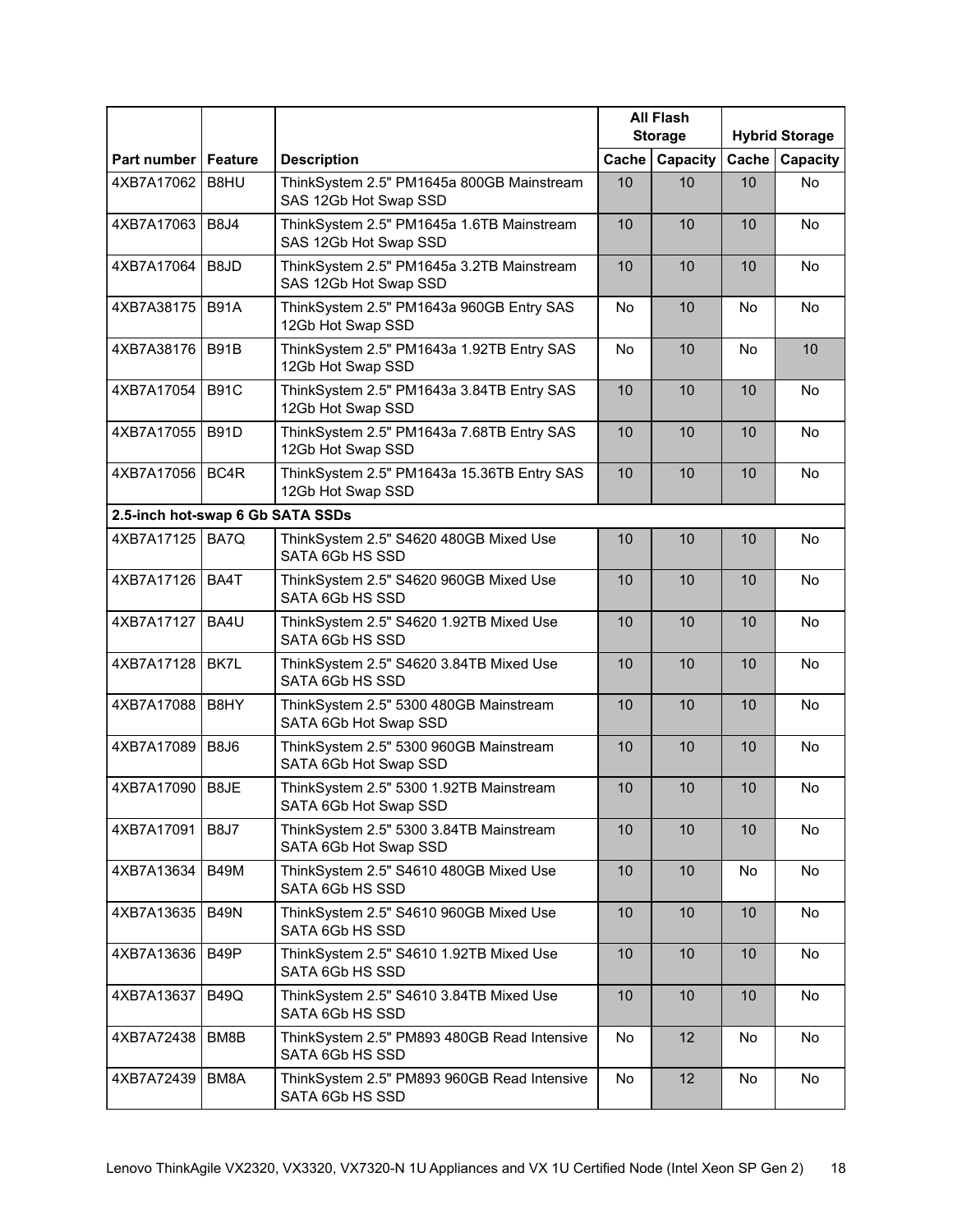|                       |                   |                                                                 |                 | <b>All Flash</b><br><b>Storage</b> |           | <b>Hybrid Storage</b> |
|-----------------------|-------------------|-----------------------------------------------------------------|-----------------|------------------------------------|-----------|-----------------------|
| Part number   Feature |                   | <b>Description</b>                                              | Cache           | Capacity                           | Cache     | <b>Capacity</b>       |
| 4XB7A72440            | <b>BM89</b>       | ThinkSystem 2.5" PM893 1.92TB Read Intensive<br>SATA 6Gb HS SSD | <b>No</b>       | 12                                 | 12        | <b>No</b>             |
| 4XB7A72441            | <b>BM88</b>       | ThinkSystem 2.5" PM893 3.84TB Read Intensive<br>SATA 6Gb HS SSD | 12              | 12                                 | 12        | No                    |
| 4XB7A72442            | <b>BM87</b>       | ThinkSystem 2.5" PM893 7.68TB Read Intensive<br>SATA 6Gb HS SSD | 12              | 12                                 | 12        | No                    |
| 4XB7A17101            | BA7G              | ThinkSystem 2.5" S4520 480GB Read Intensive<br>SATA 6Gb HS SSD  | No              | 10                                 | <b>No</b> | No                    |
| 4XB7A17102            | BA7H              | ThinkSystem 2.5" S4520 960GB Read Intensive<br>SATA 6Gb HS SSD  | No              | 10                                 | <b>No</b> | No                    |
| 4XB7A17103            | BA7J              | ThinkSystem 2.5" S4520 1.92TB Read Intensive<br>SATA 6Gb HS SSD | No              | 10                                 | No        | No                    |
| 4XB7A17104            | <b>BK77</b>       | ThinkSystem 2.5" S4520 3.84TB Read Intensive<br>SATA 6Gb HS SSD | No              | 10                                 | No        | No                    |
| 4XB7A17105            | <b>BK78</b>       | ThinkSystem 2.5" S4520 7.68TB Read Intensive<br>SATA 6Gb HS SSD | No              | 10                                 | <b>No</b> | <b>No</b>             |
| 4XB7A17076            | B8JM              | ThinkSystem 2.5" 5300 480GB Entry SATA 6Gb<br>Hot Swap SSD      | <b>No</b>       | 10                                 | <b>No</b> | <b>No</b>             |
| 4XB7A17077            | B8HP              | ThinkSystem 2.5" 5300 960GB Entry SATA 6Gb<br>Hot Swap SSD      | No              | 10                                 | 10        | 10                    |
| 4XB7A17078            | <b>B8J5</b>       | ThinkSystem 2.5" 5300 1.92TB Entry SATA 6Gb<br>Hot Swap SSD     | 10              | 10                                 | 10        | No                    |
| 4XB7A17079            | B8JP              | ThinkSystem 2.5" 5300 3.84TB Entry SATA 6Gb<br>Hot Swap SSD     | 10              | 10                                 | 10        | <b>No</b>             |
| 4XB7A17080            | <b>B8J2</b>       | ThinkSystem 2.5" 5300 7.68TB Entry SATA 6Gb<br>Hot Swap SSD     | <b>No</b>       | 10                                 | <b>No</b> | <b>No</b>             |
| 4XB7A10248            | <b>B499</b>       | ThinkSystem 2.5" S4510 480GB Read Intensive<br>SATA 6Gb HS SSD  | <b>No</b>       | 10                                 | <b>No</b> | No                    |
| 4XB7A10249            | <b>B49A</b>       | ThinkSystem 2.5" S4510 960GB Read Intensive<br>SATA 6Gb HS SSD  | No              | 10                                 | 10        | No                    |
| 4XB7A13622 B49B       |                   | ThinkSystem 2.5" S4510 1.92TB Read Intensive<br>SATA 6Gb HS SSD | No              | 10                                 | 10        | No                    |
| 4XB7A13623            | <b>B49C</b>       | ThinkSystem 2.5" S4510 3.84TB Read Intensive<br>SATA 6Gb HS SSD | <b>No</b>       | 10                                 | 10        | No                    |
| 4XB7A10196            | <b>B34J</b>       | ThinkSystem 2.5" PM883 480GB Entry SATA<br>6Gb Hot Swap SSD     | No              | 10                                 | No        | No                    |
| 4XB7A10197            | <b>B34K</b>       | ThinkSystem 2.5" PM883 960GB Entry SATA<br>6Gb Hot Swap SSD     | No              | 10                                 | No        | No                    |
| 4XB7A10198            | B <sub>34</sub> L | ThinkSystem 2.5" PM883 1.92TB Entry SATA<br>6Gb Hot Swap SSD    | No              | 10                                 | 10        | No                    |
| 4XB7A10199            | <b>B34M</b>       | ThinkSystem 2.5" PM883 3.84TB Entry SATA<br>6Gb Hot Swap SSD    | 10              | 10                                 | 10        | No                    |
| 4XB7A10200            | <b>B4D2</b>       | ThinkSystem 2.5" PM883 7.68TB Entry SATA<br>6Gb Hot Swap SSD    | 10 <sup>°</sup> | 10                                 | 10        | No                    |
|                       |                   | 2.5-inch hot-swap PCIe 4.0 NVMe SSDs                            |                 |                                    |           |                       |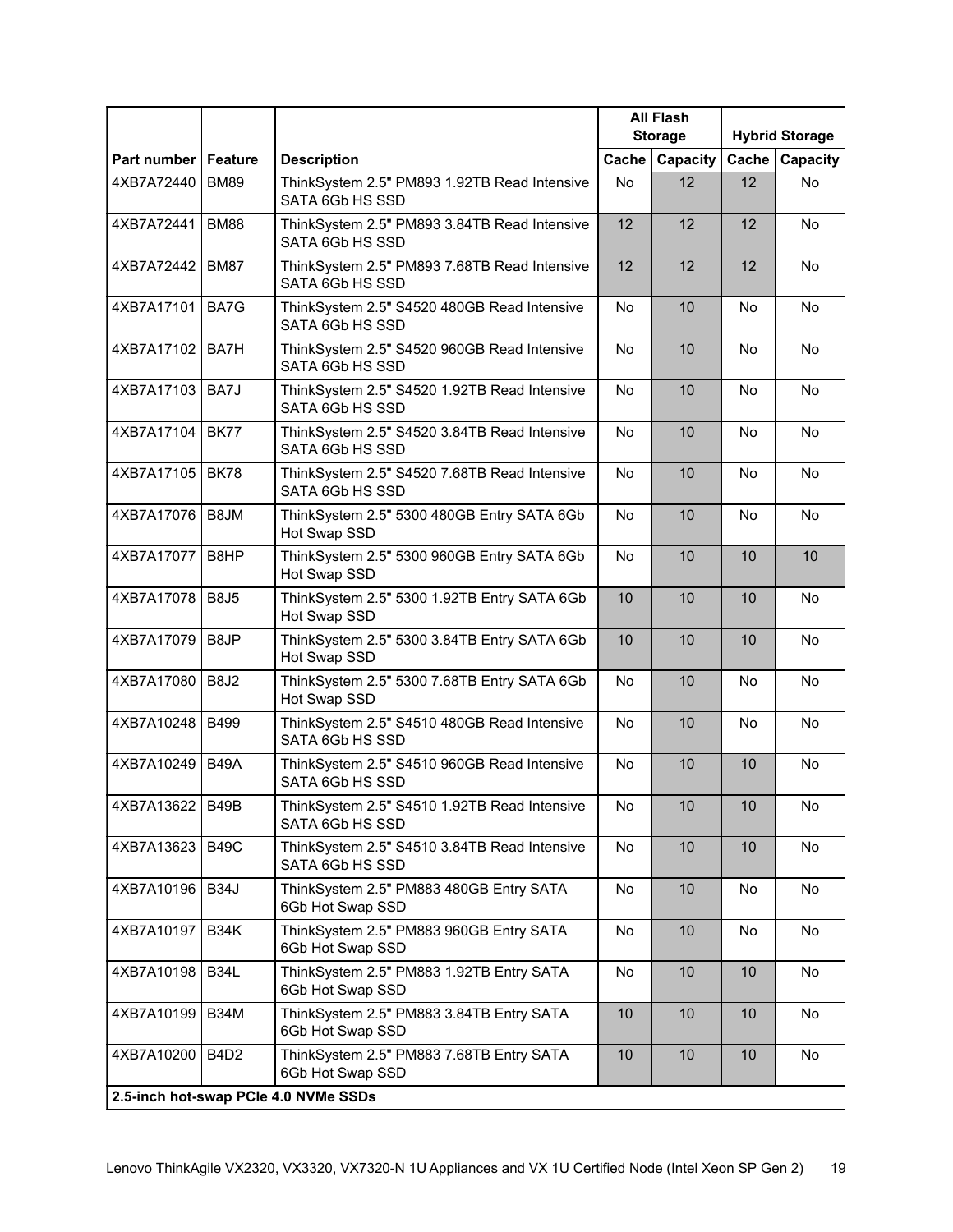|                              |                   |                                                                              |           | <b>All Flash</b><br><b>Storage</b> |           | <b>Hybrid Storage</b> |
|------------------------------|-------------------|------------------------------------------------------------------------------|-----------|------------------------------------|-----------|-----------------------|
| <b>Part number   Feature</b> |                   | <b>Description</b>                                                           | Cache     | Capacity                           | Cache     | Capacity              |
| 4XB7A17152                   | <b>BCFV</b>       | ThinkSystem 2.5" U.2 P5600 1.6TB Mixed Use<br>NVMe PCIe 4.0 x4 HS SSD        | 10        | 10                                 | <b>No</b> | <b>No</b>             |
| 4XB7A17153                   | <b>BCFR</b>       | ThinkSystem 2.5" U.2 P5600 3.2TB Mixed Use<br>NVMe PCIe 4.0 x4 HS SSD        | 10        | 10                                 | No        | <b>No</b>             |
| 4XB7A17154                   | <b>BCFS</b>       | ThinkSystem 2.5" U.2 P5600 6.4TB Mixed Use<br>NVMe PCIe 4.0 x4 HS SSD        | 10        | 10                                 | No        | <b>No</b>             |
| 4XB7A38197                   | BC4Z              | ThinkSystem U.2 PM1733 3.84TB Entry NVMe<br>PCIe 4.0 x4 Hot Swap SSD         | <b>No</b> | 10                                 | <b>No</b> | <b>No</b>             |
| 4XB7A38283                   | BE <sub>2</sub> E | ThinkSystem U.2 PM1733 7.68TB Entry NVMe<br>PCIe 4.0 x4 Hot Swap SSD         | <b>No</b> | 10                                 | <b>No</b> | <b>No</b>             |
| 4XB7A38284 BE2F              |                   | ThinkSystem U.2 PM1733 15.36TB Entry NVMe<br>PCIe 4.0 x4 Hot Swap SSD        | <b>No</b> | 10                                 | <b>No</b> | <b>No</b>             |
|                              |                   | 2.5-inch hot-swap PCIe 3.0 NVMe SSDs                                         |           |                                    |           |                       |
| 7N47A00081                   | <b>AUMJ</b>       | ThinkSystem 2.5" U.2 P4800X 375GB Write<br>Intensive NVMe PCIe 3.0 x4 HS SSD | 10        | 10                                 | No        | <b>No</b>             |
| 7N47A00083                   | B <sub>2</sub> ZJ | ThinkSystem 2.5" U.2 P4800X 750GB Write<br>Intensive NVMe PCIe 3.0 x4 HS SSD | 10        | 10                                 | <b>No</b> | <b>No</b>             |
| 4XB7A13936                   | <b>B589</b>       | ThinkSystem U.2 Intel P4610 1.6TB Mainstream<br>NVMe PCle3.0 x4 Hot Swap SSD | 10        | 10                                 | 10        | <b>No</b>             |
| 4XB7A10204                   | <b>B58G</b>       | ThinkSystem 2.5" U.2 P4510 2.0TB Read<br>Intensive NVMe PCIe 3.0 x4 HS SSD   | No        | 10                                 | <b>No</b> | <b>No</b>             |
| 4XB7A10205                   | <b>B58H</b>       | ThinkSystem U.2 Intel P4510 4.0TB Entry NVMe<br>PCle3.0 x4 Hot Swap SSD      | <b>No</b> | 10                                 | <b>No</b> | <b>No</b>             |

### <span id="page-19-0"></span>**Internal drives for VX7320-N Appliance**

The following table lists the drives supported in the VX7320-N Appliance. The VX7320-N Appliance only supports an All Flash Storage configuration, and drives are classified as either Cache drives, Capacity drives, or both.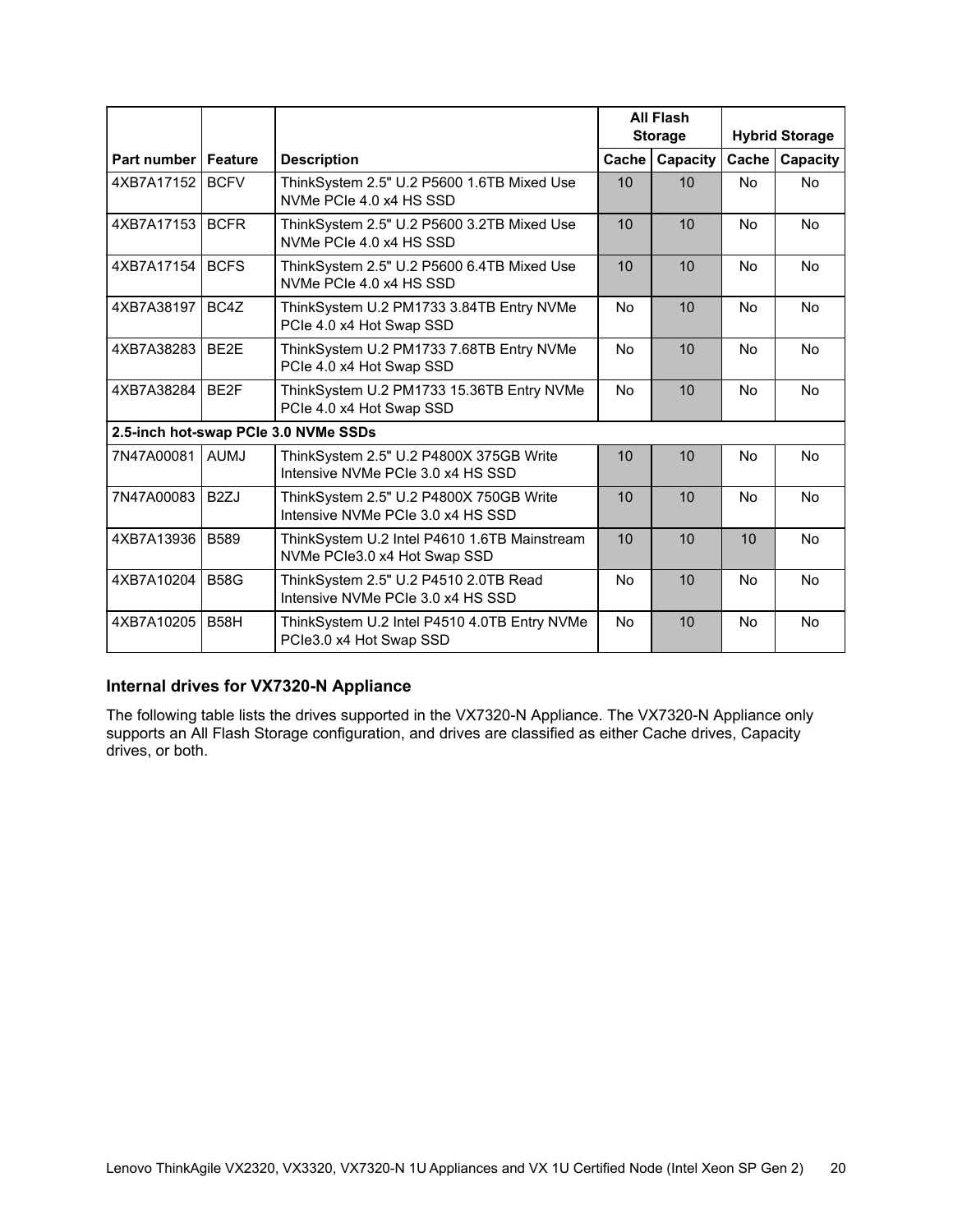|                       |                   |                                                                              |                 | <b>All Flash</b><br><b>Storage</b> |  |
|-----------------------|-------------------|------------------------------------------------------------------------------|-----------------|------------------------------------|--|
| Part number   Feature |                   | <b>Description</b>                                                           |                 | Cache   Capacity                   |  |
|                       |                   | 2.5-inch hot-swap PCle 4.0 NVMe SSDs                                         |                 |                                    |  |
| 4XB7A17152 BCFV       |                   | ThinkSystem 2.5" U.2 P5600 1.6TB Mixed Use NVMe PCIe 4.0 x4<br>HS SSD        | 10 <sup>1</sup> | 10                                 |  |
| 4XB7A17153 BCFR       |                   | ThinkSystem 2.5" U.2 P5600 3.2TB Mixed Use NVMe PCIe 4.0 x4<br>HS SSD        | 10              | 10                                 |  |
| 4XB7A17154            | <b>BCFS</b>       | ThinkSystem 2.5" U.2 P5600 6.4TB Mixed Use NVMe PCIe 4.0 x4<br>HS SSD        | 10              | 10                                 |  |
| 4XB7A17145            | <b>BCFT</b>       | ThinkSystem 2.5" U.2 P5500 1.92TB Read Intensive NVMe PCIe 4.0<br>x4 HS SSD  | No.             | 10                                 |  |
| 4XB7A17146 BCFW       |                   | ThinkSystem 2.5" U.2 P5500 3.84TB Read Intensive NVMe PCIe 4.0<br>x4 HS SSD  | <b>No</b>       | 10                                 |  |
| 4XB7A17147 BCFU       |                   | ThinkSystem 2.5" U.2 P5500 7.68TB Read Intensive NVMe PCIe 4.0<br>x4 HS SSD  | No              | 10                                 |  |
| 4XB7A38197            | BC4Z              | ThinkSystem U.2 PM1733 3.84TB Entry NVMe PCIe 4.0 x4 Hot<br>Swap SSD         | No              | 10                                 |  |
| 4XB7A38283            | BE2E              | ThinkSystem U.2 PM1733 7.68TB Entry NVMe PCIe 4.0 x4 Hot<br>Swap SSD         | No.             | 10                                 |  |
| 4XB7A38284 BE2F       |                   | ThinkSystem U.2 PM1733 15.36TB Entry NVMe PCIe 4.0 x4 Hot<br>Swap SSD        | No.             | 10                                 |  |
|                       |                   | 2.5-inch hot-swap PCIe 3.0 NVMe SSDs                                         |                 |                                    |  |
| 7N47A00081 AUMJ       |                   | ThinkSystem 2.5" U.2 P4800X 375GB Write Intensive NVMe PCIe<br>3.0 x4 HS SSD | 10              | 10                                 |  |
| 7N47A00083            | B <sub>2Z</sub> J | ThinkSystem 2.5" U.2 P4800X 750GB Write Intensive NVMe PCIe<br>3.0 x4 HS SSD | 10              | 10                                 |  |
| 4XB7A13936 B589       |                   | ThinkSystem U.2 Intel P4610 1.6TB Mainstream NVMe PCIe3.0 x4<br>Hot Swap SSD | 10              | 10                                 |  |
| 4XB7A10204            | <b>B58G</b>       | ThinkSystem 2.5" U.2 P4510 2.0TB Read Intensive NVMe PCIe 3.0<br>x4 HS SSD   | No.             | 10                                 |  |
| 4XB7A10205            | <b>B58H</b>       | ThinkSystem U.2 Intel P4510 4.0TB Entry NVMe PCIe3.0 x4 Hot<br>Swap SSD      | No              | 10                                 |  |

Table 14. Drives supported in the VX7320-N Appliance

### <span id="page-20-0"></span>**Internal drives for VX 1U Certified Node**

The following table lists the drives supported in the VX 1U Certified Node. For both All Flash Storage and Hybrid Storage configurations, drives are classified as either Cache drives, Capacity drives, or both.

|  | Table 15. Drives supported in the VX 1U Certified Node |  |  |  |
|--|--------------------------------------------------------|--|--|--|
|  |                                                        |  |  |  |

|                                  |  |                                                          | All Flash<br><b>Storage</b> |                                     | <b>Hybrid Storage</b> |    |  |
|----------------------------------|--|----------------------------------------------------------|-----------------------------|-------------------------------------|-----------------------|----|--|
| <b>Part number   Feature</b>     |  | <b>Description</b>                                       |                             | Cache   Capacity   Cache   Capacity |                       |    |  |
| 2.5-inch hot-swap 12 Gb SAS HDDs |  |                                                          |                             |                                     |                       |    |  |
| 7XB7A00026   AUM0                |  | ThinkSystem 2.5" 900GB 10K SAS 12Gb Hot<br>Swap 512n HDD | No                          | No                                  | No                    | 12 |  |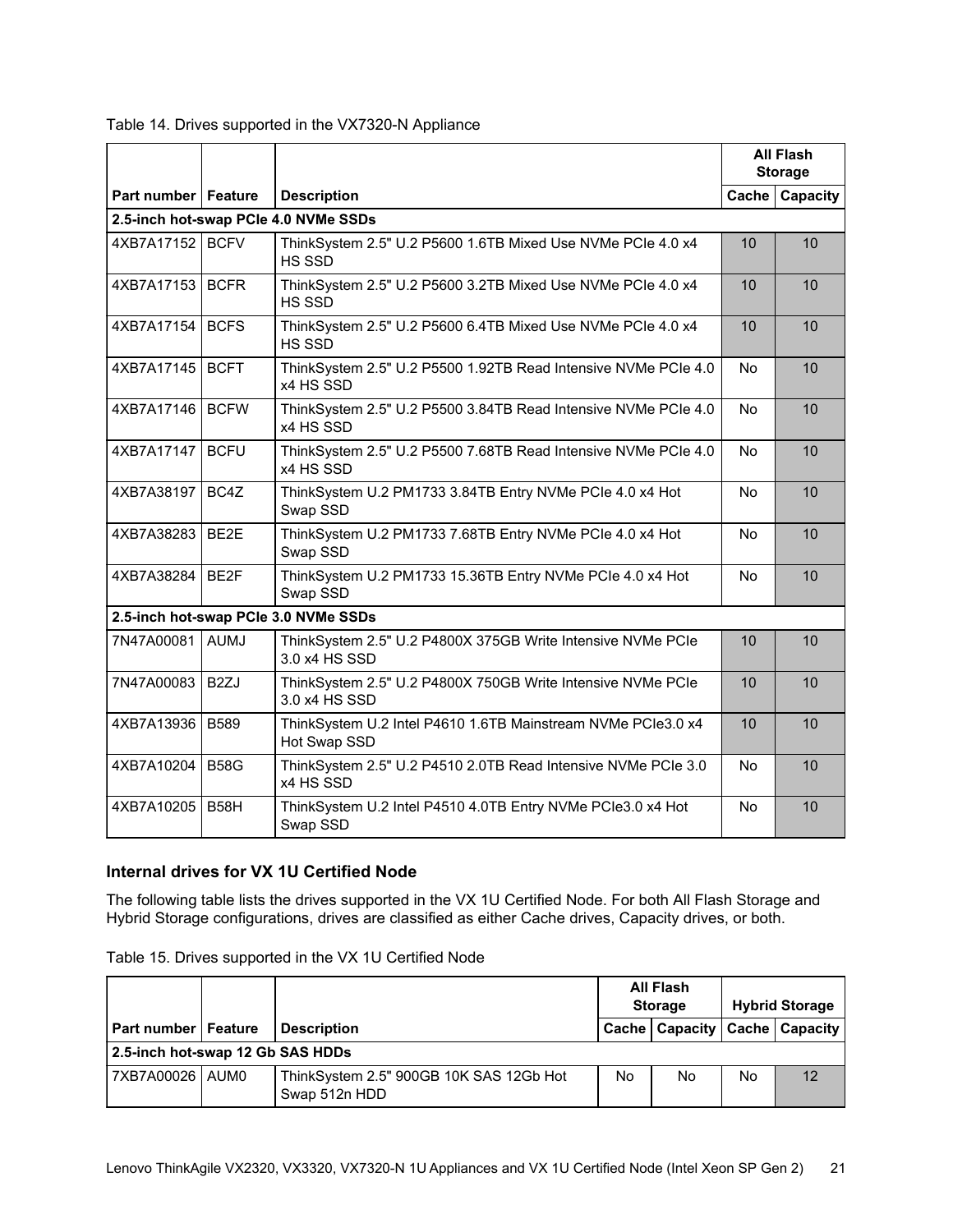|                                  |                  |                                                                        | <b>All Flash</b> |           |           |                       |
|----------------------------------|------------------|------------------------------------------------------------------------|------------------|-----------|-----------|-----------------------|
|                                  |                  |                                                                        | <b>Storage</b>   |           |           | <b>Hybrid Storage</b> |
| Part number   Feature            |                  | <b>Description</b>                                                     | Cache            | Capacity  | Cache     | Capacity              |
| 7XB7A00027                       | AUM1             | ThinkSystem 2.5" 1.2TB 10K SAS 12Gb Hot<br>Swap 512n HDD               | No               | <b>No</b> | <b>No</b> | 12                    |
| 7XB7A00028                       | AUM <sub>2</sub> | ThinkSystem 2.5" 1.8TB 10K SAS 12Gb Hot<br>Swap 512e HDD               | <b>No</b>        | <b>No</b> | <b>No</b> | 12                    |
| 7XB7A00069                       | <b>BOYS</b>      | ThinkSystem 2.5" 2.4TB 10K SAS 12Gb Hot<br>Swap 512e HDD               | No               | <b>No</b> | No.       | 12                    |
| 7XB7A00023                       | <b>AULX</b>      | ThinkSystem 2.5" 900GB 15K SAS 12Gb Hot<br>Swap 512e HDD               | No               | <b>No</b> | <b>No</b> | 12                    |
| 7XB7A00034                       | AUM <sub>6</sub> | ThinkSystem 2.5" 1TB 7.2K SAS 12Gb Hot Swap<br>512n HDD                | No               | <b>No</b> | <b>No</b> | 12                    |
| 7XB7A00035 AUM7                  |                  | ThinkSystem 2.5" 2TB 7.2K SAS 12Gb Hot Swap<br>512n HDD                | No               | No        | <b>No</b> | 12                    |
| 2.5-inch hot-swap 12 Gb SAS SSDs |                  |                                                                        |                  |           |           |                       |
| 4XB7A70006 BG07                  |                  | ThinkSystem 2.5" Nytro 3732 400GB<br>Performance SAS 12Gb Hot Swap SSD | 12               | 12        | 12        | No                    |
| 4XB7A70005                       | <b>BG06</b>      | ThinkSystem 2.5" Nytro 3732 800GB<br>Performance SAS 12Gb Hot Swap SSD | 12               | 12        | 12        | No                    |
| 4XB7A70004                       | <b>BG05</b>      | ThinkSystem 2.5" Nytro 3732 1.6TB Performance<br>SAS 12Gb Hot Swap SSD | 12               | 12        | 12        | No                    |
| 4XB7A70003                       | <b>BG04</b>      | ThinkSystem 2.5" Nytro 3732 3.2TB Performance<br>SAS 12Gb Hot Swap SSD | 12               | 12        | 12        | No                    |
| 4XB7A10230                       | <b>B4Y5</b>      | ThinkSystem 2.5" SS530 800GB Performance<br>SAS 12Gb Hot Swap SSD      | 12               | 12        | 12        | No                    |
| 4XB7A17062                       | B8HU             | ThinkSystem 2.5" PM1645a 800GB Mainstream<br>SAS 12Gb Hot Swap SSD     | 12               | 12        | 12        | No                    |
| 4XB7A17063                       | <b>B8J4</b>      | ThinkSystem 2.5" PM1645a 1.6TB Mainstream<br>SAS 12Gb Hot Swap SSD     | 12               | 12        | 12        | <b>No</b>             |
| 4XB7A17064                       | B8JD             | ThinkSystem 2.5" PM1645a 3.2TB Mainstream<br>SAS 12Gb Hot Swap SSD     | 12               | 12        | 12        | <b>No</b>             |
| 4XB7A38175   B91A                |                  | ThinkSystem 2.5" PM1643a 960GB Entry SAS<br>12Gb Hot Swap SSD          | No               | 12        | No        | No                    |
| 4XB7A38176   B91B                |                  | ThinkSystem 2.5" PM1643a 1.92TB Entry SAS<br>12Gb Hot Swap SSD         | <b>No</b>        | 12        | No        | 12                    |
| 4XB7A17054                       | <b>B91C</b>      | ThinkSystem 2.5" PM1643a 3.84TB Entry SAS<br>12Gb Hot Swap SSD         | 12               | 12        | 12        | No                    |
| 4XB7A17055                       | <b>B91D</b>      | ThinkSystem 2.5" PM1643a 7.68TB Entry SAS<br>12Gb Hot Swap SSD         | 12               | 12        | 12        | No                    |
| 4XB7A17056                       | BC4R             | ThinkSystem 2.5" PM1643a 15.36TB Entry SAS<br>12Gb Hot Swap SSD        | 12               | 12        | 12        | No                    |
| 2.5-inch hot-swap 6 Gb SATA SSDs |                  |                                                                        |                  |           |           |                       |
| 4XB7A17125                       | BA7Q             | ThinkSystem 2.5" S4620 480GB Mixed Use<br>SATA 6Gb HS SSD              | 12               | 12        | 12        | No                    |
| 4XB7A17126                       | BA4T             | ThinkSystem 2.5" S4620 960GB Mixed Use<br>SATA 6Gb HS SSD              | 12               | 12        | 12        | No                    |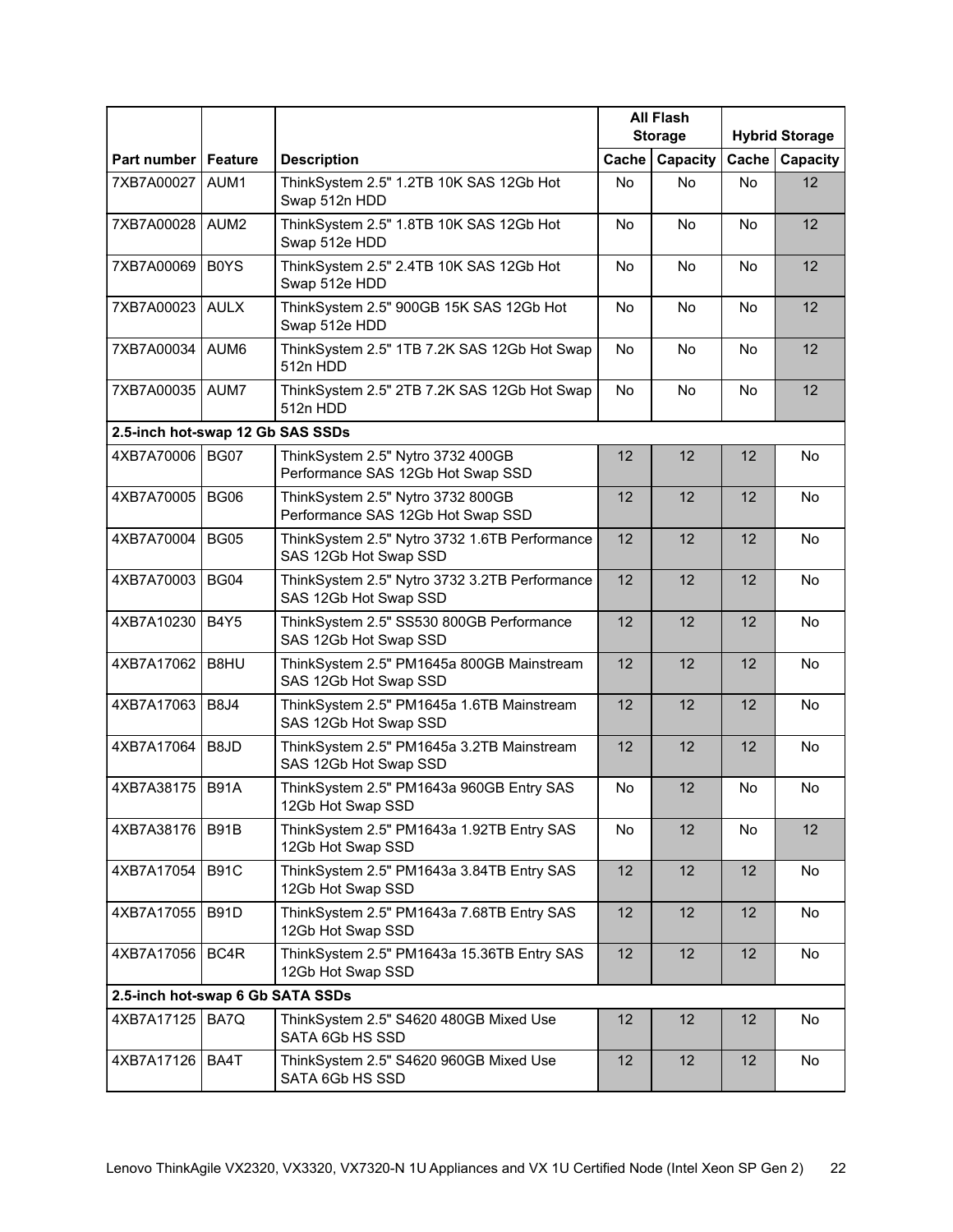|                       |                   |                                                                  | <b>All Flash</b><br><b>Storage</b> |                 | <b>Hybrid Storage</b> |           |
|-----------------------|-------------------|------------------------------------------------------------------|------------------------------------|-----------------|-----------------------|-----------|
| Part number   Feature |                   | <b>Description</b>                                               | Cache                              | Capacity        | Cache                 | Capacity  |
| 4XB7A17127            | BA4U              | ThinkSystem 2.5" S4620 1.92TB Mixed Use<br>SATA 6Gb HS SSD       | 12                                 | 12              | 12                    | <b>No</b> |
| 4XB7A17128            | BK7L              | ThinkSystem 2.5" S4620 3.84TB Mixed Use<br>SATA 6Gb HS SSD       | 12                                 | 12              | 12                    | No        |
| 4XB7A17088            | B8HY              | ThinkSystem 2.5" 5300 480GB Mainstream<br>SATA 6Gb Hot Swap SSD  | 12                                 | 12              | 12                    | <b>No</b> |
| 4XB7A17089            | <b>B8J6</b>       | ThinkSystem 2.5" 5300 960GB Mainstream<br>SATA 6Gb Hot Swap SSD  | 12                                 | 12              | 12                    | <b>No</b> |
| 4XB7A17090            | B8JE              | ThinkSystem 2.5" 5300 1.92TB Mainstream<br>SATA 6Gb Hot Swap SSD | 12                                 | 12              | 12                    | No        |
| 4XB7A17091            | <b>B8J7</b>       | ThinkSystem 2.5" 5300 3.84TB Mainstream<br>SATA 6Gb Hot Swap SSD | 12                                 | 12              | 12                    | No        |
| 4XB7A13634            | <b>B49M</b>       | ThinkSystem 2.5" S4610 480GB Mixed Use<br>SATA 6Gb HS SSD        | 10                                 | 10              | No                    | No        |
| 4XB7A13635            | <b>B49N</b>       | ThinkSystem 2.5" S4610 960GB Mixed Use<br>SATA 6Gb HS SSD        | 10                                 | 10              | 10                    | No        |
| 4XB7A13636            | B <sub>49</sub> P | ThinkSystem 2.5" S4610 1.92TB Mixed Use<br>SATA 6Gb HS SSD       | 10                                 | 10              | 10                    | No        |
| 4XB7A13637            | <b>B49Q</b>       | ThinkSystem 2.5" S4610 3.84TB Mixed Use<br>SATA 6Gb HS SSD       | 10                                 | 10              | 10                    | No        |
| 4XB7A72438            | BM8B              | ThinkSystem 2.5" PM893 480GB Read Intensive<br>SATA 6Gb HS SSD   | No                                 | 12              | <b>No</b>             | No        |
| 4XB7A72439            | BM8A              | ThinkSystem 2.5" PM893 960GB Read Intensive<br>SATA 6Gb HS SSD   | No                                 | 12              | <b>No</b>             | <b>No</b> |
| 4XB7A72440            | <b>BM89</b>       | ThinkSystem 2.5" PM893 1.92TB Read Intensive<br>SATA 6Gb HS SSD  | No                                 | 12              | 12                    | <b>No</b> |
| 4XB7A72441            | <b>BM88</b>       | ThinkSystem 2.5" PM893 3.84TB Read Intensive<br>SATA 6Gb HS SSD  | 12                                 | 12              | 12                    | No        |
| 4XB7A72442 BM87       |                   | ThinkSystem 2.5" PM893 7.68TB Read Intensive<br>SATA 6Gb HS SSD  | 12                                 | 12              | 12                    | No        |
| 4XB7A17101 BA7G       |                   | ThinkSystem 2.5" S4520 480GB Read Intensive<br>SATA 6Gb HS SSD   | No                                 | 12              | No                    | No        |
| 4XB7A17102 BA7H       |                   | ThinkSystem 2.5" S4520 960GB Read Intensive<br>SATA 6Gb HS SSD   | No                                 | 12              | No                    | No        |
| 4XB7A17103            | BA7J              | ThinkSystem 2.5" S4520 1.92TB Read Intensive<br>SATA 6Gb HS SSD  | No                                 | 12              | No                    | No        |
| 4XB7A17104            | BK77              | ThinkSystem 2.5" S4520 3.84TB Read Intensive<br>SATA 6Gb HS SSD  | No                                 | 12              | No                    | No        |
| 4XB7A17105            | <b>BK78</b>       | ThinkSystem 2.5" S4520 7.68TB Read Intensive<br>SATA 6Gb HS SSD  | No                                 | 12              | No                    | No        |
| 4XB7A17076            | B8JM              | ThinkSystem 2.5" 5300 480GB Entry SATA 6Gb<br>Hot Swap SSD       | No                                 | 12              | No                    | No        |
| 4XB7A17077            | B8HP              | ThinkSystem 2.5" 5300 960GB Entry SATA 6Gb<br>Hot Swap SSD       | No                                 | 12 <sup>2</sup> | 12                    | 12        |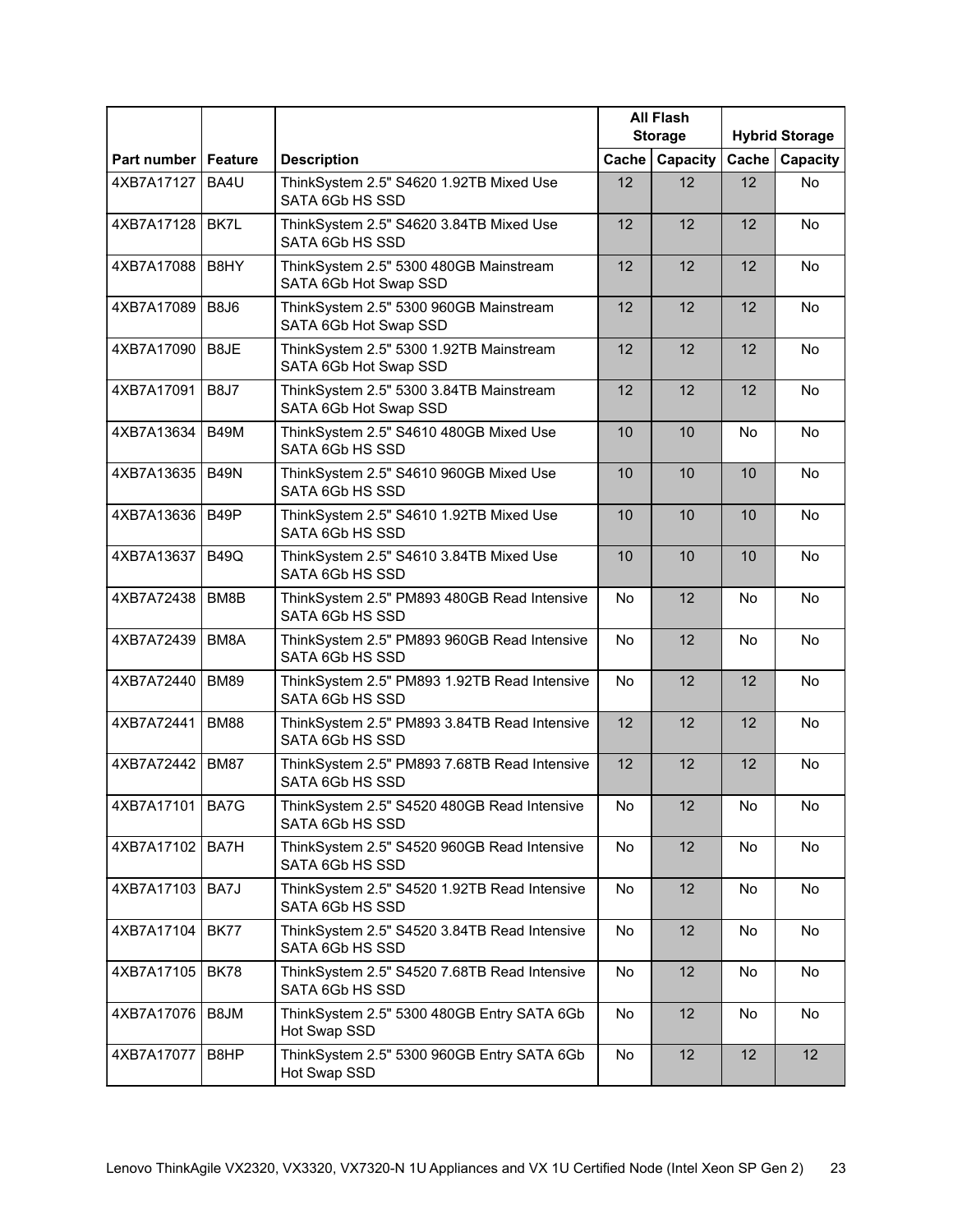|                       |             |                                                                             | <b>All Flash</b><br><b>Storage</b> |          | <b>Hybrid Storage</b> |                 |
|-----------------------|-------------|-----------------------------------------------------------------------------|------------------------------------|----------|-----------------------|-----------------|
| Part number   Feature |             | <b>Description</b>                                                          | Cache                              | Capacity | Cache                 | <b>Capacity</b> |
| 4XB7A17078            | <b>B8J5</b> | ThinkSystem 2.5" 5300 1.92TB Entry SATA 6Gb<br>Hot Swap SSD                 | 12                                 | 12       | 12                    | <b>No</b>       |
| 4XB7A17079            | B8JP        | ThinkSystem 2.5" 5300 3.84TB Entry SATA 6Gb<br>Hot Swap SSD                 | 12                                 | 12       | 12                    | <b>No</b>       |
| 4XB7A17080            | <b>B8J2</b> | ThinkSystem 2.5" 5300 7.68TB Entry SATA 6Gb<br>Hot Swap SSD                 | No                                 | 12       | No                    | <b>No</b>       |
| 4XB7A10248            | <b>B499</b> | ThinkSystem 2.5" S4510 480GB Read Intensive<br>SATA 6Gb HS SSD              | No                                 | 10       | No.                   | <b>No</b>       |
| 4XB7A10249            | <b>B49A</b> | ThinkSystem 2.5" S4510 960GB Read Intensive<br>SATA 6Gb HS SSD              | No                                 | 10       | 10                    | No              |
| 4XB7A13622            | <b>B49B</b> | ThinkSystem 2.5" S4510 1.92TB Read Intensive<br>SATA 6Gb HS SSD             | No                                 | 10       | 10                    | No              |
| 4XB7A13623            | <b>B49C</b> | ThinkSystem 2.5" S4510 3.84TB Read Intensive<br>SATA 6Gb HS SSD             | No                                 | 10       | 10                    | No              |
| 4XB7A10196            | <b>B34J</b> | ThinkSystem 2.5" PM883 480GB Entry SATA<br>6Gb Hot Swap SSD                 | <b>No</b>                          | 12       | <b>No</b>             | No              |
| 4XB7A10197            | <b>B34K</b> | ThinkSystem 2.5" PM883 960GB Entry SATA<br>6Gb Hot Swap SSD                 | <b>No</b>                          | 12       | <b>No</b>             | <b>No</b>       |
| 4XB7A10198            | <b>B34L</b> | ThinkSystem 2.5" PM883 1.92TB Entry SATA<br>6Gb Hot Swap SSD                | No                                 | 12       | 12                    | No              |
| 4XB7A10199            | <b>B34M</b> | ThinkSystem 2.5" PM883 3.84TB Entry SATA<br>6Gb Hot Swap SSD                | 12                                 | 12       | 12                    | <b>No</b>       |
| 4XB7A10200            | <b>B4D2</b> | ThinkSystem 2.5" PM883 7.68TB Entry SATA<br>6Gb Hot Swap SSD                | 12                                 | 12       | 12                    | <b>No</b>       |
|                       |             | 2.5-inch hot-swap PCle 4.0 NVMe SSDs                                        |                                    |          |                       |                 |
| 4XB7A17152 BCFV       |             | ThinkSystem 2.5" U.2 P5600 1.6TB Mixed Use<br>NVMe PCIe 4.0 x4 HS SSD       | 10                                 | 10       | No.                   | No.             |
| 4XB7A17153            | <b>BCFR</b> | ThinkSystem 2.5" U.2 P5600 3.2TB Mixed Use<br>NVMe PCIe 4.0 x4 HS SSD       | 10                                 | 10       | <b>No</b>             | <b>No</b>       |
| 4XB7A17154   BCFS     |             | ThinkSystem 2.5" U.2 P5600 6.4TB Mixed Use<br>NVMe PCIe 4.0 x4 HS SSD       | 10                                 | 10       | No                    | No              |
| 4XB7A17145   BCFT     |             | ThinkSystem 2.5" U.2 P5500 1.92TB Read<br>Intensive NVMe PCIe 4.0 x4 HS SSD | No                                 | 10       | <b>No</b>             | <b>No</b>       |
| 4XB7A17146            | <b>BCFW</b> | ThinkSystem 2.5" U.2 P5500 3.84TB Read<br>Intensive NVMe PCIe 4.0 x4 HS SSD | No                                 | 10       | No                    | No              |
| 4XB7A17147            | <b>BCFU</b> | ThinkSystem 2.5" U.2 P5500 7.68TB Read<br>Intensive NVMe PCIe 4.0 x4 HS SSD | No                                 | 10       | No                    | No              |
| 4XB7A38197            | BC4Z        | ThinkSystem U.2 PM1733 3.84TB Entry NVMe<br>PCIe 4.0 x4 Hot Swap SSD        | No                                 | 10       | <b>No</b>             | No              |
| 4XB7A38283            | BE2E        | ThinkSystem U.2 PM1733 7.68TB Entry NVMe<br>PCIe 4.0 x4 Hot Swap SSD        | <b>No</b>                          | 10       | No.                   | No              |
| 4XB7A38284            | BE2F        | ThinkSystem U.2 PM1733 15.36TB Entry NVMe<br>PCIe 4.0 x4 Hot Swap SSD       | No                                 | 10       | No                    | No              |
|                       |             | 2.5-inch hot-swap PCIe 3.0 NVMe SSDs                                        |                                    |          |                       |                 |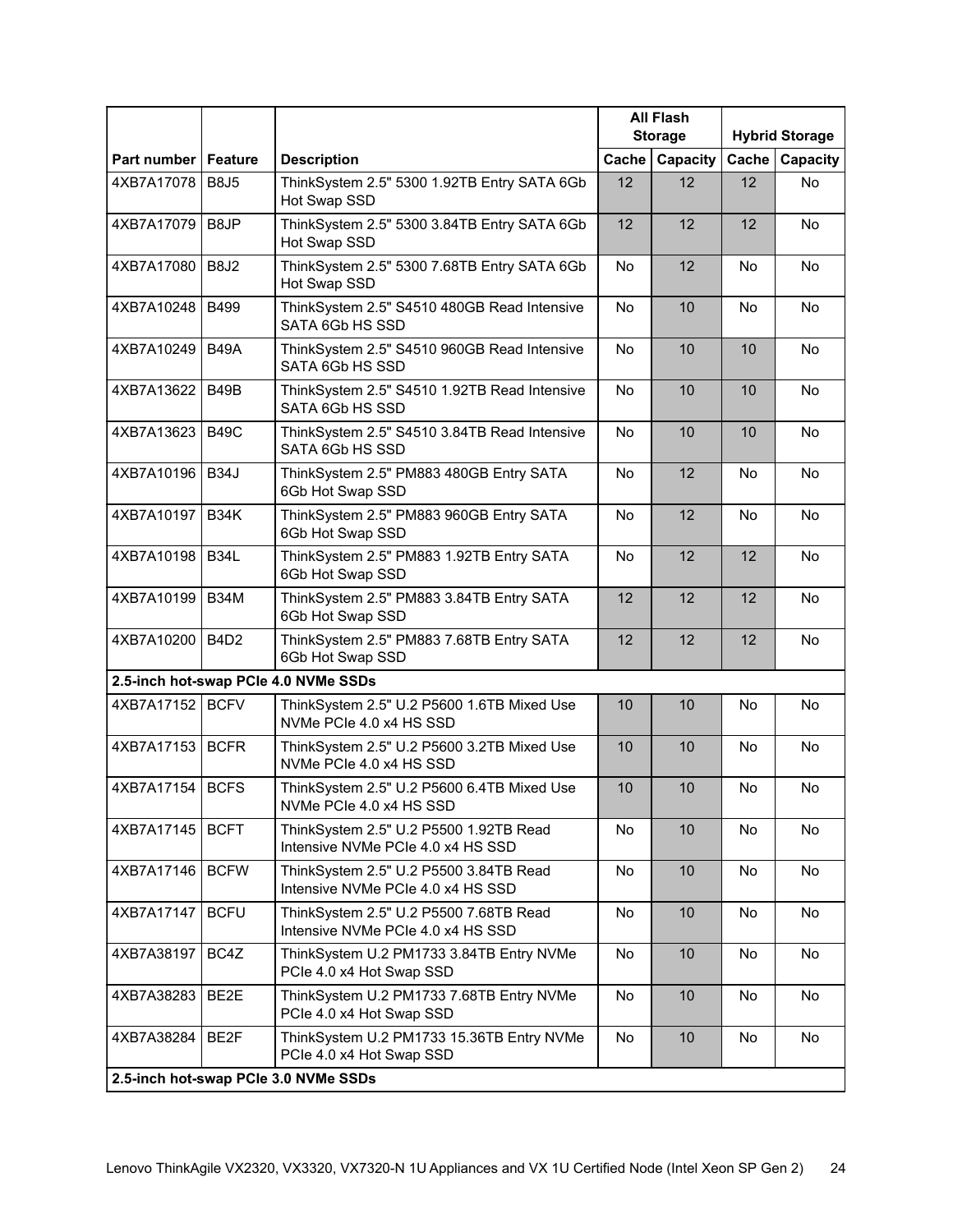|                                  |                   |                                                                              | <b>All Flash</b><br><b>Storage</b> |                | <b>Hybrid Storage</b> |                   |
|----------------------------------|-------------------|------------------------------------------------------------------------------|------------------------------------|----------------|-----------------------|-------------------|
| Part number   Feature            |                   | <b>Description</b>                                                           | Cache                              | Capacity       | Cache                 | Capacity          |
| 7N47A00081                       | <b>AUMJ</b>       | ThinkSystem 2.5" U.2 P4800X 375GB Write<br>Intensive NVMe PCIe 3.0 x4 HS SSD | 10                                 | 10             | <b>No</b>             | <b>No</b>         |
| 7N47A00083                       | B <sub>2</sub> ZJ | ThinkSystem 2.5" U.2 P4800X 750GB Write<br>Intensive NVMe PCIe 3.0 x4 HS SSD | 10                                 | 10             | No                    | No.               |
| 4XB7A13936 B589                  |                   | ThinkSystem U.2 Intel P4610 1.6TB Mainstream<br>NVMe PCle3.0 x4 Hot Swap SSD | 10                                 | 10             | 10                    | <b>No</b>         |
| 4XB7A10204                       | <b>B58G</b>       | ThinkSystem 2.5" U.2 P4510 2.0TB Read<br>Intensive NVMe PCIe 3.0 x4 HS SSD   | No                                 | 10             | No                    | <b>No</b>         |
| 4XB7A10205   B58H                |                   | ThinkSystem U.2 Intel P4510 4.0TB Entry NVMe<br>PCle3.0 x4 Hot Swap SSD      | No                                 | 10             | <b>No</b>             | <b>No</b>         |
| 3.5-inch hot-swap 12 Gb SAS HDDs |                   |                                                                              |                                    |                |                       |                   |
| 7XB7A00041 AUU4                  |                   | ThinkSystem 3.5" 1TB 7.2K SAS 12Gb Hot Swap<br>512n HDD                      | No                                 | <b>No</b>      | <b>No</b>             | $\overline{4}$    |
| 7XB7A00042 AUU5                  |                   | ThinkSystem 3.5" 2TB 7.2K SAS 12Gb Hot Swap<br>512n HDD                      | <b>No</b>                          | <b>No</b>      | <b>No</b>             | $\overline{4}$    |
| 7XB7A00043                       | AUU6              | ThinkSystem 3.5" 4TB 7.2K SAS 12Gb Hot Swap<br>512n HDD                      | <b>No</b>                          | <b>No</b>      | No.                   | $\overline{4}$    |
| 7XB7A00044   AUU7                |                   | ThinkSystem 3.5" 6TB 7.2K SAS 12Gb Hot Swap<br>512e HDD                      | No                                 | <b>No</b>      | <b>No</b>             | $\overline{4}$    |
| 7XB7A00045                       | <b>B0YR</b>       | ThinkSystem 3.5" 8TB 7.2K SAS 12Gb Hot Swap<br>512e HDD                      | <b>No</b>                          | No             | <b>No</b>             | $\overline{4}$    |
| 7XB7A00046 AUUG                  |                   | ThinkSystem 3.5" 10TB 7.2K SAS 12Gb Hot<br>Swap 512e HDD                     | <b>No</b>                          | <b>No</b>      | <b>No</b>             | $\overline{4}$    |
| 7XB7A00067                       | <b>B117</b>       | ThinkSystem 3.5" 12TB 7.2K SAS 12Gb Hot<br>Swap 512e HDD                     | No                                 | <b>No</b>      | No.                   | $\overline{4}$    |
| 4XB7A13906                       | <b>B496</b>       | ThinkSystem 3.5" 14TB 7.2K SAS 12Gb Hot<br>Swap 512e HDD                     | No                                 | <b>No</b>      | No                    | $12 \overline{ }$ |
| 4XB7A13911                       | B7EZ              | ThinkSystem 3.5" 16TB 7.2K SAS 12Gb Hot<br>Swap 512e HDD                     | No                                 | <b>No</b>      | <b>No</b>             | 8                 |
| 3.5-inch hot-swap 12 Gb SAS SSDs |                   |                                                                              |                                    |                |                       |                   |
| 4XB7A70011   BG03                |                   | ThinkSystem 3.5" Nytro 3732 400GB<br>Performance SAS 12Gb Hot Swap SSD       | $\overline{4}$                     | $\overline{4}$ | $\overline{4}$        | No                |
| 4XB7A70010                       | <b>BG02</b>       | ThinkSystem 3.5" Nytro 3732 800GB<br>Performance SAS 12Gb Hot Swap SSD       | $\overline{4}$                     | $\overline{4}$ | 4                     | No                |
| 4XB7A70009                       | <b>BG01</b>       | ThinkSystem 3.5" Nytro 3732 1.6TB Performance<br>SAS 12Gb Hot Swap SSD       | $\overline{4}$                     | $\overline{4}$ | $\overline{4}$        | No                |
| 4XB7A70008                       | <b>BG00</b>       | ThinkSystem 3.5" Nytro 3732 3.2TB Performance<br>SAS 12Gb Hot Swap SSD       | $\overline{4}$                     | $\overline{4}$ | 4                     | No                |
| 4XB7A10234                       | B4Y8              | ThinkSystem 3.5" SS530 800GB Performance<br>SAS 12Gb Hot Swap SSD            | $\overline{4}$                     | $\overline{4}$ | $\overline{4}$        | No                |
| 4XB7A17066                       | B8HT              | ThinkSystem 3.5" PM1645a 800GB Mainstream<br>SAS 12Gb Hot Swap SSD           | 8                                  | 8              | 8                     | No                |
| 4XB7A17043                       | B8JN              | ThinkSystem 3.5" PM1645a 1.6TB Mainstream<br>SAS 12Gb Hot Swap SSD           | $\,8\,$                            | 8              | 8                     | No                |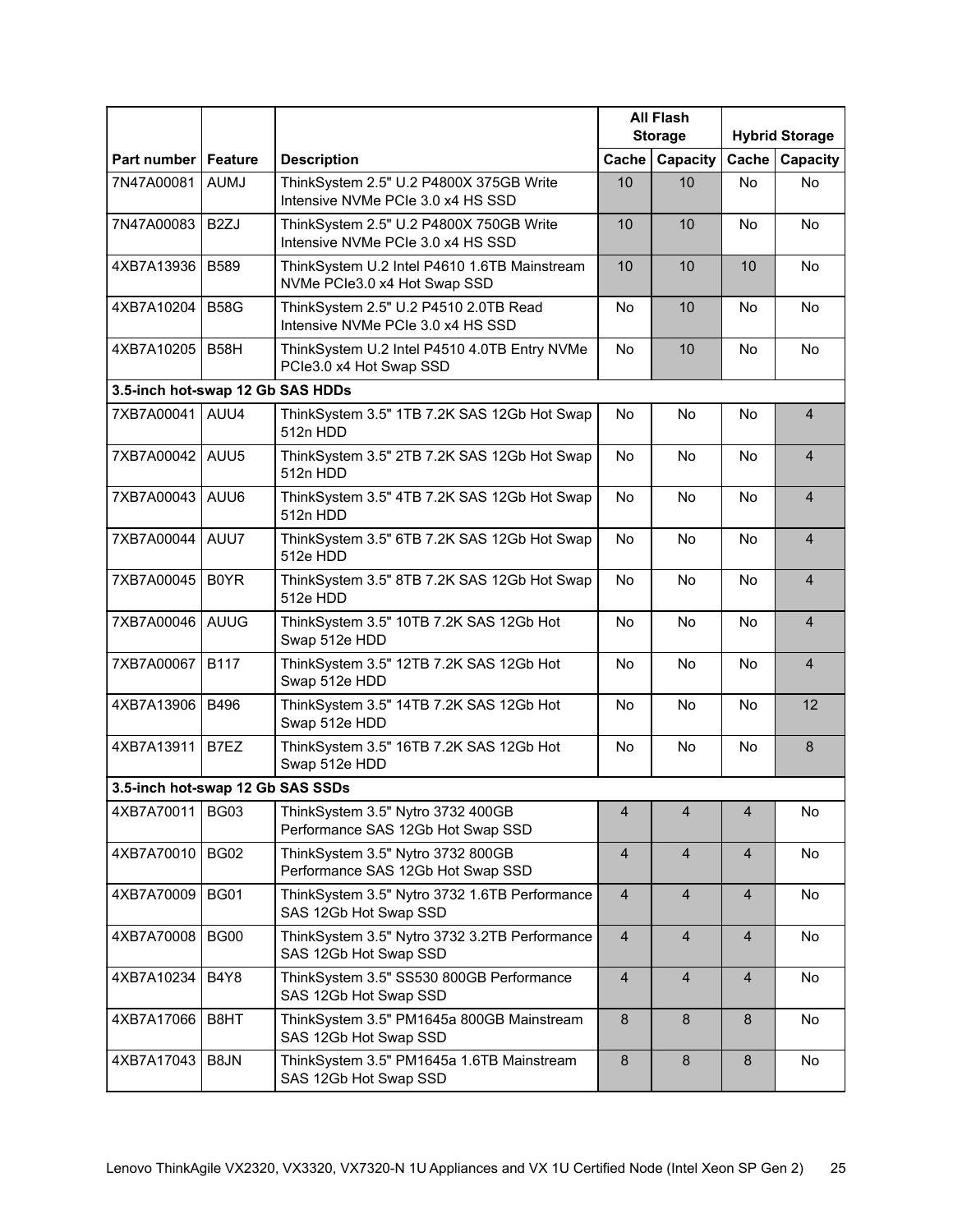|                       |                                  |                                                                       | <b>All Flash</b><br><b>Storage</b> |                | <b>Hybrid Storage</b>    |           |  |  |  |  |
|-----------------------|----------------------------------|-----------------------------------------------------------------------|------------------------------------|----------------|--------------------------|-----------|--|--|--|--|
| Part number   Feature |                                  | <b>Description</b>                                                    | Cache                              | Capacity       | Cache                    | Capacity  |  |  |  |  |
| 4XB7A17067            | B8JK                             | ThinkSystem 3.5" PM1645a 3.2TB Mainstream<br>SAS 12Gb Hot Swap SSD    | 8                                  | 8              | 8                        | <b>No</b> |  |  |  |  |
| 4XB7A17058   B91E     |                                  | ThinkSystem 3.5" PM1643a 3.84TB Entry SAS<br>12Gb Hot Swap SSD        | 8                                  | 8              | 8                        | <b>No</b> |  |  |  |  |
|                       | 3.5-inch hot-swap 6 Gb SATA SSDs |                                                                       |                                    |                |                          |           |  |  |  |  |
| 4XB7A17097            | B8JF                             | ThinkSystem 3.5" 5300 480GB Mainstream<br>SATA 6Gb Hot Swap SSD       | 8                                  | 8              | 8                        | No.       |  |  |  |  |
| 4XB7A17098            | <b>B8J0</b>                      | ThinkSystem 3.5" 5300 960GB Mainstream<br>SATA 6Gb Hot Swap SSD       | 8                                  | 8              | 8                        | No.       |  |  |  |  |
| 4XB7A17099            | B8HR                             | ThinkSystem 3.5" 5300 1.92TB Mainstream<br>SATA 6Gb Hot Swap SSD      | 8                                  | 8              | 8                        | <b>No</b> |  |  |  |  |
| 4XB7A17100            | <b>B8HX</b>                      | ThinkSystem 3.5" 5300 3.84TB Mainstream<br>SATA 6Gb Hot Swap SSD      | 8                                  | 8              | 8                        | No        |  |  |  |  |
| 4XB7A13640            | <b>B49S</b>                      | ThinkSystem 3.5" S4610 480GB Mixed Use<br>SATA 6Gb HS SSD             | No                                 | $\overline{4}$ | $\overline{\mathcal{A}}$ | No        |  |  |  |  |
| 4XB7A13641            | <b>B49T</b>                      | ThinkSystem 3.5" S4610 960GB Mixed Use<br>SATA 6Gb HS SSD             | $\overline{4}$                     | $\overline{4}$ | $\overline{4}$           | No        |  |  |  |  |
| 4XB7A13642            | <b>B49U</b>                      | ThinkSystem 3.5" S4610 1.92TB Mixed Use<br>SATA 6Gb HS SSD            | $\overline{4}$                     | $\overline{4}$ | 4                        | <b>No</b> |  |  |  |  |
| 4XB7A13643            | <b>B49V</b>                      | ThinkSystem 3.5" S4610 3.84TB Mixed Use<br>SATA 6Gb HS SSD            | $\overline{4}$                     | $\overline{4}$ | $\overline{4}$           | No        |  |  |  |  |
| 4XB7A17081            | B8JB                             | ThinkSystem 3.5" 5300 240GB Entry SATA 6Gb<br>Hot Swap SSD            | No                                 | 8              | <b>No</b>                | No        |  |  |  |  |
| 4XB7A17082            | <b>B8J9</b>                      | ThinkSystem 3.5" 5300 480GB Entry SATA 6Gb<br>Hot Swap SSD            | No                                 | 8              | <b>No</b>                | <b>No</b> |  |  |  |  |
| 4XB7A17083            | B8JC                             | ThinkSystem 3.5" 5300 960GB Entry SATA 6Gb<br>Hot Swap SSD            | No                                 | 8              | 8                        | No.       |  |  |  |  |
| 4XB7A17084            | B8HZ                             | ThinkSystem 3.5" 5300 1.92TB Entry SATA 6Gb<br>Hot Swap SSD           | 8                                  | 8              | 8                        | <b>No</b> |  |  |  |  |
| 4XB7A17085   B8HQ     |                                  | ThinkSystem 3.5" 5300 3.84TB Entry SATA 6Gb<br>Hot Swap SSD           | 8                                  | 8              | 8                        | No        |  |  |  |  |
| 4XB7A17086   B8J3     |                                  | ThinkSystem 3.5" 5300 7.68TB Entry SATA 6Gb<br>Hot Swap SSD           | No                                 | 8              | No                       | No        |  |  |  |  |
| 4XB7A13626            | B49E                             | ThinkSystem 3.5" S4510 480GB Read Intensive<br>SATA 6Gb HS SSD        | No                                 | $\overline{4}$ | No                       | No        |  |  |  |  |
| 4XB7A13627            | B49F                             | ThinkSystem 3.5" S4510 960GB Read Intensive<br>SATA 6Gb HS SSD        | No                                 | $\overline{4}$ | $\overline{4}$           | No        |  |  |  |  |
| 4XB7A13628            | <b>B49G</b>                      | ThinkSystem 3.5" S4510 1.92TB Read Intensive<br>SATA 6Gb HS SSD       | No                                 | $\overline{4}$ | $\overline{4}$           | No        |  |  |  |  |
| 4XB7A13629            | B49H                             | ThinkSystem 3.5" S4510 3.84TB Read Intensive<br>SATA 6Gb HS SSD       | No                                 | $\overline{4}$ | $\overline{4}$           | No        |  |  |  |  |
|                       |                                  | 3.5-inch hot-swap PCle 4.0 NVMe SSDs                                  |                                    |                |                          |           |  |  |  |  |
| 4XB7A17155            | <b>BCFM</b>                      | ThinkSystem 3.5" U.2 P5600 1.6TB Mixed Use<br>NVMe PCIe 4.0 x4 HS SSD | $\overline{4}$                     | $\overline{4}$ | No                       | No        |  |  |  |  |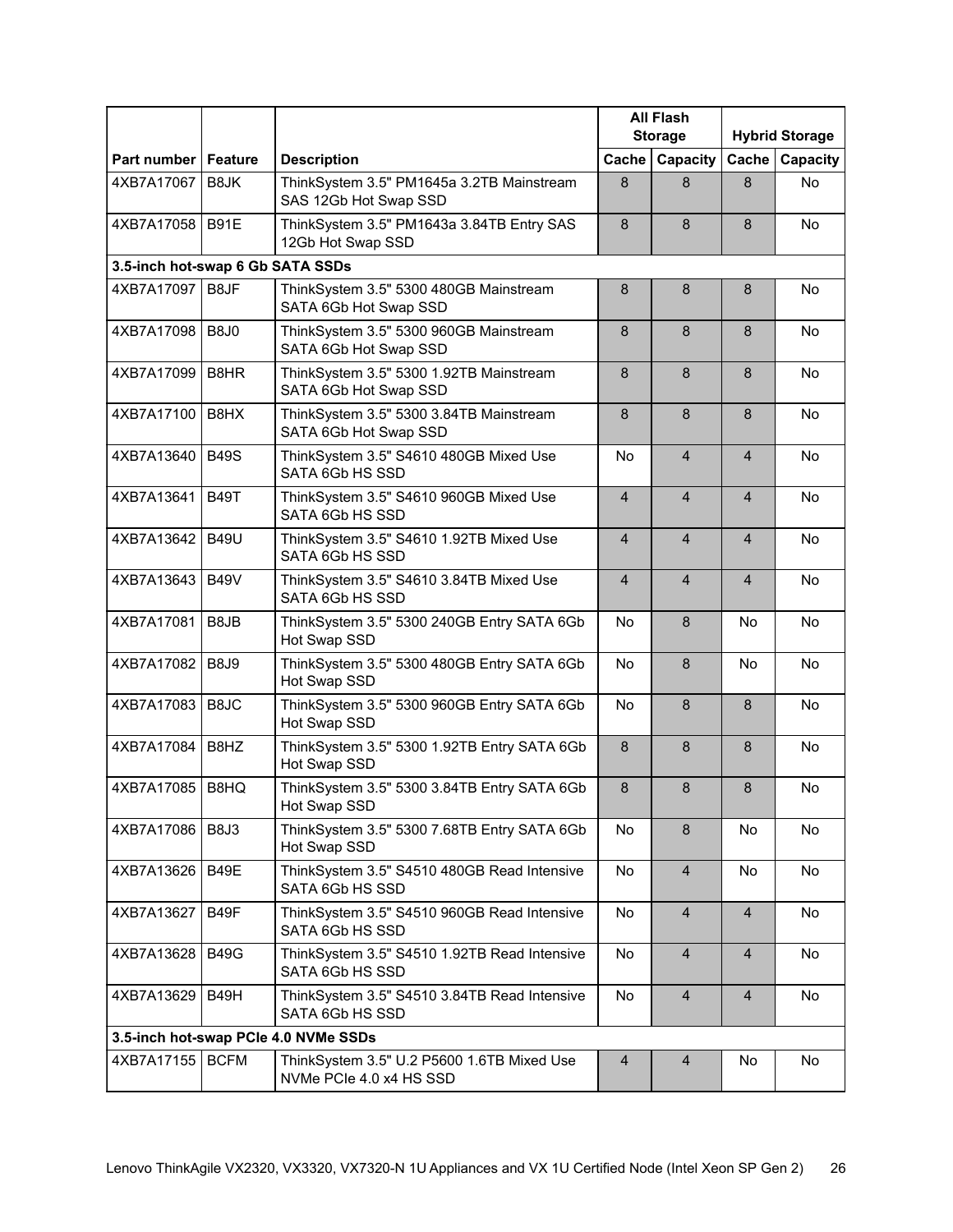|                              |                                                                       | <b>All Flash</b><br><b>Storage</b> |                 | <b>Hybrid Storage</b> |                       |
|------------------------------|-----------------------------------------------------------------------|------------------------------------|-----------------|-----------------------|-----------------------|
| <b>Part number   Feature</b> | <b>Description</b>                                                    | <b>Cache</b>                       | <b>Capacity</b> |                       | <b>Cache Capacity</b> |
| 4XB7A17156 BCFJ              | ThinkSystem 3.5" U.2 P5600 3.2TB Mixed Use<br>NVMe PCIe 4.0 x4 HS SSD | 4                                  | 4               | No                    | No.                   |
| 4XB7A17157 BCFQ              | ThinkSystem 3.5" U.2 P5600 6.4TB Mixed Use<br>NVMe PCIe 4.0 x4 HS SSD | 4                                  | 4               | No                    | No.                   |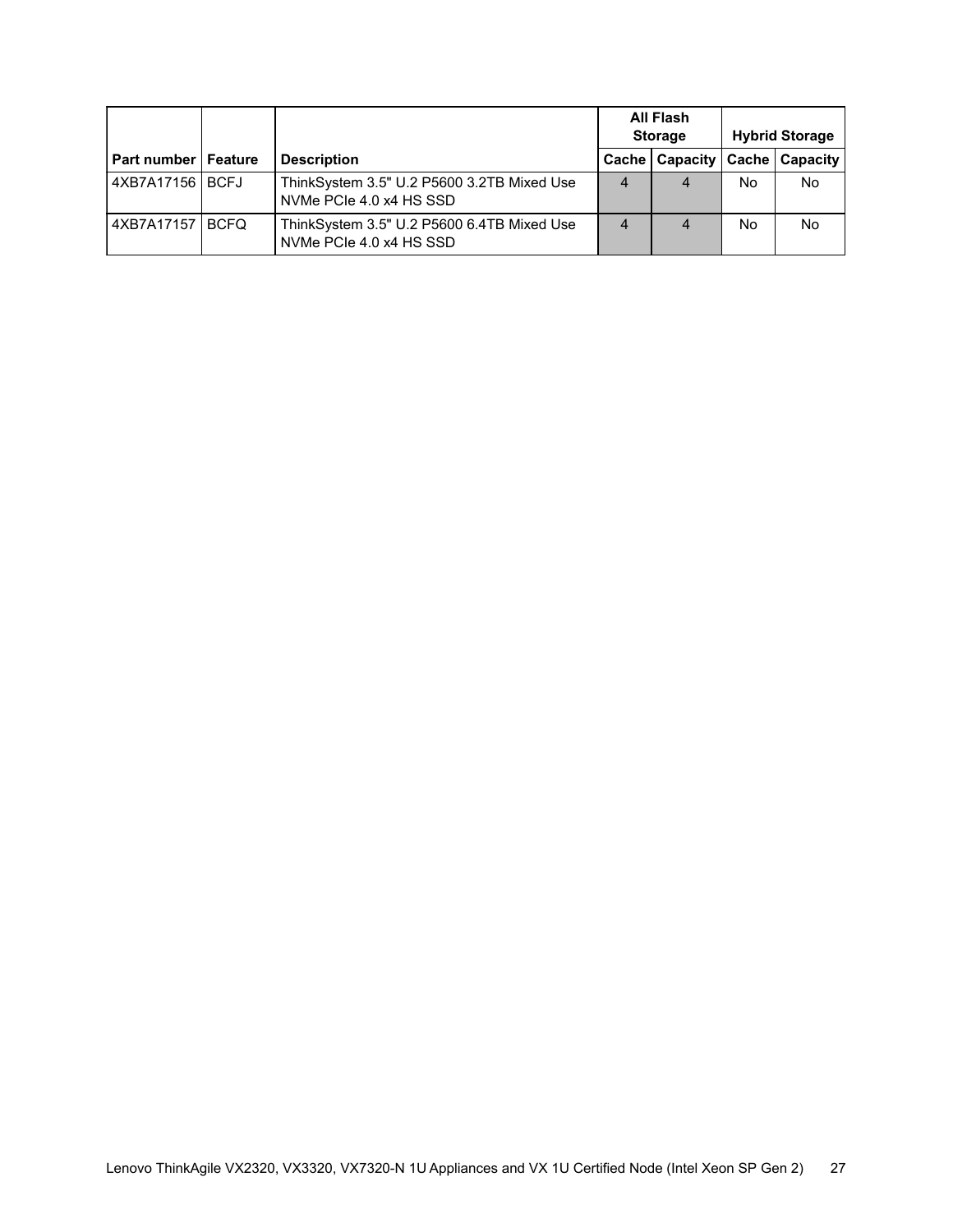### **Network adapters**

The VX2320, VX3320, VX7320-N, and 1U Certified Node systems support the following networking options.

For details about these options, including configuration rules, see the SR630 product guide: <https://lenovopress.com/lp1049-thinksystem-sr630-server#i-o-expansion> <https://lenovopress.com/lp1049-thinksystem-sr630-server#network-adapters>

| Part                              |                                     |                                    | <b>Maximum supported</b> |        |                |   |  |  |  |
|-----------------------------------|-------------------------------------|------------------------------------|--------------------------|--------|----------------|---|--|--|--|
| number                            | <b>Feature</b>                      | <b>Description</b>                 | <b>VX2320</b>            | VX3320 | VX7320-N VX 1U |   |  |  |  |
|                                   | <b>LOM cards - Gigabit Ethernet</b> |                                    |                          |        |                |   |  |  |  |
| 7ZT7A00544 AUKG                   |                                     | ThinkSystem 1Gb 2-port RJ45 LOM    |                          | No     | No.            |   |  |  |  |
| 7ZT7A00545   AUKH                 |                                     | ThinkSystem 1Gb 4-port RJ45 LOM    |                          | No     | No.            |   |  |  |  |
| <b>LOM cards - 10 Gb Ethernet</b> |                                     |                                    |                          |        |                |   |  |  |  |
| 7ZT7A00548 AUKL                   |                                     | ThinkSystem 10Gb 2-port Base-T LOM |                          |        |                |   |  |  |  |
| 7ZT7A00546 AUKJ                   |                                     | ThinkSystem 10Gb 2-port SFP+ LOM   |                          |        |                |   |  |  |  |
| 7ZT7A00549 AUKM                   |                                     | ThinkSystem 10Gb 4-port Base-T LOM |                          |        |                | 1 |  |  |  |
| 7ZT7A00547   AUKK                 |                                     | ThinkSystem 10Gb 4-port SFP+ LOM   |                          |        |                |   |  |  |  |

### Table 16. LOM network adapters

### Table 17. PCIe network adapters

|                               |             |                                                                                  | <b>Maximum supported</b> |                |                 |              |
|-------------------------------|-------------|----------------------------------------------------------------------------------|--------------------------|----------------|-----------------|--------------|
| <b>Part number   Feature</b>  |             | <b>Description</b>                                                               | <b>VX2320</b>            |                | VX3320 VX7320-N | <b>VX 1U</b> |
| ML2 adapters - 10 Gb Ethernet |             |                                                                                  |                          |                |                 |              |
| 01CV770                       | AU7Z        | Emulex VFA5.2 ML2 2x10 GbE SFP+ Adapter<br>and FCoE/iSCSI SW                     | No                       | No             | No              | 1            |
| 00JY940                       | <b>ATRH</b> | Intel X710-DA2 ML2 2x10GbE SFP+ Adapter                                          | No                       | No.            | No              | 1            |
| ML2 adapters - 25 Gb Ethernet |             |                                                                                  |                          |                |                 |              |
| 00MN990                       | <b>ATZR</b> | Mellanox ConnectX-4 Lx 10/25GbE SFP28 1-<br>port ML2 Adapter                     | No                       | No             | No              | 3            |
| 7ZT7A00507                    | <b>AUKU</b> | ThinkSystem Mellanox ConnectX-4 Lx<br>10/25GbE SFP28 2-Port ML2 Ethernet Adapter | No                       | <b>No</b>      | <b>No</b>       | 3            |
|                               |             | PCIe Low Profile adapters - 1 Gb Ethernet                                        |                          |                |                 |              |
| 7ZT7A00482                    | <b>AUZX</b> | ThinkSystem Broadcom 5720 1GbE RJ45 2-Port<br><b>PCIe Ethernet Adapter</b>       | No                       | <b>No</b>      | No              | 3            |
| 7ZT7A00484                    | <b>AUZV</b> | ThinkSystem Broadcom 5719 1GbE RJ45 4-Port<br><b>PCIe Ethernet Adapter</b>       | No                       | <b>No</b>      | <b>No</b>       | 3            |
| 7ZT7A00534                    | <b>AUZY</b> | ThinkSystem I350-T2 PCIe 1Gb 2-Port RJ45<br><b>Ethernet Adapter</b>              | No                       | N <sub>0</sub> | N <sub>0</sub>  | 3            |
| 7ZT7A00535                    | <b>AUZW</b> | ThinkSystem I350-T4 PCIe 1Gb 4-Port RJ45<br><b>Ethernet Adapter</b>              | No                       | <b>No</b>      | <b>No</b>       | 3            |
|                               |             | PCIe Low Profile adapters - 10 Gb Ethernet                                       |                          |                |                 |              |
| 7ZT7A00496                    | <b>AUKP</b> | ThinkSystem Broadcom 57416 10GBASE-T 2-<br>Port PCIe Ethernet Adapter            | No                       | No             | <b>No</b>       | 3            |
| 00AG570                       | AT7S        | Emulex VFA5.2 2x10 GbE SFP+ PCle Adapter                                         | 3                        | 3              | 3               | 3            |
| 00MM860                       | <b>ATPX</b> | Intel X550-T2 Dual Port 10GBase-T Adapter                                        | 3                        | 3              | 3               | 3            |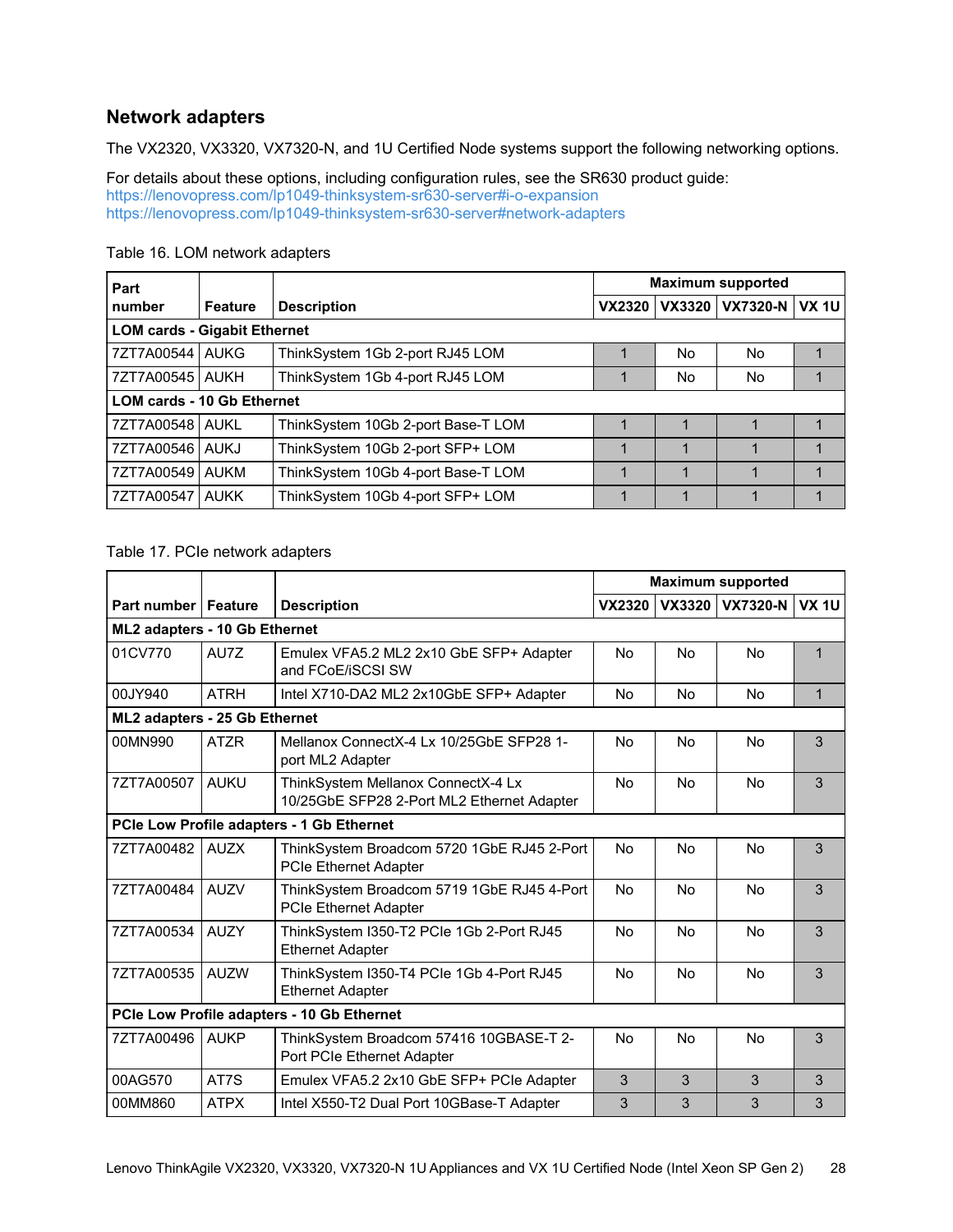|                 |                                            |                                                                                    | <b>Maximum supported</b> |                |                 |                |  |  |  |
|-----------------|--------------------------------------------|------------------------------------------------------------------------------------|--------------------------|----------------|-----------------|----------------|--|--|--|
| Part number     | Feature                                    | <b>Description</b>                                                                 | <b>VX2320</b>            | VX3320         | <b>VX7320-N</b> | <b>VX 1U</b>   |  |  |  |
| 7ZT7A00537      | <b>AUKX</b>                                | ThinkSystem Intel X710-DA2 PCIe 10Gb 2-Port<br>SFP+ Ethernet Adapter               | 3                        | 3              | 3               | 3              |  |  |  |
|                 | PCIe Full Height adapters - 10 Gb Ethernet |                                                                                    |                          |                |                 |                |  |  |  |
| 7ZT7A00493      | <b>AUKN</b>                                | ThinkSystem Emulex OCe14104B-NX PCle<br>10Gb 4-Port SFP+ Ethernet Adapter          | No                       | No             | <b>No</b>       | 1              |  |  |  |
|                 |                                            | PCIe Low Profile adapters - 25 Gb Ethernet                                         |                          |                |                 |                |  |  |  |
| 7ZT7A00505      | <b>AUKS</b>                                | ThinkSystem Broadcom 57412 25GbE SFP28 1-<br>Port PCIe Ethernet Adapter            | 3                        | 3              | 3               | 3              |  |  |  |
| 4XC7A08238 B5T0 |                                            | ThinkSystem Broadcom 57414 10/25GbE<br>SFP28 2-port PCIe Ethernet Adapter          | $\overline{3}$           | 3              | 3               | 3              |  |  |  |
| 4XC7A08316      | <b>BD49</b>                                | ThinkSystem Broadcom 57454 10/25GbE<br>SFP28 4-port PCIe Ethernet Adapter V2       | $\mathbf{1}$             | $\mathbf{1}$   | $\mathbf{1}$    | $\mathbf 1$    |  |  |  |
| 7XC7A05523      | <b>BOWY</b>                                | ThinkSystem Intel XXV710-DA2 10/25GbE<br>SFP28 2-Port PCIe Ethernet Adapter        | 3                        | 3              | 3               | 3              |  |  |  |
| 01GR250         | <b>AUAJ</b>                                | Mellanox ConnectX-4 Lx 10/25GbE SFP28 2-<br>port PCIe Ethernet Adapter             | 3                        | 3              | 3               | 3              |  |  |  |
| 4XC7A62580 BE4U |                                            | ThinkSystem Mellanox ConnectX-6 Lx<br>10/25GbE SFP28 2-Port PCIe Ethernet Adapter  | $\overline{3}$           | 3              | <b>No</b>       | 3              |  |  |  |
| 4XC7A08228      | <b>B21R</b>                                | ThinkSystem QLogic QL41262 10/25GbE<br>SFP28 2-Port PCIe Ethernet Adapter          | No                       | <b>No</b>      | <b>No</b>       | 3              |  |  |  |
|                 |                                            | PCIe Low Profile adapters - 40 Gb Ethernet                                         |                          |                |                 |                |  |  |  |
| 00MM950         | <b>ATRN</b>                                | Mellanox ConnectX-4 Lx 1x40GbE QSFP+<br>Adapter                                    | No                       | <b>No</b>      | <b>No</b>       | 3              |  |  |  |
| 4XC7A08229 B31C |                                            | ThinkSystem Mellanox ConnectX-5 Ex<br>25/40GbE 2-port Low-Latency Adapter          | No                       | No             | No              | $\overline{2}$ |  |  |  |
|                 |                                            | PCIe x16 Low Profile adapters - 100 Gb Ethernet                                    |                          |                |                 |                |  |  |  |
| 00MM960         | <b>ATRP</b>                                | Mellanox ConnectX-4 2x100GbE/EDR IB<br>QSFP28 VPI Adapter                          | No                       | <b>No</b>      | <b>No</b>       | 3              |  |  |  |
| 4XC7A08248 B8PP |                                            | ThinkSystem Mellanox ConnectX-6 Dx 100GbE<br>QSFP56 2-port PCIe Ethernet Adapter   | $\overline{2}$           | $\overline{2}$ | No              | $\overline{2}$ |  |  |  |
| 4C57A14177 B4R9 |                                            | ThinkSystem Mellanox ConnectX-6<br>HDR100/100GbE QSFP56 1-port PCIe VPI<br>Adapter | $\overline{2}$           | $\mathfrak{p}$ | No              | $\mathcal{P}$  |  |  |  |
| 4C57A14178      | B <sub>4</sub> RA                          | ThinkSystem Mellanox ConnectX-6<br>HDR100/100GbE QSFP56 2-port PCIe VPI<br>Adapter | $\overline{2}$           | $\overline{2}$ | No              | 2              |  |  |  |
|                 |                                            | PCIe x16 Low Profile adapters - 200 Gb Ethernet                                    |                          |                |                 |                |  |  |  |
| 4C57A15326      | B4RC                                       | ThinkSystem Mellanox ConnectX-6<br>HDR/200GbE QSFP56 1-port PCIe 4 VPI<br>Adapter  | No                       | $\mathbf{1}$   | $\mathbf{1}$    | 1              |  |  |  |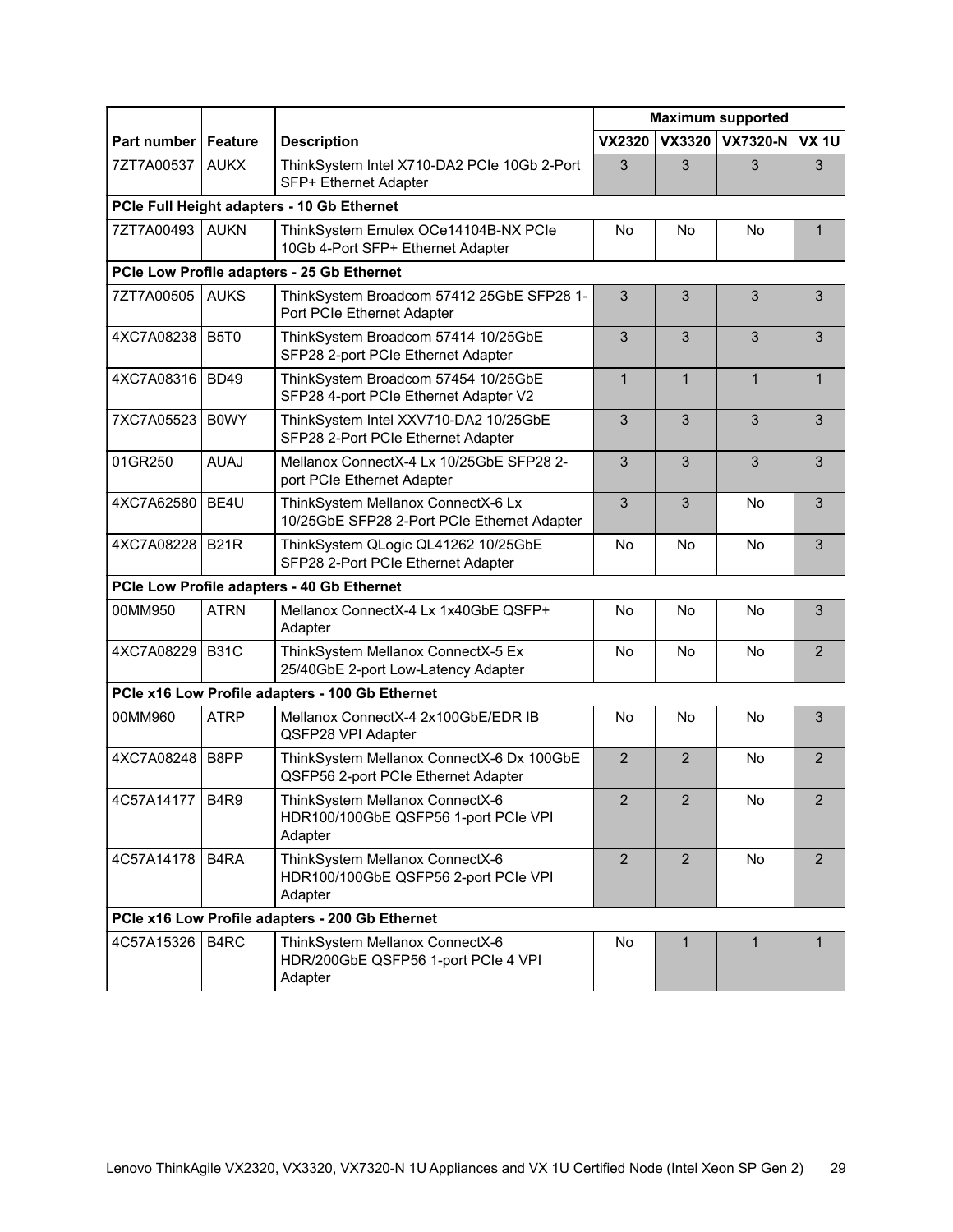## **GPU adapters**

The VX2320, VX3320, VX7320-N, and 1U Certified Node systems support the following GPU options.

For details about these options, including configuration rules, see the SR630 product guide: <https://lenovopress.com/lp1049-thinksystem-sr630-server#gpu-adapters>

Table 18. GPU adapters

| Part<br>number  |                |                                                       | <b>Maximum supported</b> |     |                              |               |
|-----------------|----------------|-------------------------------------------------------|--------------------------|-----|------------------------------|---------------|
|                 | <b>Feature</b> | <b>Description</b>                                    |                          |     | VX2320 VX3320 VX7320-N VX 1U |               |
| 4X67A11584 B31D |                | ThinkSystem NVIDIA Quadro P620 2GB PCIe<br>Active GPU | No                       | No. | No.                          | 3             |
| 4X67A14926 B4YB |                | ThinkSystem NVIDIA T4 16GB PCIe Passive<br>GPU        | No                       | No  | No.                          | $\mathcal{P}$ |
| 4X67A81547 BP05 |                | ThinkSystem NVIDIA A2 16GB PCIe Gen4<br>Passive GPU   | No                       | No  | No.                          | $\mathcal{D}$ |

## <span id="page-29-0"></span>**Operating system support**

The VX2320 Appliance supports the following operating systems:

- VMware ESXi 6.5 U2
- VMware ESXi 6.5 U3
- VMware ESXi 6.7 U1
- VMware ESXi 6.7 U2
- VMware ESXi 6.7 U3
- VMware ESXi 7.0
- VMware ESXi 7.0 U1
- VMware ESXi 7.0 U2
- VMware ESXi 7.0 U3

The VX3320 Appliance supports the following operating systems:

- VMware ESXi 6.5 U2
- VMware ESXi 6.5 U3
- VMware ESXi 6.7 U1
- VMware ESXi 6.7 U2
- VMware ESXi 6.7 U3
- VMware ESXi 7.0
- VMware ESXi 7.0 U1
- VMware ESXi 7.0 U2
- VMware ESXi 7.0 U3

The VX7320-N Appliance supports the following operating systems:

- VMware ESXi 6.5 U2
- VMware ESXi 6.5 U3
- VMware ESXi 6.7 U1
- VMware ESXi 6.7 U2
- VMware ESXi 6.7 U3
- VMware ESXi 7.0
- VMware ESXi 7.0 U1
- VMware ESXi 7.0 U2
- VMware ESXi 7.0 U3

The VX 1U Certified Node supports the following operating systems: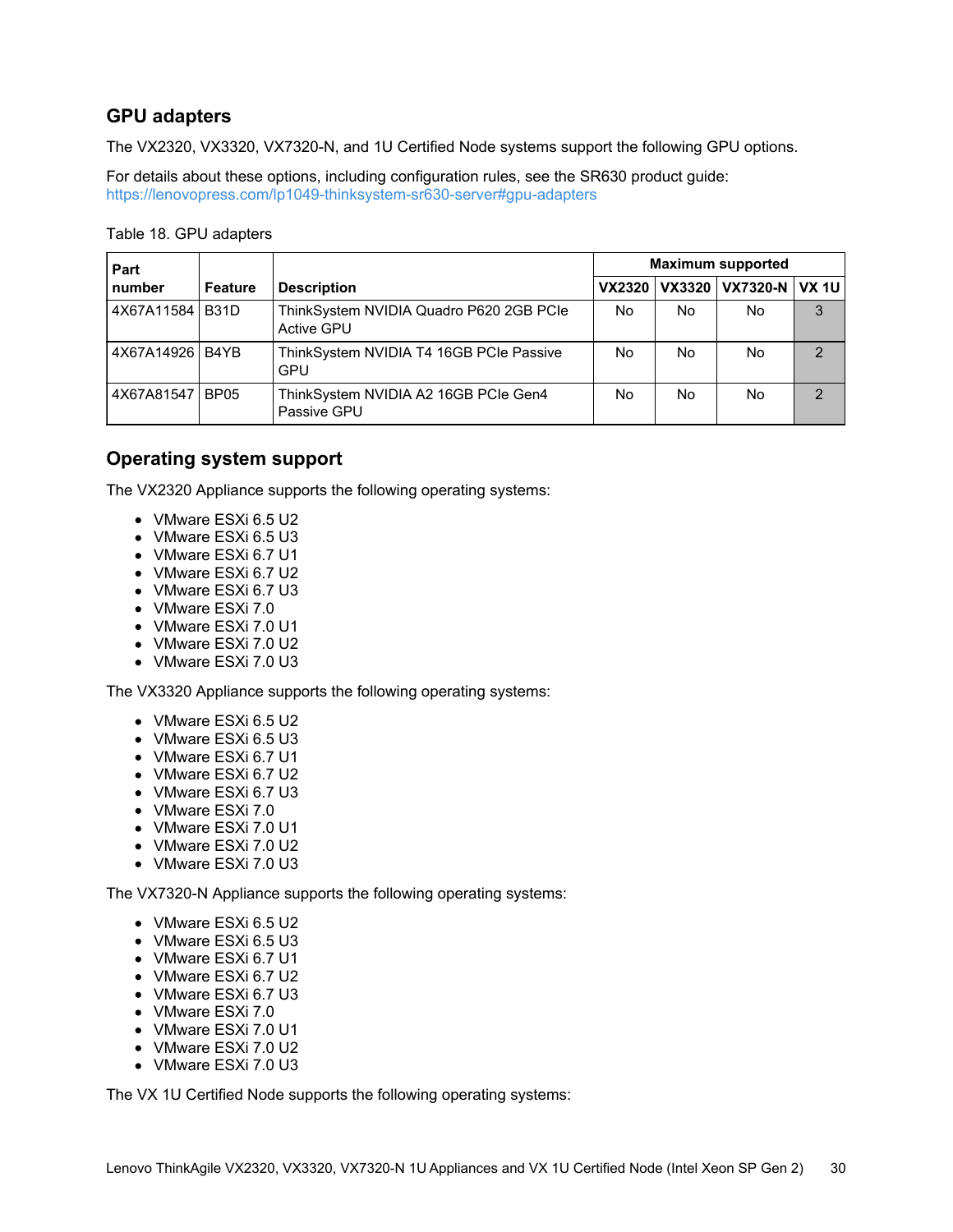- VMware ESXi 6.5 U2
- VMware ESXi 6.5 U3
- VMware ESXi 6.7 U1
- VMware ESXi 6.7 U2
- VMware ESXi 6.7 U3
- VMware ESXi 7.0
- VMware ESXi 7.0 U1
- VMware ESXi 7.0 U2
- VMware ESXi 7.0 U3

For further details, including any restrictions, see the OS Interoperability Guide: <https://lenovopress.com/osig#term=vx%2520purley%25201u%2520%2522gen%25202%2522&support=all>

## **Software**

VMware vSAN, vSphere, and vCenter Server software are required for ThinkAgile VX Series Appliances (Integrated Systems) and Certified Nodes. For Appliances/Integrated Systems, you are required to purchase VMware vSAN licenses for VX Series from Lenovo. For Certified Nodes, you can purchase the vSAN licenses from Lenovo or from VMware, or you can use your existing licenses. For vSphere and vCenter Server, you can use the existing VMware software licenses and active support contracts, or you can purchase software licenses and support from Lenovo or VMware.

Lenovo offers the following VMware software license and support options for ThinkAgile VX Series systems:

- VMware vSAN License and Subscription
- VMware vSphere License and Subscription
- VMware HCI Kit License and Subscription
- VMware Horizon License and Subscription
- VMware Cloud Foundation License and Subscription
- VMware vCenter Server License and Subscription

For details and ordering information, see the VMware Software Solution Product Guide: <https://lenovopress.com/lp1265-vmware-software-solution-product-guide>

#### **Configuration notes:**

- The selection of vSAN licenses is required: Standalone licenses, HCI bundle licenses, VDI solution licenses, or VCF licenses.
- VMware software licenses that are available for selection include 1-year, 3-year, or 5-year software support (matches the duration of the selected solution-level warranty period).
- The quantity of processor-based licenses is derived by the configuration tool based on the number of processors selected.
- The quantity of VM-based licenses is specified based on VM requirements.
- The quantity of CCU-based licenses is specified based on the concurrent user requirements.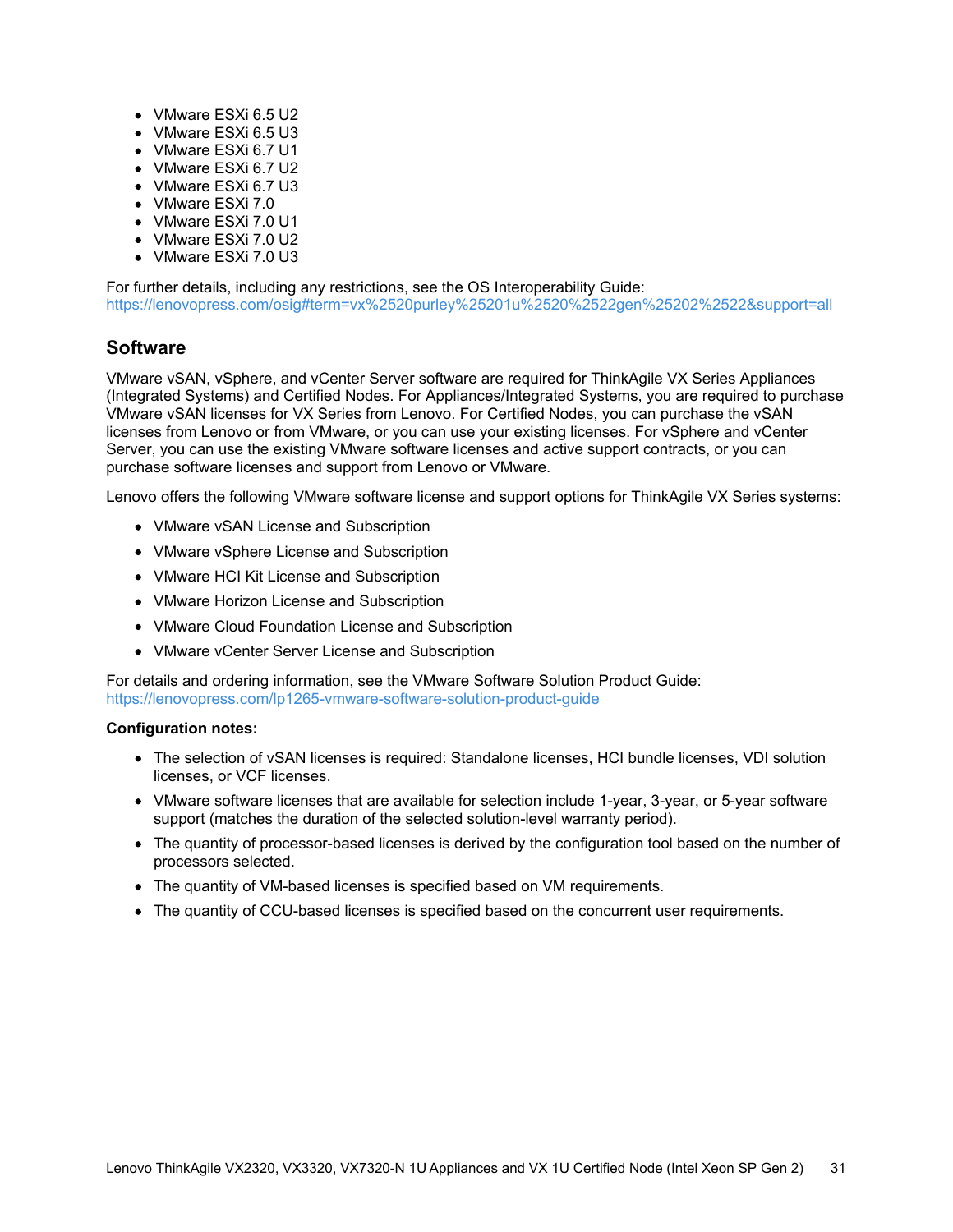### **Warranty and Support**

The VX2320, VX3320, VX7320-N, and 1U Certified Node have a 3-year warranty based on the machine type:

7Y93 - 3 year warranty

The ThinkAgile VX Series Appliances can be configured with a three- or five-year hardware warranty with 24x7 ThinkAgile Advantage Single Point of Support (Lenovo server hardware and VMware software; requires an active software support contract purchased either from VMware or Lenovo) and various levels of coverage with a well-defined scope of services, including service hours, response time, term of service, and service agreement terms and conditions.

The Lenovo local support centers perform problem determination and resolution for hardware-related issues and escalate to VMware, on behalf of the customer, for software-related problem determination. VMware will contact the customer and will own the software-related problem resolution until closure.

The standard warranty terms are customer-replaceable unit (CRU) and onsite (for field-replaceable units FRUs only) with standard call center support during normal business hours and 9x5 Next Business Day Parts Delivered.

Lenovo's additional support services provide a sophisticated, unified support structure for your data center, with an experience consistently ranked number one in customer satisfaction worldwide. Available offerings include:

#### **Premier Support**

Premier Support provides a Lenovo-owned customer experience and delivers direct access to technicians skilled in hardware, software, and advanced troubleshooting, in addition to the following:

- Direct technician-to-technician access through a dedicated phone line
- 24x7x365 remote support
- Single point of contact service
- End to end case management
- Third-party collaborative software support
- Online case tools and live chat support
- On-demand remote system analysis

#### **Warranty Upgrade (Preconfigured Support)**

Services are available to meet the on-site response time targets that match the criticality of your systems.

- 3, 4, or 5 years of service coverage
- 1-year or 2-year post-warranty extensions
- **Foundation Service**: 9x5 service coverage with next business day onsite response. YourDrive YourData is an optional extra (see below).
- **Essential Service:** 24x7 service coverage with 4-hour onsite response or 24-hour committed repair (available only in select markets). Bundled with YourDrive YourData.
- **Advanced Service:** 24x7 service coverage with 2-hour onsite response or 6-hour committed repair (available only in select markets). Bundled with YourDrive YourData.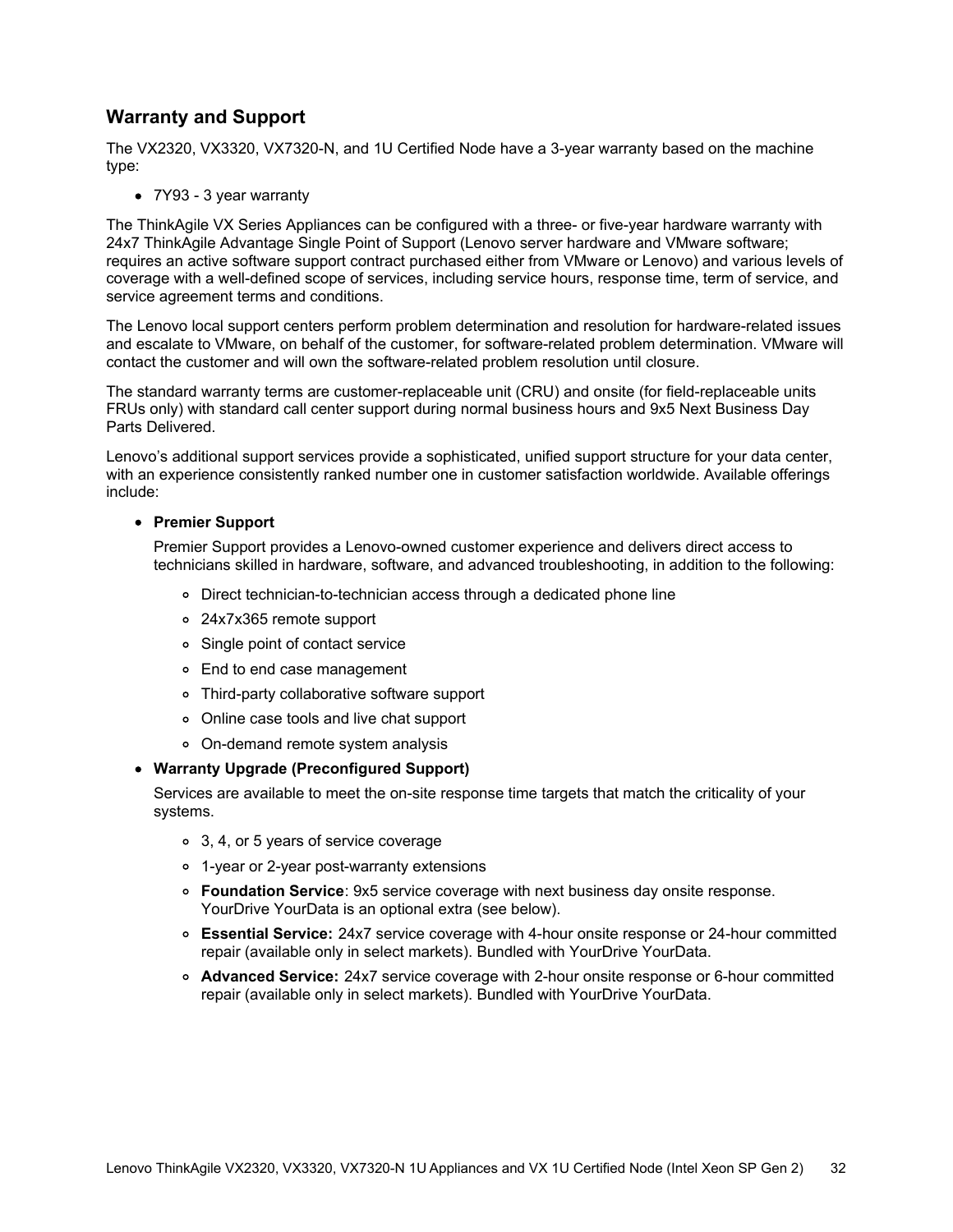#### **Managed Services**

Lenovo Managed Services provides continuous 24x7 remote monitoring (plus 24x7 call center availability) and proactive management of your data center using state-of-the-art tools, systems, and practices by a team of highly skilled and experienced Lenovo services professionals.

Quarterly reviews check error logs, verify firmware & OS device driver levels, and software as needed. We'll also maintain records of latest patches, critical updates, and firmware levels, to ensure you systems are providing business value through optimized performance.

#### **Technical Account Management (TAM)**

A Lenovo Technical Account Manager helps you optimize the operation of your data center based on a deep understanding of your business. You gain direct access to your Lenovo TAM, who serves as your single point of contact to expedite service requests, provide status updates, and furnish reports to track incidents over time. In addition, your TAM will help proactively make service recommendations and manage your service relationship with Lenovo to make certain your needs are met.

#### **Enterprise Server Software Support**

Enterprise Software Support is an additional support service providing customers with software support on Microsoft, Red Hat, SUSE, and VMware applications and systems. Around the clock availability for critical problems plus unlimited calls and incidents helps customers address challenges fast, without incremental costs. Support staff can answer troubleshooting and diagnostic questions, address product comparability and interoperability issues, isolate causes of problems, report defects to software vendors, and more.

#### **YourDrive YourData**

Lenovo's YourDrive YourData is a multi-drive retention offering that ensures your data is always under your control, regardless of the number of drives that are installed in your Lenovo server. In the unlikely event of a drive failure, you retain possession of your drive while Lenovo replaces the failed drive part. Your data stays safely on your premises, in your hands. The YourDrive YourData service can be purchased in convenient bundles and is optional with Foundation Service. It is bundled with Essential Service and Advanced Service.

### **Health Check**

Having a trusted partner who can perform regular and detailed health checks is central to maintaining efficiency and ensuring that your systems and business are always running at their best. Health Check supports Lenovo-branded server, storage, and networking devices, as well as select Lenovosupported products from other vendors that are sold by Lenovo or a Lenovo-Authorized Reseller.

Examples of region-specific warranty terms are second or longer business day parts delivery or parts-only base warranty.

If warranty terms and conditions include onsite labor for repair or replacement of parts, Lenovo will dispatch a service technician to the customer site to perform the replacement. Onsite labor under base warranty is limited to labor for replacement of parts that have been determined to be field-replaceable units (FRUs). Parts that are determined to be customer-replaceable units (CRUs) do not include onsite labor under base warranty.

If warranty terms include parts-only base warranty, Lenovo is responsible for delivering only replacement parts that are under base warranty (including FRUs) that will be sent to a requested location for self-service. Parts-only service does not include a service technician being dispatched onsite. Parts must be changed at customer's own cost and labor and defective parts must be returned following the instructions supplied with the spare parts.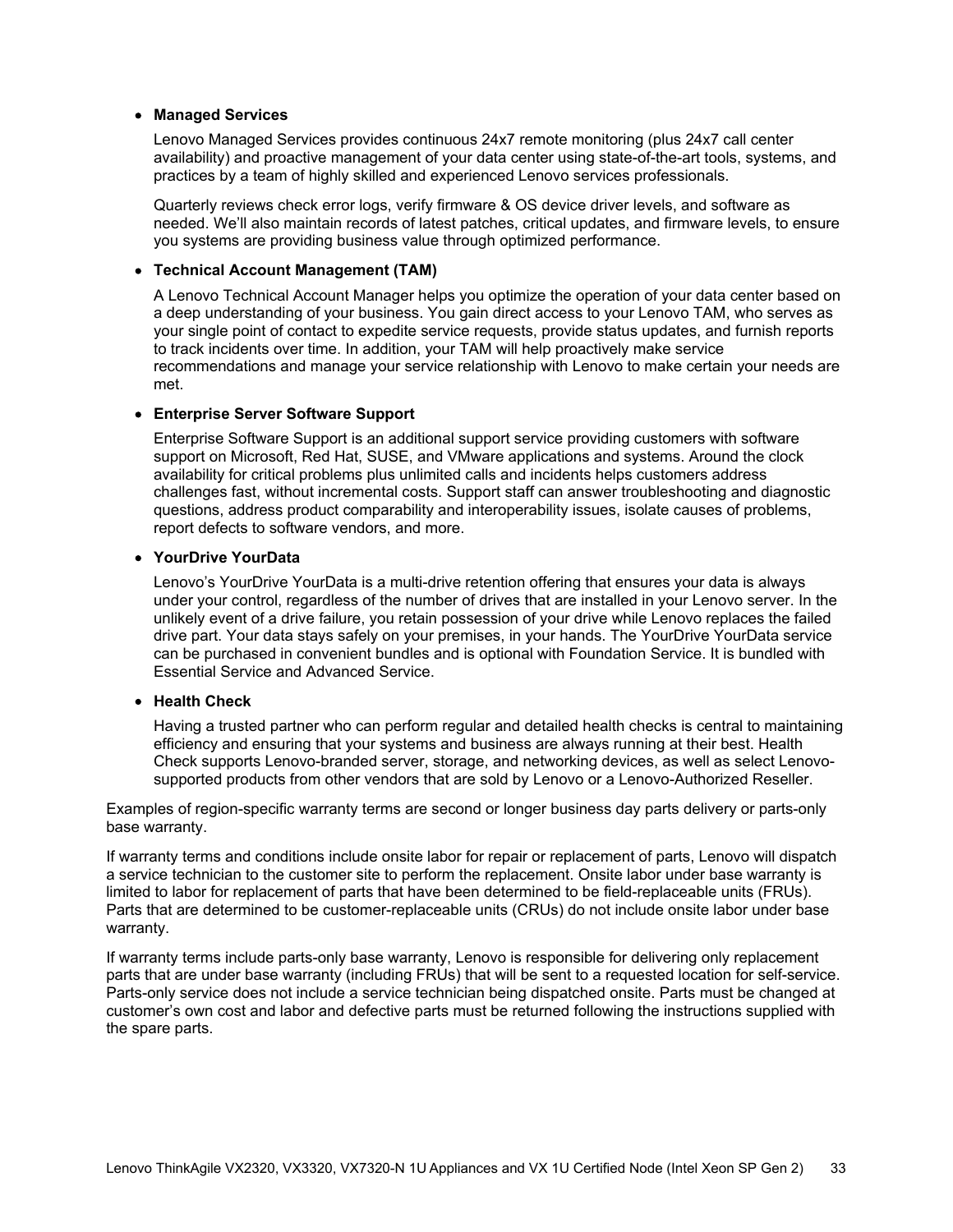Lenovo Service offerings are region-specific. Not all preconfigured support and upgrade options are available in every region. For information about Lenovo service upgrade offerings that are available in your region, refer to the following resources:

- Service part numbers in Lenovo Data Center Solution Configurator (DCSC): <http://dcsc.lenovo.com/#/services>
- Lenovo Services Availability Locator <http://lenovolocator.com/>

For service definitions, region-specific details, and service limitations, please refer to the following documents:

- Lenovo Statement of Limited Warranty for Infrastructure Solutions Group (ISG) Servers and System Storage <http://pcsupport.lenovo.com/us/en/solutions/ht503310>
- Lenovo Data Center Services Agreement <http://support.lenovo.com/us/en/solutions/ht116628>

### **Software maintenance**

The ThinkAgile VX Series Integrated Systems (appliances) include one- (PRC only), three-, or five-year software support and subscription (matches the duration of the selected warranty period) that entitles customers to submit service requests to troubleshoot VMware software issues and receive code updates, including fixes, patches, and new software releases.

The Lenovo local support centers perform problem determination and resolution for hardware-related issues and escalate to VMware, on behalf of the customer, for software-related problem determination. VMware will contact the customer and will own the software-related problem resolution until closure.

For the VMware vSphere, vSAN, and vCenter Server software and subscription licenses purchased from Lenovo together with the ThinkAgile VX Series Integrated Systems, software support that is provided by VMware includes Production-level support with 24x7 phone and web coverage with the following target response times (priorities are defined by VMware based on the impact on productivity):

- Severity 1 (Critical: Substantial loss or disruption of service, significant risk of data loss): 30 minutes
- Severity 2 (Major: Operations are severely constrained, significant impact): 4 business hours
- Severity 3 (Minor: Non-critical loss of functionality, minimal impact): 8 business hours
- Severity 4 (Cosmetic: General questions): 12 business hours

For the VMware software and subscription licenses provided by the customer, software support that is provided by VMware is based on the support level included with these licenses.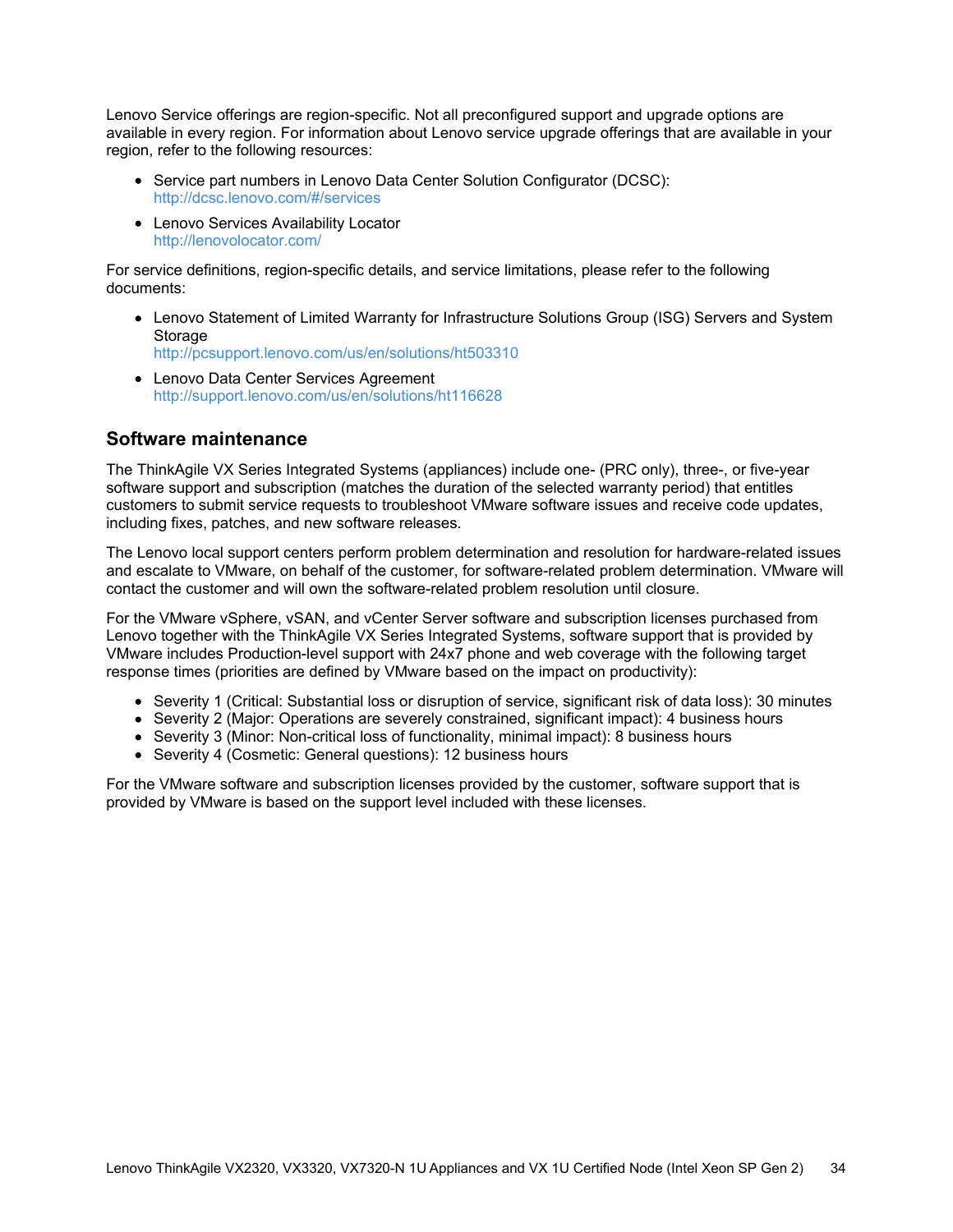## **Deployment services**

The following optional Lenovo basic installation services are available for the ThinkAgile VX Series Integrated Systems (appliances):

- Unpacking and inspecting the systems
- Mounting the systems in a rack cabinet
- Connecting the systems to electrical power and network
- Checking and updating firmware to the latest levels
- Verifying operations
- Disposal of the packaging materials (within the customer site)

The following Lenovo deployment services are available for the ThinkAgile VX Series Integrated Systems to get customers up and running quickly:

- Conducting remote preparation and planning
- Verifying firmware versions and performing firmware updates, if needed
- Configuring XCC management settings
- Configuring hypervisor settings
- Configuring vSAN
- Configuring VMware vCenter Server and discovering hosts and storage
- Configuring Lenovo XClarity network settings and performing discovery and inventory
- Transferring knowledge
- Developing post-installation documentation

The following table lists ThinkAgile Health Check & Deployment offerings are available for ThinkAgile VX customers. These offerings are performed by Lenovo Professional Services.

- **Onsite Deployment**: Install, configure, and validate solution on-site, and conduct knowledge transfer.
- **Remote Deployment**: Install, configure, and validate solution remotely, and conduct knowledge transfer.
- **Remote Health Check**: Report & remediation of hardware and cluster health issues, including firmware and software updates.

| <b>Part number</b>                | <b>Description</b>                                                          |  |  |  |
|-----------------------------------|-----------------------------------------------------------------------------|--|--|--|
| <b>Onsite deployment services</b> |                                                                             |  |  |  |
| 5MS7B00082                        | ThinkAgile VX Onsite Deployment (up to 4 nodes)                             |  |  |  |
| 5MS7B00083                        | ThinkAgile VX Onsite Deployment (additional node)                           |  |  |  |
| <b>Remote deployment services</b> |                                                                             |  |  |  |
| 5MS7A87711                        | ThinkAgile VX Remote Deployment (up to 4 nodes)                             |  |  |  |
| 5MS7A87712                        | ThinkAgile VX Remote Deployment (additional node)                           |  |  |  |
| <b>Annual Remote Health Check</b> |                                                                             |  |  |  |
| 5MS7B00178                        | ThinkAgile VX 1X Annual Remote Health Check (up to 4 node cluster)          |  |  |  |
| 5MS7B00179                        | ThinkAgile VX 1X Annual Remote Health Check (additional node)               |  |  |  |
| 5MS7B00059                        | ThinkAgile VX 1X Annual Remote Health Check & Update (up to 4 node cluster) |  |  |  |
| 5MS7B00060                        | ThinkAgile VX 1X Annual Remote Health Check & Update (additional node)      |  |  |  |

Table 19. ThinkAgile Deployment offerings

For more information, refer to the Data Center Implementation Services web page:

<https://www.lenovo.com/us/en/data-center/services/implementation-services/>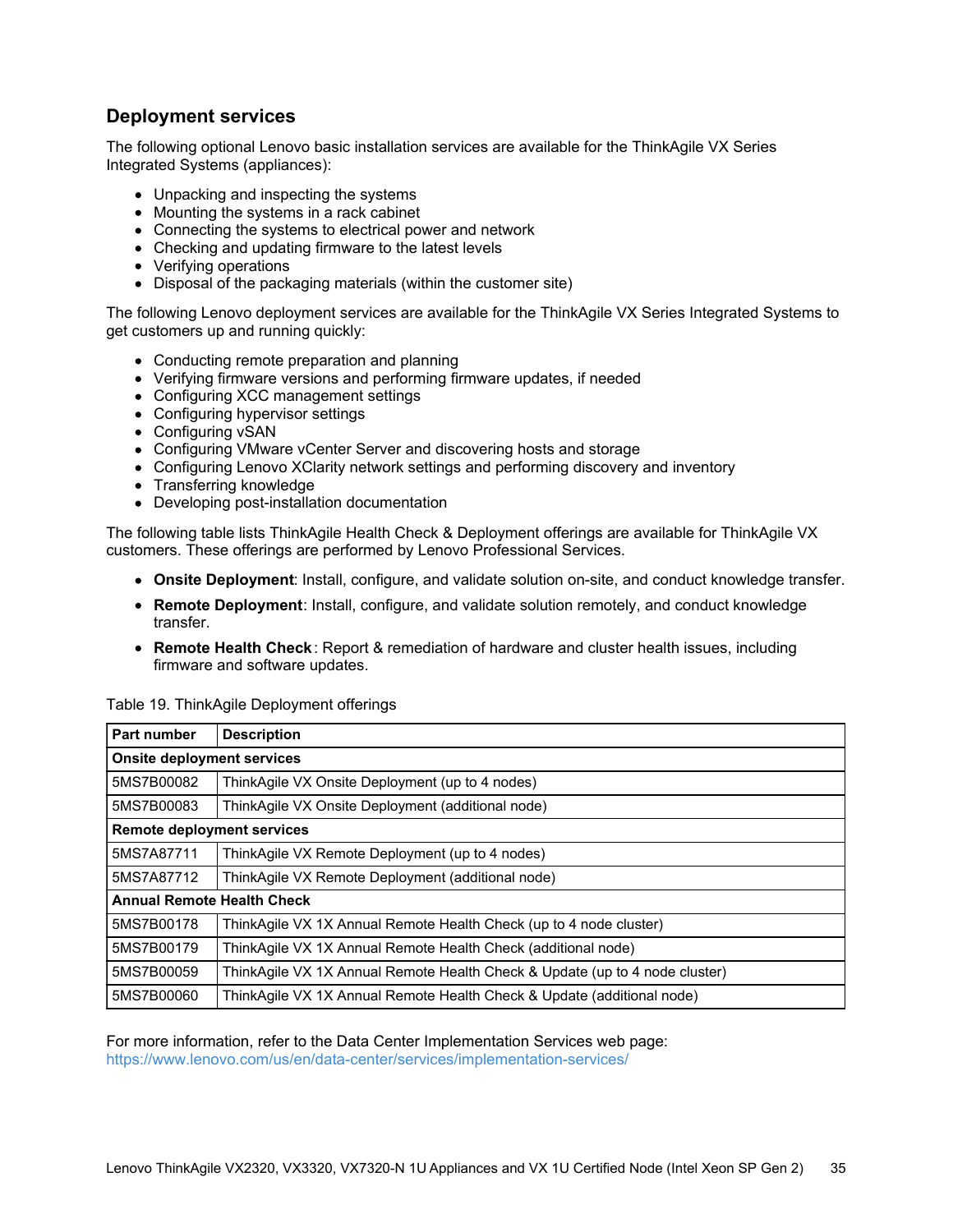### **Regulatory compliance**

The server conforms to the following standards:

- Energy Star 3.0
- FCC: Verified to comply with Part 15 of the FCC Rules, Class A
- Canada ICES-003, issue 6, Class A
- UL/IEC 62368-1
- CAN/CSA-C22.2 No. 62368-1
- NOM-019
- Argentina IEC 62368-1
- Japan VCCI, Class A
- Australia/New Zealand AS/NZS CISPR 32, Class A; AS/NZS 60950.1
- IEC 60950-1 & IEC 62368-1 (CB Certificate and CB Test Report)
- China CCC (GB4943.1), GB9254 Class A, GB17625.1
- Taiwan BSMI CNS13438, Class A; CNS14336-1; section 5 of CNS15663
- Korea KN32, Class A: KN35
- Russia, Belorussia and Kazakhstan, EAC: TP TC 004/2011 (for Safety); TP TC 020/2011 (for EMC); TP EAC 037/2016 (for RoHS)
- CE Mark (EN55032 Class A, EN60950-1, EN62368-1, EN55024, EN55035, EN61000-3-2, (EU) 2019/424, EN 50581-1 and EN61000-3-3)
- CISPR 32, Class A
- TUV-GS (EN62368-1, EK1-ITB2000, AfPS GS 01 PAK Par. 3.1)
- India BIS certification

### **Lenovo Financial Services**

Lenovo Financial Services reinforces Lenovo's commitment to deliver pioneering products and services that are recognized for their quality, excellence, and trustworthiness. Lenovo Financial Services offers financing solutions and services that complement your technology solution anywhere in the world.

We are dedicated to delivering a positive finance experience for customers like you who want to maximize your purchase power by obtaining the technology you need today, protect against technology obsolescence, and preserve your capital for other uses.

We work with businesses, non-profit organizations, governments and educational institutions to finance their entire technology solution. We focus on making it easy to do business with us. Our highly experienced team of finance professionals operates in a work culture that emphasizes the importance of providing outstanding customer service. Our systems, processes and flexible policies support our goal of providing customers with a positive experience.

We finance your entire solution. Unlike others, we allow you to bundle everything you need from hardware and software to service contracts, installation costs, training fees, and sales tax. If you decide weeks or months later to add to your solution, we can consolidate everything into a single invoice.

Our Premier Client services provide large accounts with special handling services to ensure these complex transactions are serviced properly. As a premier client, you have a dedicated finance specialist who manages your account through its life, from first invoice through asset return or purchase. This specialist develops an in-depth understanding of your invoice and payment requirements. For you, this dedication provides a high-quality, easy, and positive financing experience.

For your region-specific offers, please ask your Lenovo sales representative or your technology provider about the use of Lenovo Financial Services. For more information, see the following Lenovo website:

<https://www.lenovo.com/us/en/landingpage/lenovo-financial-services/>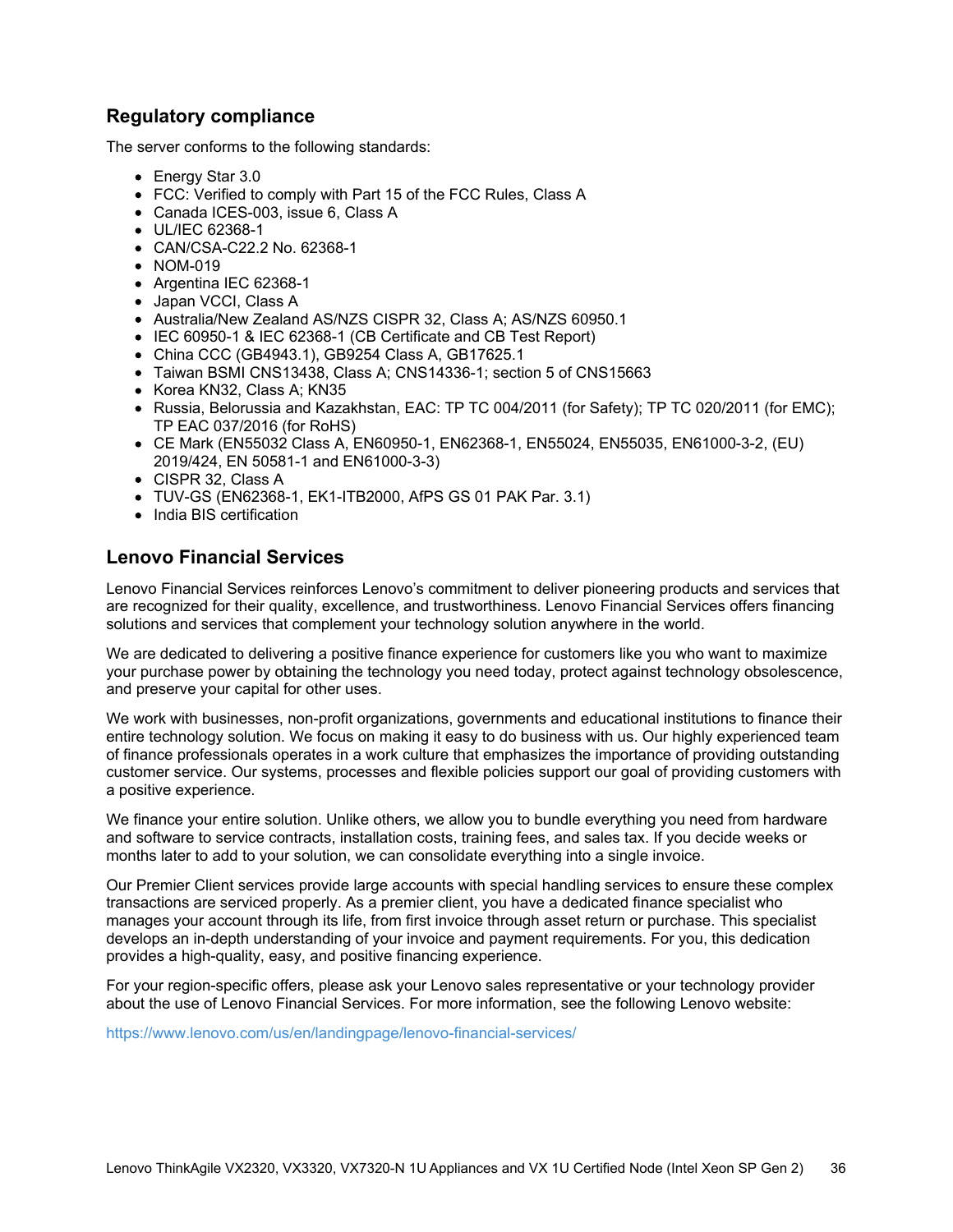## **Related publications and links**

For more information, see these resources:

- Lenovo ThinkAgile VX Series [https://www.lenovo.com/us/en/data-center/software-defined-infrastructure/ThinkAgile-VX-](https://www.lenovo.com/us/en/data-center/software-defined-infrastructure/ThinkAgile-VX-Series/p/WMD00000340)Series/p/WMD00000340
- ThinkAgile VX Best Recipes <http://datacentersupport.lenovo.com/us/en/solutions/HT505302>
- VMware documentation <https://docs.vmware.com/>
- ThinkSystem SR630 product guide: <https://lenovopress.com/lp1049-thinksystem-sr630-server>
- Interactive 3D Tour of the ThinkSystem SR630: <https://lenovopress.com/lp0672-3d-tour-thinksystem-sr630>
- Lenovo Press video walk-through of the ThinkSystem SR630: <https://lenovopress.com/lp0699-thinksystem-sr630-server-video-walkthrough>

### **Related product families**

Product families related to this document are the following:

- [2-Socket](https://lenovopress.lenovo.com/servers/racks/2s) Rack Servers
- [ThinkAgile](https://lenovopress.lenovo.com/servers/thinkagile/vx-series) VX Series for VMware vSAN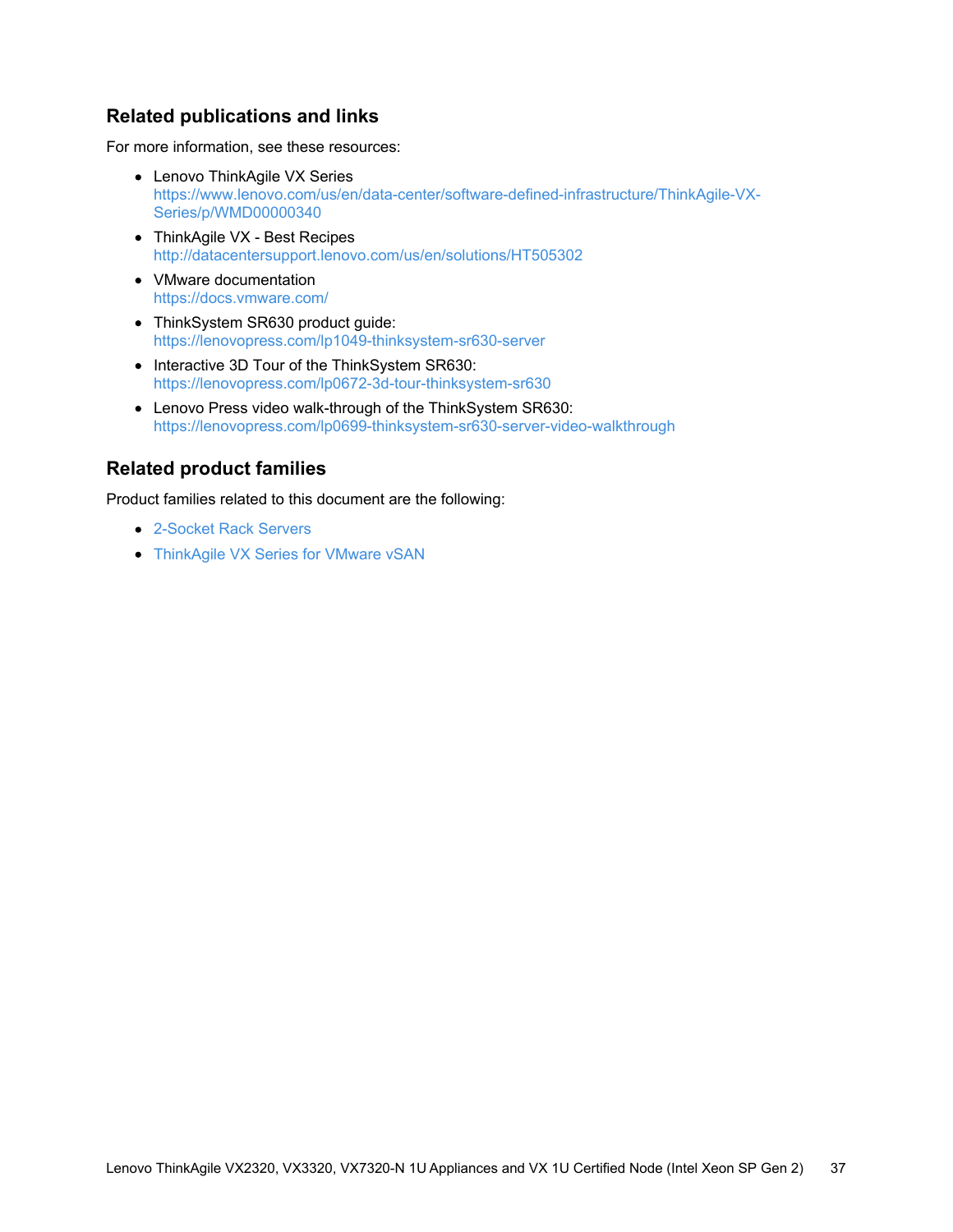### **Notices**

Lenovo may not offer the products, services, or features discussed in this document in all countries. Consult your local Lenovo representative for information on the products and services currently available in your area. Any reference to a Lenovo product, program, or service is not intended to state or imply that only that Lenovo product, program, or service may be used. Any functionally equivalent product, program, or service that does not infringe any Lenovo intellectual property right may be used instead. However, it is the user's responsibility to evaluate and verify the operation of any other product, program, or service. Lenovo may have patents or pending patent applications covering subject matter described in this document. The furnishing of this document does not give you any license to these patents. You can send license inquiries, in writing, to:

Lenovo (United States), Inc. 8001 Development Drive Morrisville, NC 27560 U.S.A. Attention: Lenovo Director of Licensing

LENOVO PROVIDES THIS PUBLICATION "AS IS" WITHOUT WARRANTY OF ANY KIND, EITHER EXPRESS OR IMPLIED, INCLUDING, BUT NOT LIMITED TO, THE IMPLIED WARRANTIES OF NON-INFRINGEMENT, MERCHANTABILITY OR FITNESS FOR A PARTICULAR PURPOSE. Some jurisdictions do not allow disclaimer of express or implied warranties in certain transactions, therefore, this statement may not apply to you.

This information could include technical inaccuracies or typographical errors. Changes are periodically made to the information herein; these changes will be incorporated in new editions of the publication. Lenovo may make improvements and/or changes in the product(s) and/or the program(s) described in this publication at any time without notice.

The products described in this document are not intended for use in implantation or other life support applications where malfunction may result in injury or death to persons. The information contained in this document does not affect or change Lenovo product specifications or warranties. Nothing in this document shall operate as an express or implied license or indemnity under the intellectual property rights of Lenovo or third parties. All information contained in this document was obtained in specific environments and is presented as an illustration. The result obtained in other operating environments may vary. Lenovo may use or distribute any of the information you supply in any way it believes appropriate without incurring any obligation to you.

Any references in this publication to non-Lenovo Web sites are provided for convenience only and do not in any manner serve as an endorsement of those Web sites. The materials at those Web sites are not part of the materials for this Lenovo product, and use of those Web sites is at your own risk. Any performance data contained herein was determined in a controlled environment. Therefore, the result obtained in other operating environments may vary significantly. Some measurements may have been made on development-level systems and there is no guarantee that these measurements will be the same on generally available systems. Furthermore, some measurements may have been estimated through extrapolation. Actual results may vary. Users of this document should verify the applicable data for their specific environment.

#### **© Copyright Lenovo 2022. All rights reserved.**

This document, LP1501, was created or updated on April 25, 2022.

Send us your comments in one of the following ways:

- Use the online Contact us review form found at: <https://lenovopress.lenovo.com/LP1501>
- Send your comments in an e-mail to: [comments@lenovopress.com](mailto:comments@lenovopress.com?subject=Feedback for LP1501)

This document is available online at <https://lenovopress.lenovo.com/LP1501>.